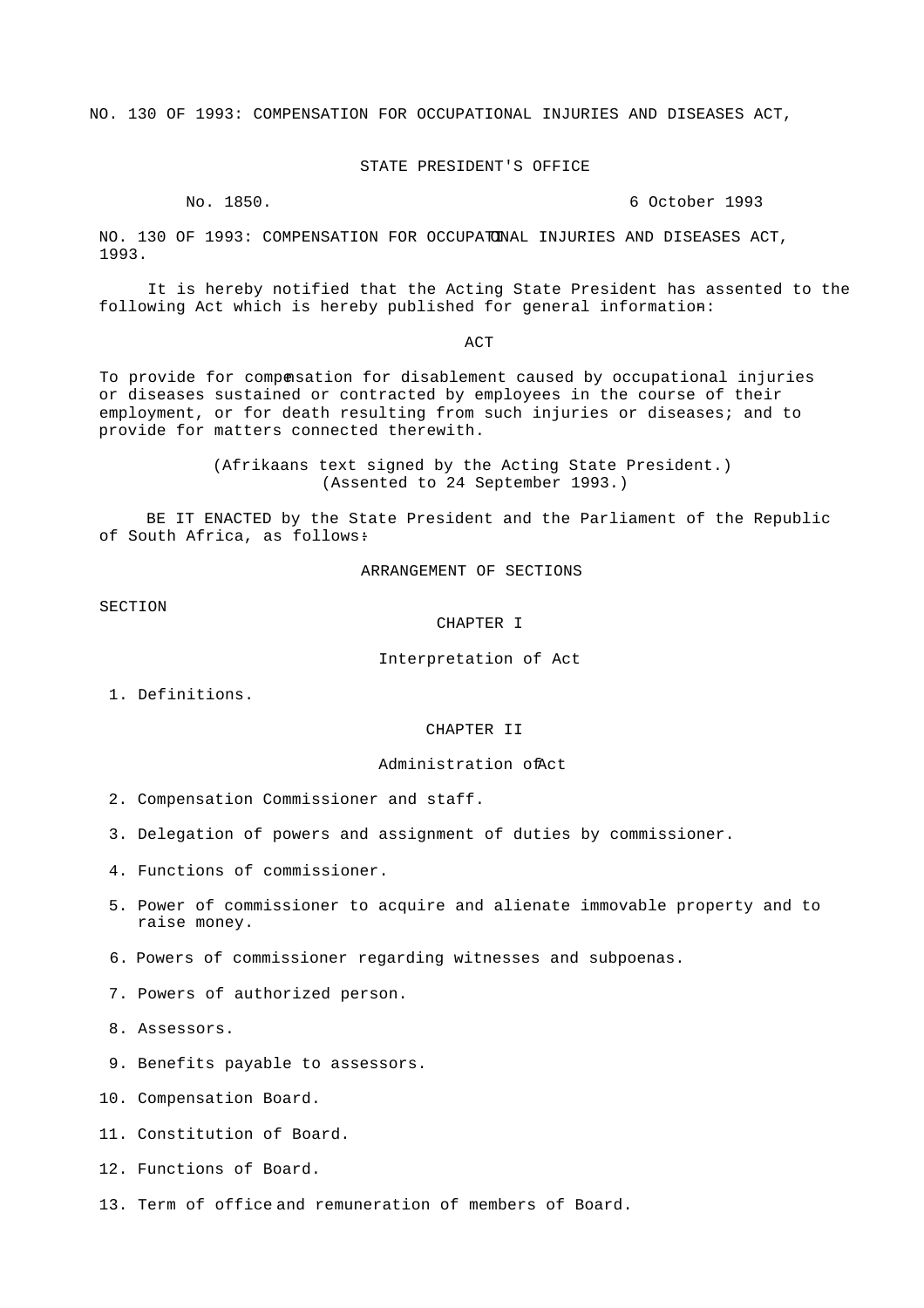14. Meetings of Board.

## CHAPTER III

Compensation Fund and Reserve Fund

15. Compensation fund.

16. Application of compensation fund.

17. Valuation of compensation fund.

18. Accounting.

19. Reserve fund.

20. Accounts and audit.

21. Income of funds exempt from tax.

### CHAPTER IV

Compensation for occupational injuries

22. Right of employee to compensation.

23. Accidents outside Republic.

24. Application of Act to seamen and airmen.

25. Accidents during training for or performance of emergency services.

26. Special circumstances in which commissioner may refuse award.

27. Special circumstances in which commissioner may make award.

28. Employee requiring constant help.

29. Liability for payment of compensation.

30. Mutual associations.

31. Security for payment of compensation and cost of medical aid by emplexs individually liable.

32. Compensation may not be alienated or reduced.

33. Cession or relinquishment of benefits void.

34. Compensation not to form part of deceased employee's estate.

35. Substitution of compensation for other legal medies.

36. Recovery of damages and compensation paid from third parties.

37. Threats and compulsion.

# CHAPTER V

# Claims for compensation

38. Notice of accident by employee to empdyer.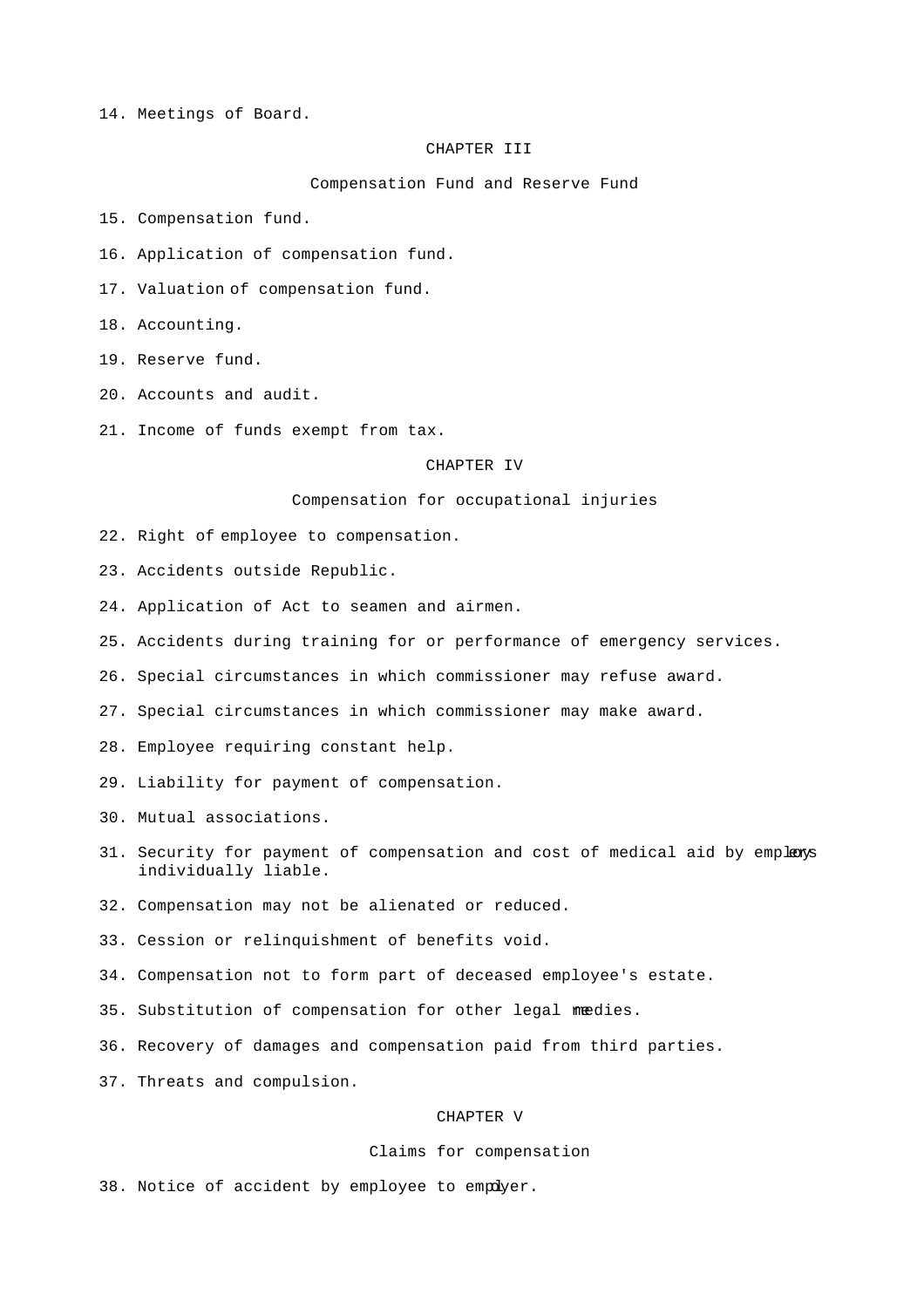- 39. Notice of accident by employer to commissioner.
- 40. Inquiry by commissioner into accident.
- 41. Particulars in support of claim.
- 42. Employee to submit to medical examination.
- 43. Claim for compensation.
- 44. Prescription.
- 45. Consideration of claim.
- 46. Appearance of parties.

#### CHAPTER VI

Determination and calculation of compensation

- 47. Compensation for temporary total or partial disablement.
- 48. Expiry of compensation for temporary total or partial disablement.
- 49. Compensation for permanent disablement.
- 50. Amendment of Schedule 2.
- 51. Compensation for permanent disablement of employee in training or under 26 years of age.
- 52. Payment of lump sum in lieu of pension.
- 53. Compensation to employee previously in receipt of compensation.
- 54. Amount of compensation if employee dies.
- 55. Amendment of Schedule 4.
- 56. Increased compensation due to negligence of employer.
- 57. Increase of monthly pensions.
- 58. Advances on compensation.
- 59. Control over payment of compensation.
- 60. Pensioner resident outside Republic.
- 61. Recovery of compensation or other benefits.
- 62. Provisional settlements.
- 63. Manner of calculating earnings.
- 64. Certain compensation to employers prohibited.

CHAPTER VII

#### Occupational diseases

- 65. Compensation for occupational diseases.
- 66. Presumption regarding cause of occupational disease.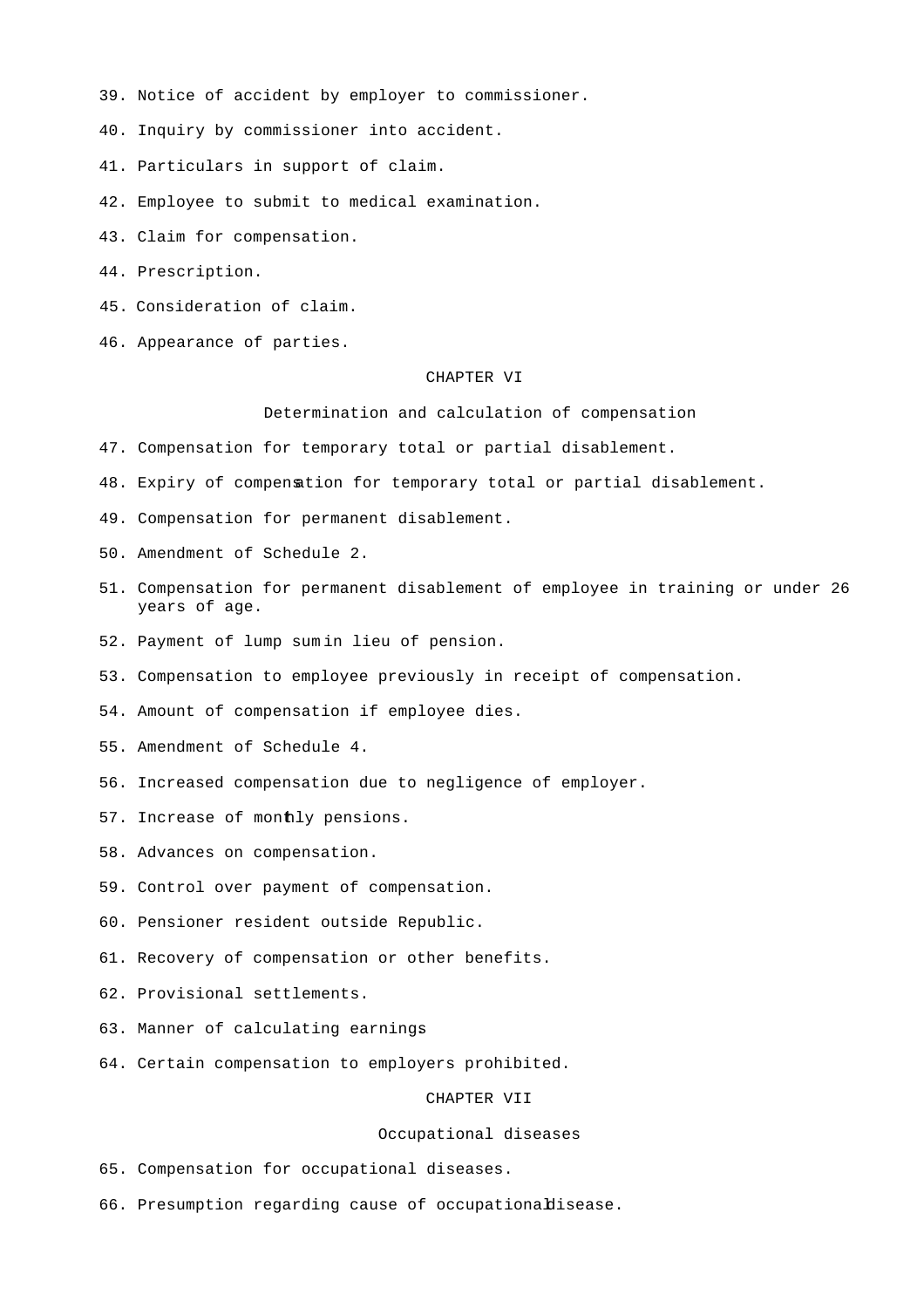- 67. Calculation of compensation.
- 68. Notice of occupational disease by employee and employer.
- 69. Amendment of Schedule 3.
- 70. Appointment of medical advisory panels.

CHAPTER VIII

#### Medical aid

71. First aid.

72. Conveyance of injured employee.

73. Medical expenses.

- 74. Submission of medical report.
- 75. Commissioner to decide on need for, and nature and sufficiency of, medical aid.
- 76. Fees for medical aid.
- 77. Contributions by employees towards cost of medical aid prohibited.
- 78. Medical aid provided by employers.
- 79. Consultation of representative medical authorities by commissioner.

## CHAPTER IX

# Obligations of employers

- 80. Employer to register with commissioner and to furnish him with particulars.
- 81. Empoyer to keep record.
- 82. Employer to furnish returns of earnings.
- 83. Assessment of employer.
- 84. Certain employers exempt from assessment.
- 85. Variation of tariff of assessment.
- 86. Assessment to be paid by employer to commissioner.
- 87. Failure to pay assessment or other moneys.
- 88. Contributions by employers individually liable and mutuaassociations.
- 89. Mandators and contractors.

### CHAPTER X

#### Legal procedures

- 90. Review of decisions by commissioner.
- 91. Objections and appeal against decisions of commissioner.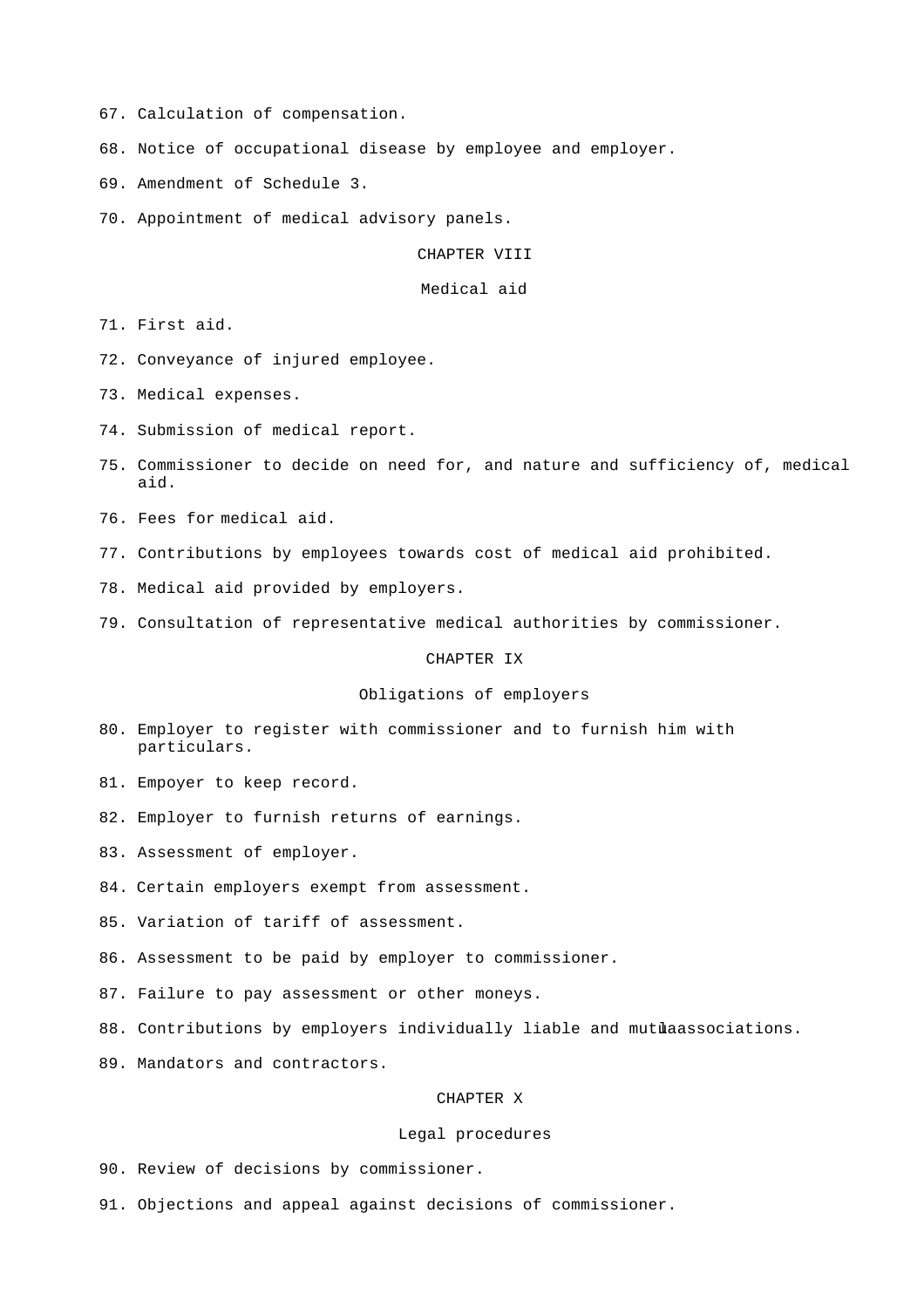92. Commissioner, may state case for Supreme Court.

93. Evidence.

## CHAPTER XI

## General

94. Arrangements with foreign states regarding compensation.

95. Certain documents exempt from stamp duty.

96. Disclosure of information.

97. Regulations.

98. False statements.

99. Penalties.

100. Repeal of laws.

101. Short title and commencement.

 Schedule 1 Schedule 2 Schedule 3 Schedule 4

## CHAPTER I

Interpretation of Act

# Definitions

1.In this Act, unless the context indicates otherwise-

- (i) "accident" means an accident arising out of and in the course of an employee's employment and resulting in a personal injury; (xxiv)
- (ii) "actuary" means any Fellow of an institute, faculty, society or chapter of actuaries approved by the Minister; (v)
- (iii) "airman" means an employee employed in any capacity in an aircraft; (xlii)
- (iv) "annual earnings" means-
	- (a) the amount referred to in section  $82(1)(a)$  if accepted by the commissioner as correct;
	- (b) the amount determined by the commissioner if in his opinion the amount referred to in paragraph (a) is less thathe amount actually paid; or
	- (c) the estimated amount referred to in section 82(5); (xvii)
	- (v) "assessment" means an assessment made in terms of section 83; (ii)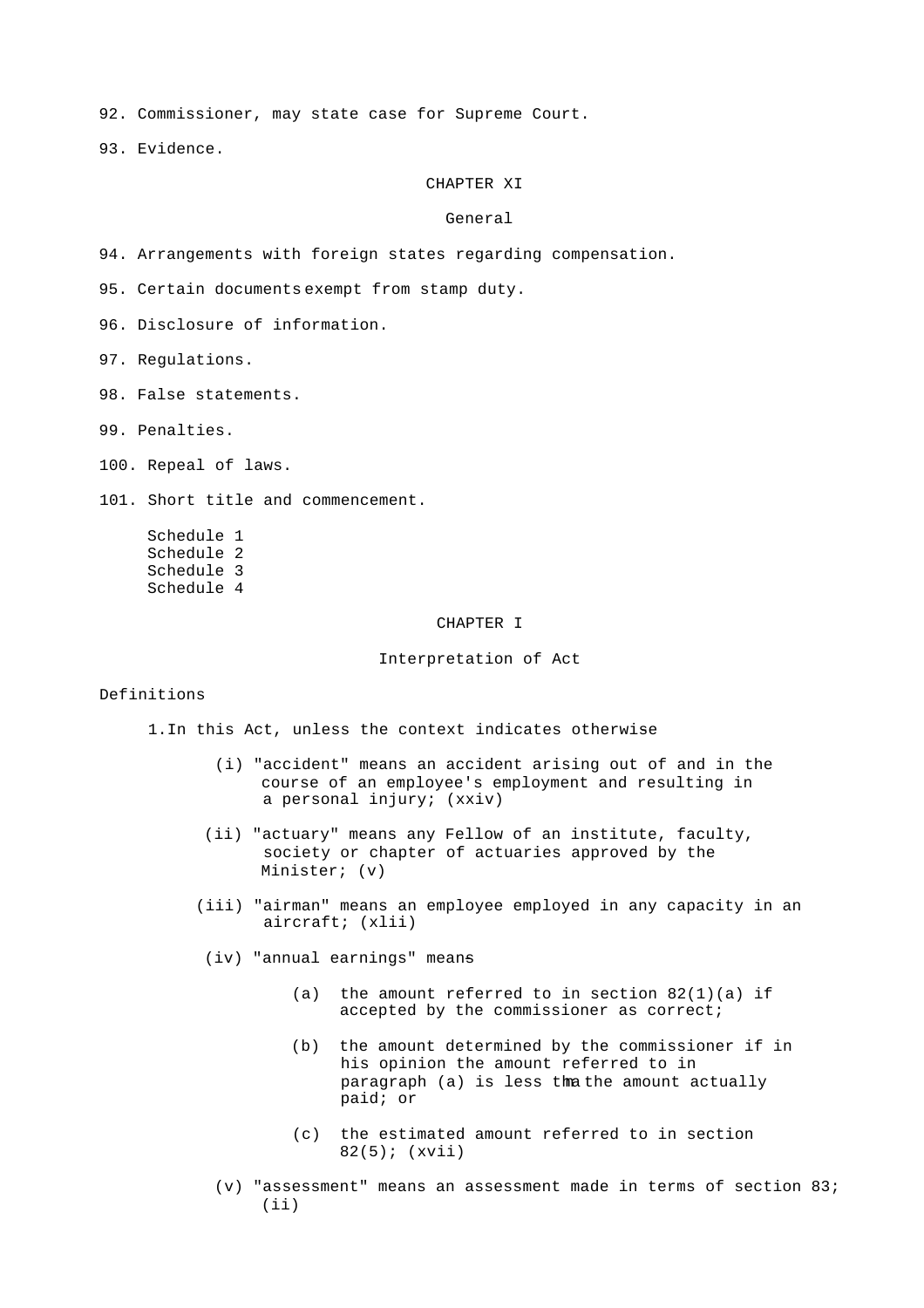- (vi) "assessor" means a person appointed under section 8 as an assessor; (vii)
- (vii) "Board" means the Compensation Board established by section 10; (xxviii)
- (viii) "business" means any industry, undertaking, trade or occupation or any activity in which any employee is employed; (x)
	- (ix) "chiropractor" means a person registered as a chiropractor in terms of the Associated Health Service Professions Act, 1982 (Act No. 63 of 1982); (xii)
		- (x) "commissioner" means the Compensation Commissioner appointed under section 2; (xviii)
	- $(xi)$  "compensation" means compensation in terms of this Act;  $(x1)$
- (xii) "compensation fund" means the fund established by section 15; (Xli)
- (xiii) "continental shelf" means the continental shelf referred to in section 7 of the Territoial Waters Act, 1963 (Act No. 87 of 1963); (xxxviii)
	- (xiv) "contractor" means a person referred to as a contractor in section 89; (i)
		- (xv) "dependant of an employee" means-
			- (a) a widow or widower who at the time of the accident was married to the employee;
			- (b) a widow or widower who was a party to a marriage according to indigenous law and custom, if neither the husba nor

wife was a party to a subsisting marriage;

(c) if there is no widow or widower referred to in paragraph

 or (b), a woman or man with whom the employee was in the opinion of the commissioner at the time of the accident living as wife or husband;

- (d) a child under the age of 18 years of the employee or of his or her spouse, and includes a posthumous childa stepchild, an adopted child and an illegitimate child;
- (e) a child over the age of 18 years of the employee or of his or her spouse, and a parent, a brother, a sister, a half-brother or half- sister, a grandparent or a grandchild of the employee; a parent of the employee or any person who in the opinion of the commissioner was acting in the place of the parent, and who was in the opinion of the commissioner at the time of the accident wholly or partly financially dependent upon the employee; (iv)
- (xvi) "disablement" means disablement for employment, or permanent injury or serious disfigurement; (vi)
- (xvii) "earnings" means the remuneration of an employee at the time of the accident as calculated under section 63; (xxxix)

the

(a)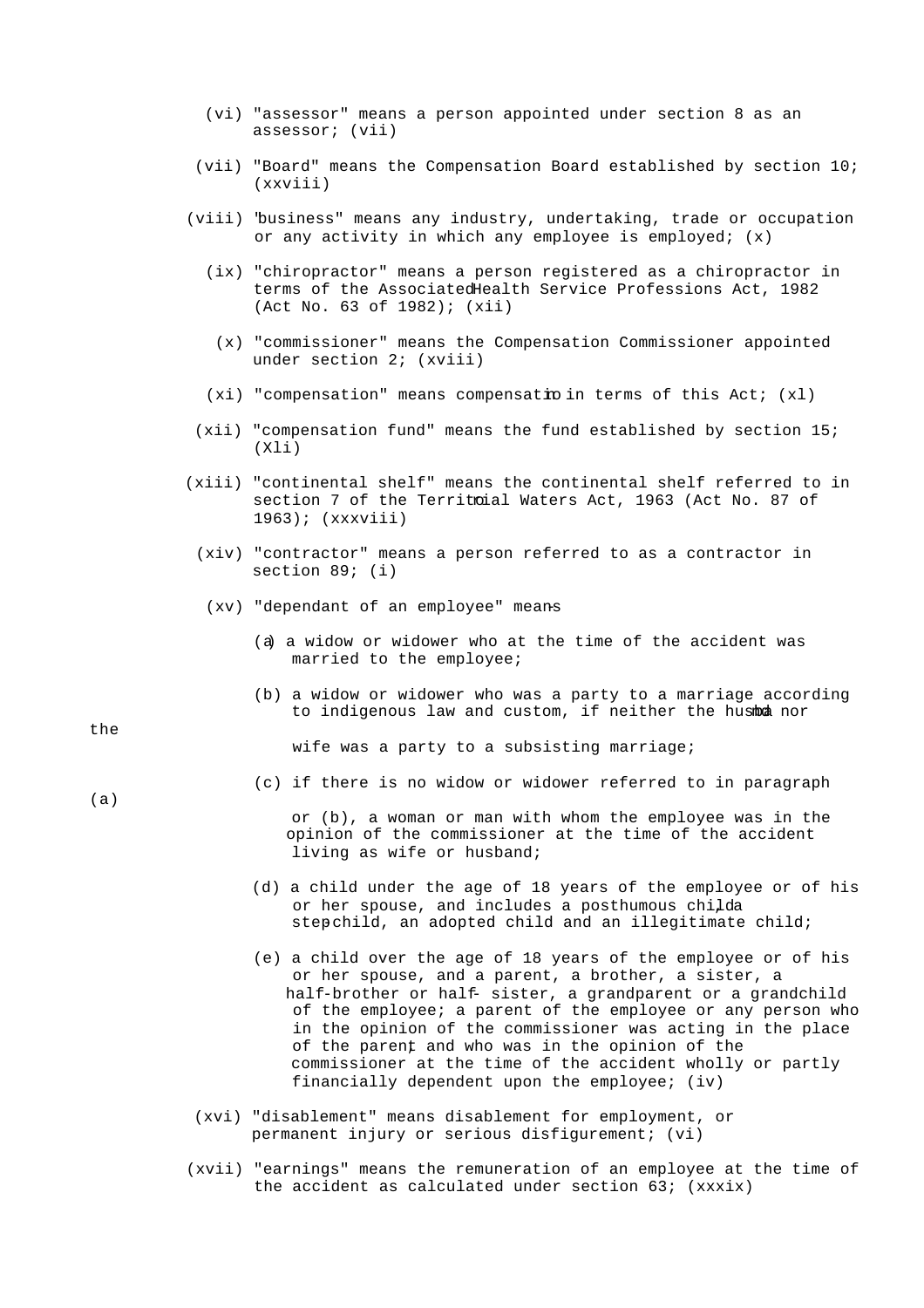- (xviii) "employee" means a persm who has entered into or works under a contract of service or of apprenticeship or learnership, with an employer, whether the contract is express or implied, oral or in writing, and whether the remunerabn is calculated by time or by work done, or is in cash or in kind, and includes
	- (a) a casual employee employed for the purpose of the

business;

- (b) a director or member of a body corporate who has entered into a contract of service or of apprenticeship or learnership with the body corporate, in so far as he acts within the scope of his employment in termsfosuch contract;
- (c) a person provided by a labour broker against payment to a client for the rendering of a service or the performance of work, and for which service or worksuch person is paid by the labour broker;
- (d) in the case of a deceased employee, his dependants, and in the case of an employee who is a person under disability, a curator acting on behalf of that employee; but does not include-
- (i) a person, including a person in the employ of the State, performing military service or undergoing training referred to in the Defence Act, 1957 (Act No. 44 of 1957), and who is not
	- member of the Permanent Force of the South African Defence Force;
- (ii) a member of the Permanent Force of the South African Defence Force while on "service in defence of the Republic" as defined in section 1 of the Defence Act, 1957;
- (iii) a member of the South African Police Force while employed in terms of section 7 of the Police Act, 958 (Act No. 7 of
	- on "service in defence of the Republic" as defined in section 1 of the Defence Act, 1957;
	- (iv) a person who contracts for the carrying out of work and himself engage other persons to perform such work;
	- (v) a domestic employee employed as such in a private household; (xlvii)
- (xix) "employer" means any person, including the State, who employs

employee, ad includes-

- (a) any person controlling the business of an employer;
- (b) if the services of an employee are tent or let or temporarily made available to some other person by his employer, such employer for such period as the employee works for that other person;
- (c) a labour broker who against payment provides a person to a client for the rendering of a service or the epformance of work, and for which service or work such person is paid by the labour broker; (xliv)

1958),

a

employer's

an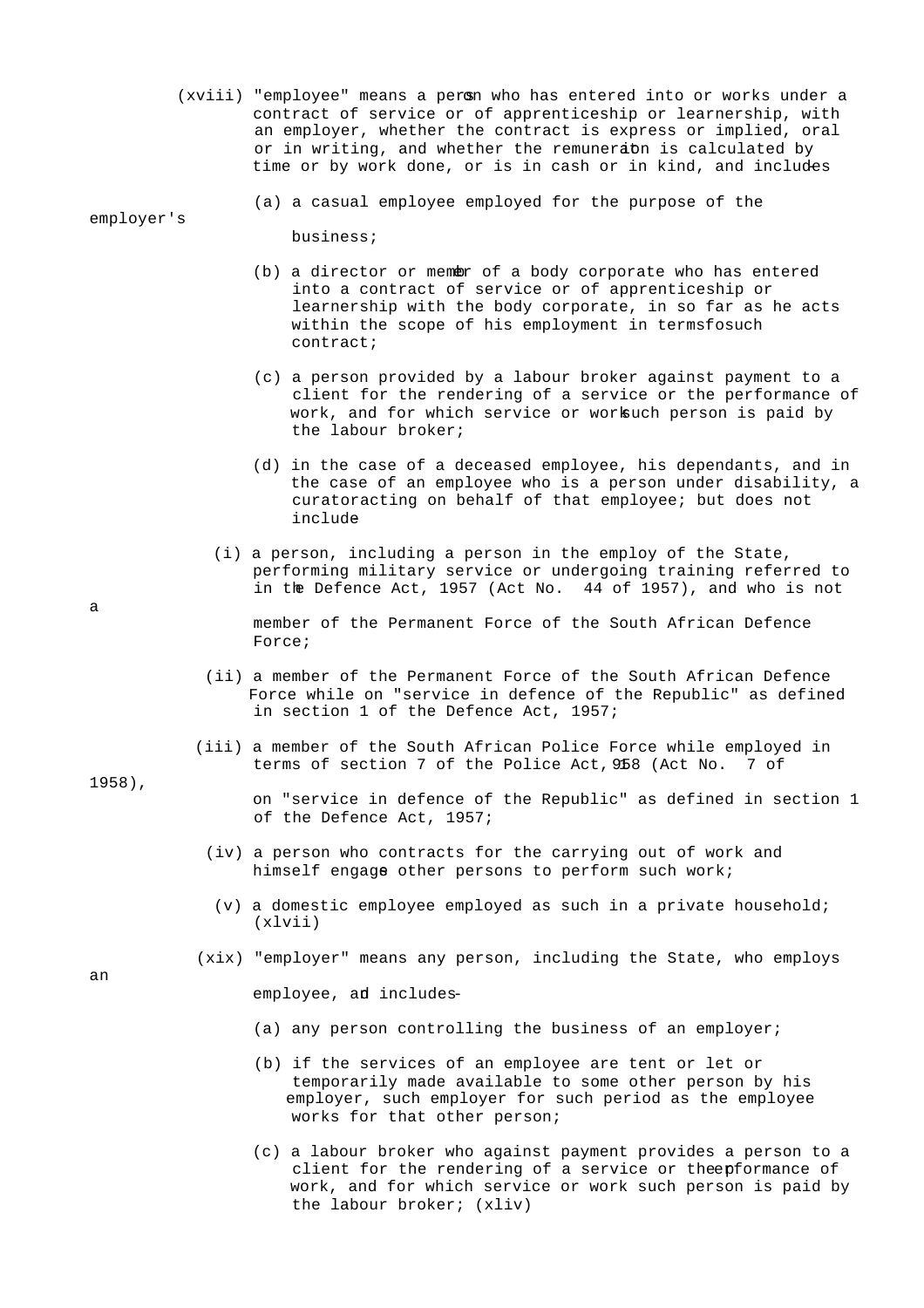(xx) "employer individually liable" means an employer who in terms

```
of
```
section  $84(1)(a)$  is exempt from paying assessments to the compensation fund; (xlv)

- (xxi) "employers' organization" means an employers' organization as defined in section 1 of the Labour Relations Act, 1956 (Act No. 28 of 1956); (xlvi)
- (xxii) "financial year" means the period between the first day of

 in any year and the last day of February in the following year, both dates included; (xi)

- (xxiii) "mandator" means a person referred to as a mandator in section 89; (xix)
- (xxiv) "medical aid" means medical, surgical or hospital treatment, skilled nursing services, any remedial treatment approved by

the

March

 commissioner, the supply and repair of any prosthesis or any device necessitated by disablement, and ambulance services where, in the opinion of the commissioner, they were essential; (xv)

- (xxv) "medical practitioner" means a person registered as a medical practitioner in terms of the Medical, Dental and Supplementary Health Service Professions Act, 1974 (Act No. 56 of 1974);  $(x \times y)$
- (xxvi) "Minister" means the Minister of Manpower; (xx)
- (xxvii) "mutual association" means a mutual association licensed under section 30; (xxiii)
- (xxviii) "natural resources" means the natural resources eferred to in section 7 of the Territorial Waters Act, 1963 (Act No. 87 of 1963); (xxi)
	- (xxix) "occupational disease" means any disease mentioned in the first column of Schedule 3 arising outf and contracted in the course of an employce's employment; (ix)
	- (xxx) "occupational injury" means a personal injury sustained as a result of an accident; (viii)
	- (xxxi) "pension" means a pension referred to in section 49 or 54; (xxvi)
	- (xxxii) "periodical payment" means a periodical payment of compensation in respect of temporary disablement; (xxvii)
- (xxxiii) "person under disability" means a imor, a lunatic or any person who by law is subject to curatorship or tutorship; (xxii)
	- (xxxiv) "prescribed" means prescribed in terms of this Act or by regulation; (Xliii)
	- (xxxv) "regulation" means a regulation made in terms of this Act; (xxix)
	- (xxxvi) "reserve fund" means the fund established by section 19;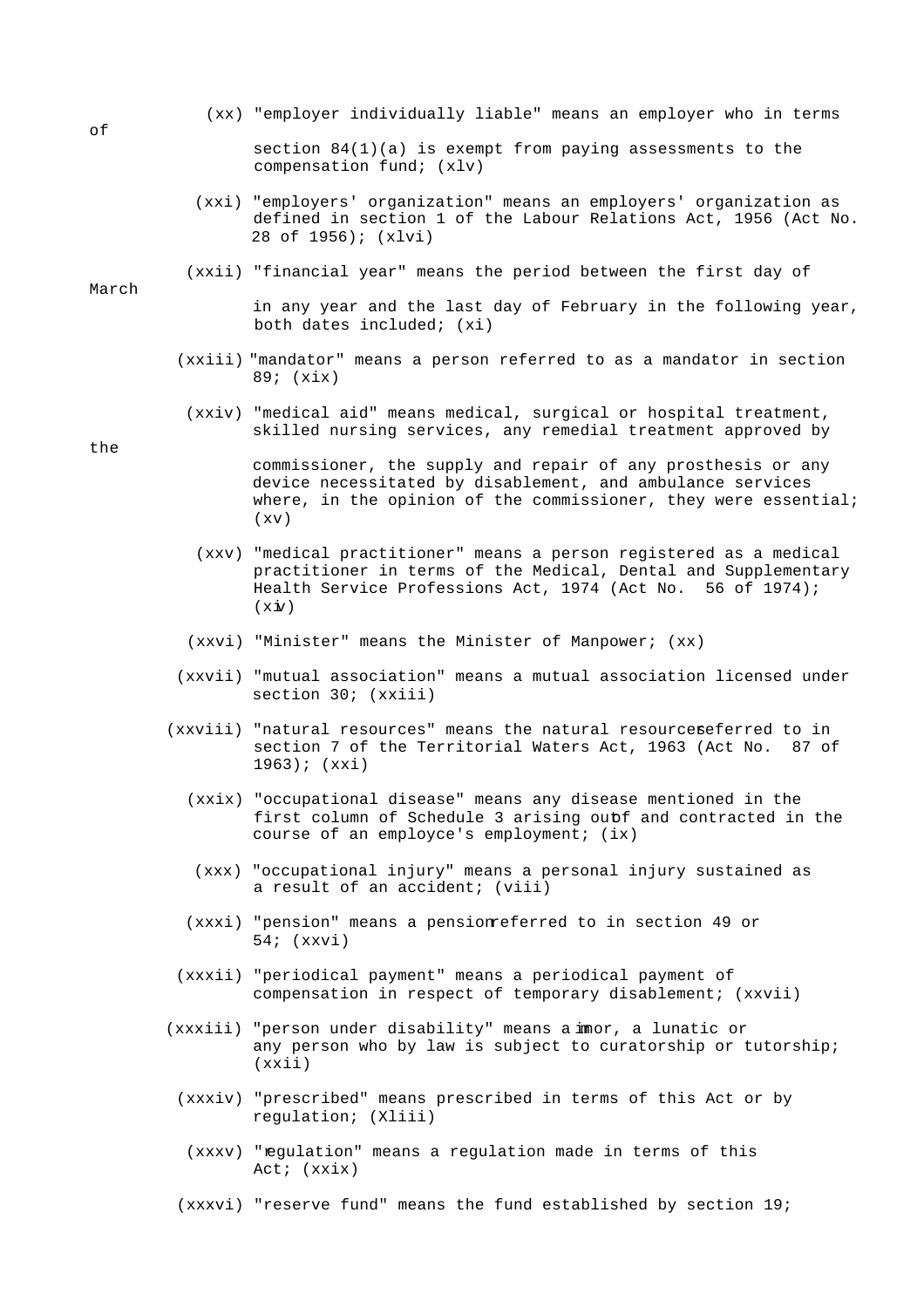(xxx)

 (xxxvii) "seaman" means an employee employed in any capacity on board a ship by the owner or person in command of the ship; (xxxi)

(xxxviii) "serious and wilful misconduct" means-

- (a) being under the influence of intoxicating liquor or a drug having a narcotic effect;
- (b) a contravention of any law for the protection or the health of employees or for the prevention of accidents, if such contravention was committed wilfully or with reckless disregard of the provisions of such law; or
- (c) any other act or omission which the commissioner having regard to all the circumstances considers to be serious and wilful misconduct; (xiii)
- (xxxix) "South African aircraft" means an aircraft registered or licensed in the Republic in terms of a law governing the registration or licensing of aircraft, and the owner of which

is

 resident in the Republic or has a place of business in the Republic; (xxxiii)

- (xl) "South African ship" means a vessel used in navigation which-
	- (a) is registered in the Republic in terms of any law governing the registration of ships and is not registered in any

other

state in terms of a similar law; or

place

of business is in the Republic or by a person who resides

in

the Republic; (xxxiv)

 (xli) "State Revenue Fund" means the fund established by section 81 of the Republic of South Africa Constitution Act, 1983 (Act No. 110 of 1983); (xxxii)

 $(b)$  is owned or chartered by a person whose head officero

- (xlii) "tariff of assessment" means the tariff of assessment referred to in section 83(1); (iii)
- (xliii) "temporary partial disablement" in relation to an employee, means the temporary partial inability of such

employee

 as a result of an accident or occupational disease for which compensation is payable to perform the whole of the work at which he was employed at the time of such accident or occupational disease or to resume work at a rate of earnings

not

- less than that which he was receiving at the time of such accident or occupational disease; (xxxvi)
- (xliv) "temporary total disablement", in relation to an employee, means the temporary total inability of such employee as a result of an accident or occupational disease for which compensation is payable to perform the work at which he was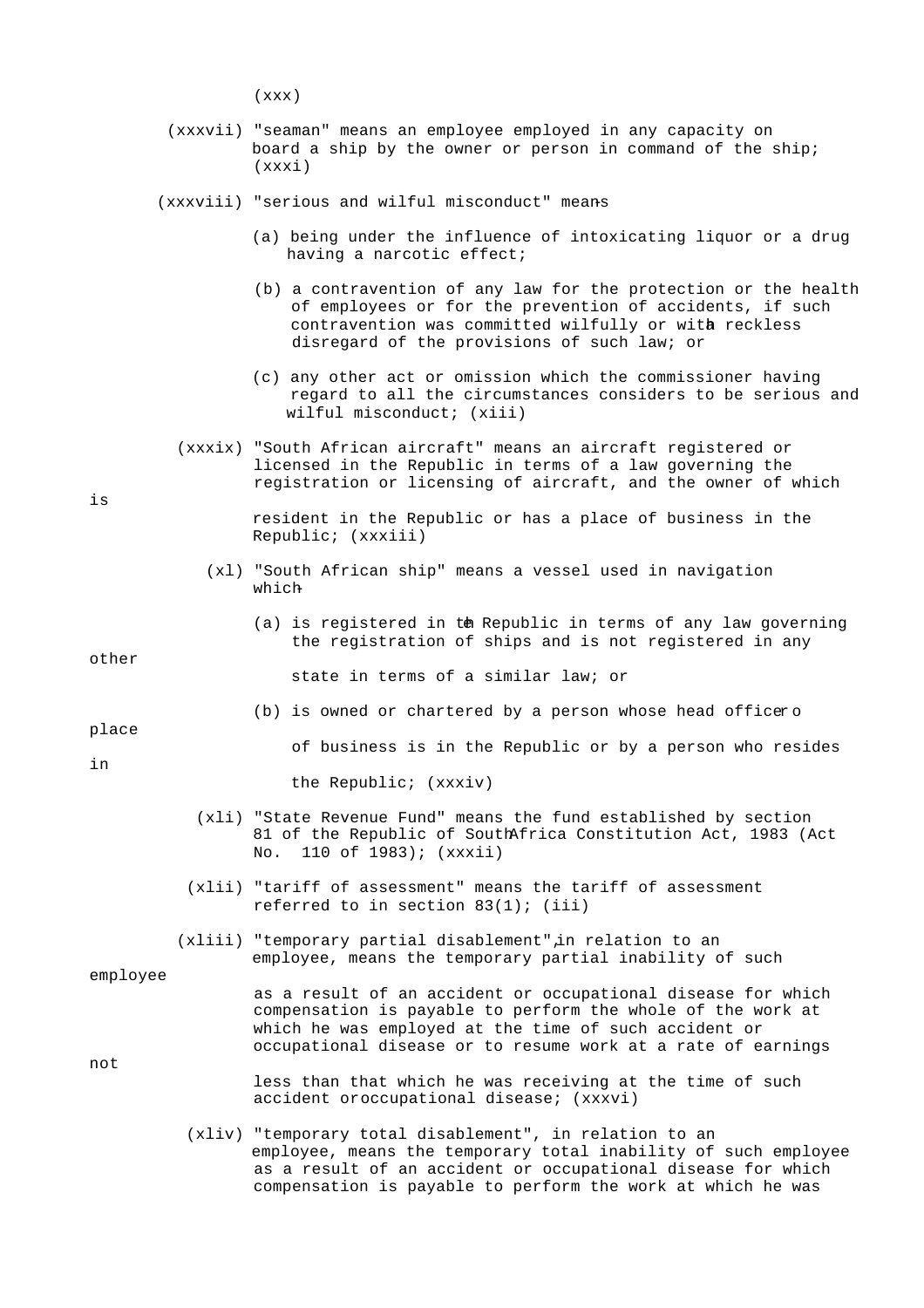employed at the time of such accident or occupational disease

work similar thereto; (xxxv)

- (xiv) "this Act" includes the Scheduls thereto and any regulation; (xvi)
- (xlvi) "trade union" means a trade union as defined in section 1 of the Labour Relations Act, 1956 (Act No. 28 of 1956), and includes an employees' organiztion recognized by law and functioning; (xxxvii)
- (xivii) "Workmen's Compensation Act" means the Workmen's Compensation Act, 1941 (Act No. 30 of 1941). (xxv)

#### CHAPTER II

Administration of Act Compensation Commissioner and staff

 2. (1) The Minister shall appoint, on the conditions as he may determine and subject to the laws governing the public service, an officer to be called the Compensation Commissiner.

 (2) The Minister or an officer designated by him shall appoint, subject to the laws governing the public service, such officers and employees as he may consider necessary to assist the commissioner in the performance of the functions which in terms of this Act are required to be performed by him.

 (3) The commissioner, and the officers and employees referred to in subsection (2), shall be remunerated out of the State Revenue Fund, which shall be reimbursed out of the compensation und for the expenditure concerned.

Delegation of powers and assignment of duties by commissioner

 3. (1) The commissioner may, subject to such conditions as he may determine, delegate any of his powers or assign any of his duties to an officer or employee referred to in section  $2(2)$ , and may at any time cancel any such delegation or assignment.

- (2) A delegation or assignment under subsection  $(1)$
- (a) shall not divest the commissioner of the power delegated or duty assigned, and he may at any time amend or set aside any decision made thereunder; and
- (b) shall not prevent the exercise of the power or the performance of the duty concerned by the commissioner himself.

Functions of commissioner

- 4.(1) Subject to the provisions of this Act, the commissioner shall
- (a) receive notices of accidents and occupational diseases and claims for compensation;
- (b) inquire into accidents and occupational diseases;
- (c) adjudicate on claims and other matters coming before him for decision;
- (d) issue an order for the payment of compensation in respect of an award made by him;
- $(e)$  decide whether a person is an employee, an employer, a mandator  $\alpha$

or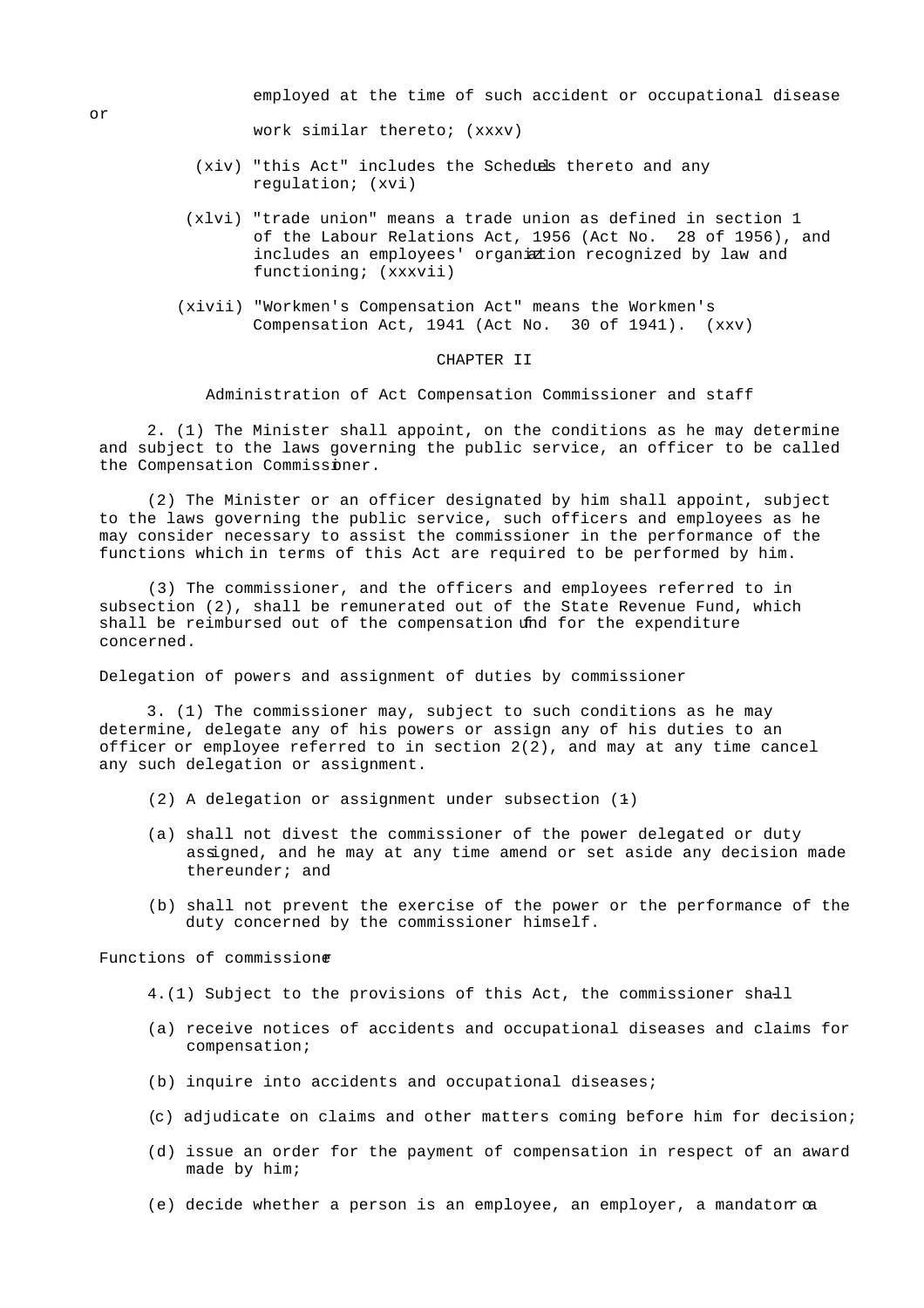contractor for the purposes of this Act; decide any question relating to-

- (i) a right to compensation;
- (ii) the submission, consideration and adjudication of claims for compensation;
- (iii) the calculation of earnings;

 $(iv)$ 

- (v) the degree of disablement of any employee; the amount and manner of payment of compensation;
- (vi) the award, withholding, review, discontinuance, suspension, increase or reduction of compasation;
- (vii) the liability for payment of compensation as contemplated in section 29;
	- (g) decide whether a person is a dependant of an employee and, if so, the extent of dependency upon the employee, and, in the case whe there

is

 more than one dependant, which shall receive compensation and the allocation of compensation among them;

- (h) consider and adjudicate upon claims in terms of section  $62i$
- (i) decide upon-
	- (i) the need for, and the nature and sufficiency of, medical aid;
	- (ii) the reasonableness of the cost of medical aid, and the amount and manner of payment of such cost;
- (j) decide upon the liability for assessment, tariffs of assement, the amounts of assessments, the manner of payment of assessments and related matters;
- (k) decide upon any other question failing within his functions in connection with the administration of this Act;
- (l) administer the compensation fund and the reserve fund;
- (m) recover amounts due to the compensation fund, including amounts which should not have been paid out in terms of this Act, or write off such amounts if, in his opinion they cannot be recovered;
- (n) after the conclusion of each financial year submit a report to the Minister regarding the administration of this Act during that year;
- (o) record statistics and information regarding the occurrencend causes of accidents and occupational diseases, and the award of benefits in terms of this Act;
- (p) institute such inquiries and perform such other functions as may be prescribed, or as he may deem necessary for the dministration of this Act.
- (2) The commissioner may-
- (a) for the administration of this Act enter into an agreement with any person for the performance of a particular task or of particular work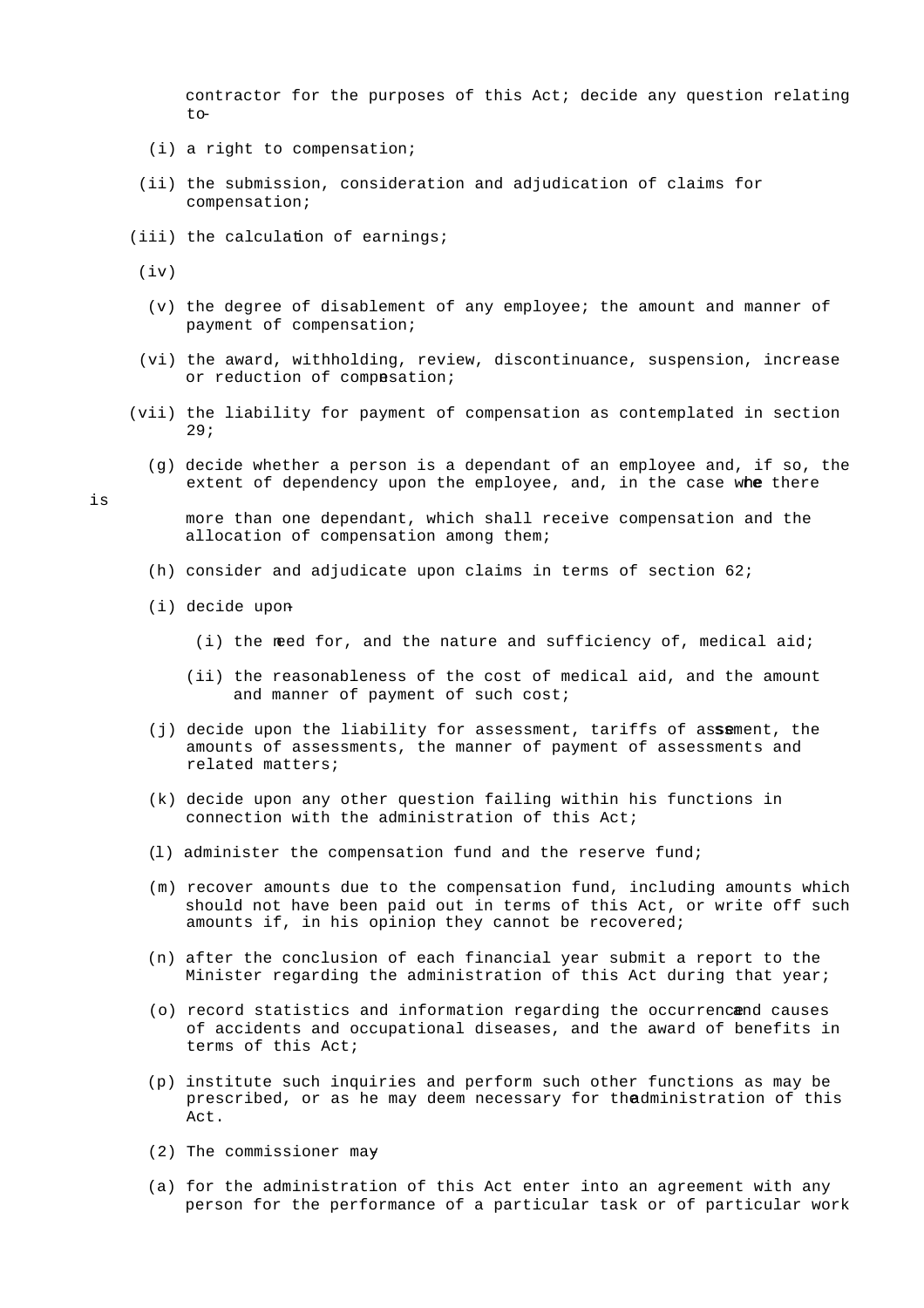or for the rendering of particular services on such conditions and for such remuneration as may be agreed upon;

- (b) found, establish or subsidize, or assist with the founding, establishment or subsidizing of, a body, organization or schemehose objects include one or more of the following:
	- (i) The prevention of accidents or of any disease which is due to the nature of a particular activity;
	- (ii) the promotion of the health  $m$  safety of employees;
	- (iii) the provision of facilities designed to assist injured employees and employees suffering from occupational

#### diseases

 to return to their work or to reduce or remove any disability resulting from their injuries or diseases;

- (iv) the carrying out of any activity which will contribute to the attainment of any of the objects referred to in subparagraphs (i), (ii) and (iii);
- (c) purchase or otherwise acquire shares in any body, organization or scheme referred to in paragraph (b), and alienate any shares so acquired;
- $(d)$  apply unclaimed compensation for the general welfare of injured employees or employees suffering from occupational diseases;
- (e) by notice in the Gazette prescribe the rules referred to in section  $56(3)(c)$ , as well as the forms to be used and the particulars to be furnished in connection with notice of occupational injuries and diseases, claims for compensation or any other matter which he may

#### deem

necessary for the administration of this Act.

Power of commissioner to acquire and alienate minovable property and to raise money

- 5.(1) The commissioner may with the approval of the Minister-
- (a) raise money by way of loans;
- (b) purchase or otherwise acquire immovable property, and alienate such property.

 (2) Immovable property acquired under subsection (1) shall be held in the name of the commissioner in trust for the compensation fund.

Powers of commissioner regarding witnesses and subpoenas

 $6.(1)$  (a) The commissioner may subpoena any persomwho in his opinion is able to give information concerning the subject of any inquiry in terms of this Act, or who is suspected to have or in the opinion of the commissioner has in his possession or custody or under his control any book, document or thing which has a bearing on the inquiry, to appear before him at a time and place specified in the subpoena, to be interrogated or to produce such book, document or thing, and the commissioner may retain such book, document or thing for further investigation.

 (b) An inquiry referred to in paragraph (a) shall take place in public unless the commissioner orders otherwise.

(2) The commissioner may call and administer an oath to, or accept an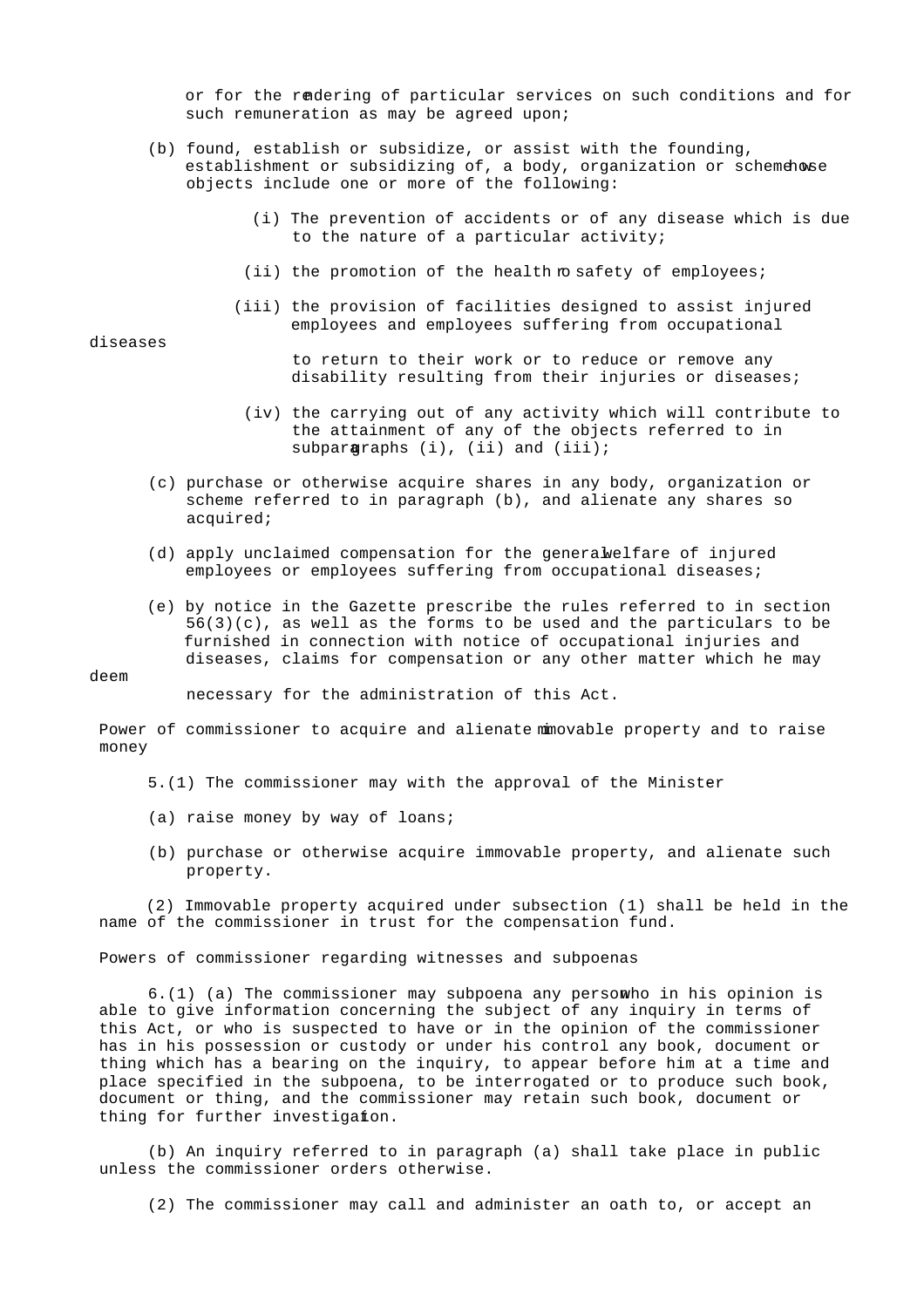affirmation from, any person present at such an inuiry who was or could have been subpoenaed in terms of subsection (1), and the commissioner or an assessor may interrogate such person and order him to produce any book, document or thing in his possession or custody or under his control.

- (3) A person who-
- (a) has been duly subpoenaed under subsection (1) and who fails without sufficient cause to attend at the time and place specified in the subpoena;
- (b) has been duly subpoenaed under subsection  $(1)$  or called nder subsection (2) and whe
	- (i) fails to remain in attendance until excused by the commissioner from further attendance;
	- (ii) refuses to be sworn as a witness or to make an affirmation;
	- (iii) refuses or fails to answer fully and satisfactorily any question lawfully put to him under subsection (2);
		- (iv) refuses or fails to produce any book, document or thing in his possession or custody or under his control which he has been required to produce under subsection (1) or (2);
- (c) hinders or obstructs the commissioner in the performance of any of his functions in terms of this section, shall be guilty of an offence.

 (4) A person who, after having been sworn as a witness or having made an affirmation, makes a false statement knowing it to be false, shall be guilty of an offence and shall upon conviction be liable to the enalty that may be imposed for perjury.

 (5) The law relating to privilege as applicable to a witness testifying in a court of law shall be applicable at an inquiry referred to in subsection (1).

 (6) If a person has been subpoenaed to appear before the commissioner and the commissioner is satisfied that such person has as a result of his appearance suffered any pecuniary loss or had to incur expense, the commissioner may pay out of the compensation fund the prescribed allowances or the amount of the loss or expense, whichever is the lesser.

 (7) The commissioner may delegate any of his functions under this section to an assessor, an officer or employee referred to in section 1 of the Public Service Act, 1984 (Act No. 111 of 194), or a medical practitioner, and in this section "commissioner" includes any such assessor, officer, employee or medical practitioner while acting within the scope of such delegation.

## Powers of authorized person

 7.(1) The commissioner may authorize any assessor, any officer or employee referred to in section I of the Public Service Act, 1984 (Act No. III of 1984), or any medical practitioner to investigate any matter that he may deem necessary for the performance of his functions.

 (2) A person authorized under subsection (1) (in this section referred to as an "authorized person") shall be furnished with a certificate to that effect signed by the commissioner.

- (3) An authorized person may-
- (a) without previous notie, at all reasonable times enter any premises,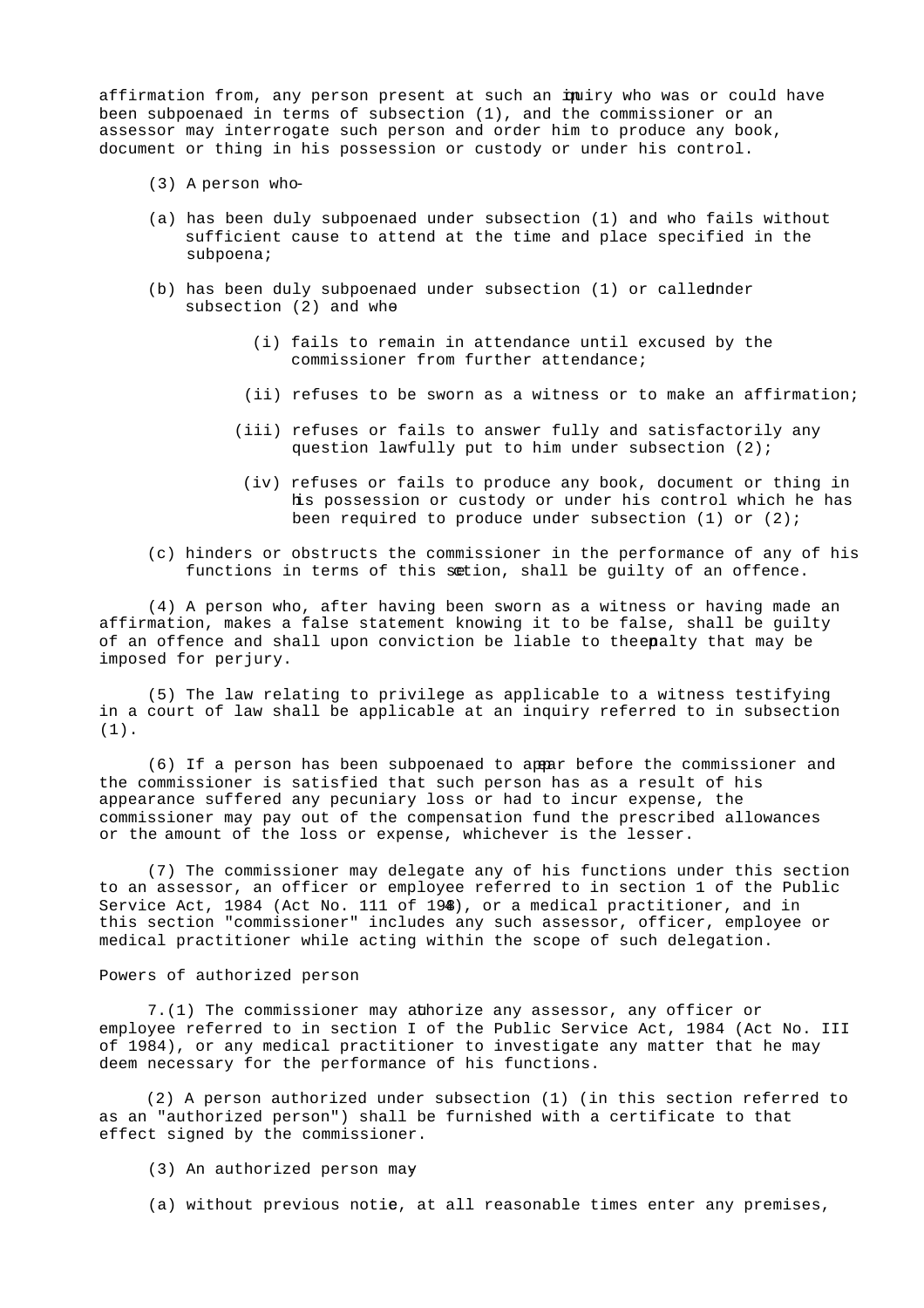and take an interpreter or other assistant or a police officer with

onto the premises;

 (b) while he is on the premises, or at any time thereafter, question any person who is or was on the premises, either alone or in the presence

any other person on any matter to which this Act relates;

 (c) order any person who has control over or custody of any book, document or thing on or in those premiss to produce to him forthwith, or at such time and place as may be determined by him, such book, document

thing;

- (d) at any time and place order any person who has the possession or custody of or is in the controlof a book, document or thing relating to the business of an employer or previous employer, to produce forthwith or at such time and place as may be determined by him, such book, document or thing;
- (e) seize any book, document or thing which in his opinion may serve as evidence in any matter in terms of this Act;
- (f) examine or cause to be examined any book, document or thing produced

him or seized by him, and make extracts therefrom or cops thereof, and order any person who in his opinion is qualified thereto to

explain

to

 $h$ e

any entry therein;

(g) order an employee to appear before him at such time and place as may

determined by him, and question that mployee.

 (4) An authorized person performing any function in terms of this section shall on demand produce the certificate referred to in subsection (2).

- (5) Any person who-
- (a) falsely holds himself out to be an authorized person;
- (b) refuses or fails to answer fully and satisfactorily any question put

to

him by an authorized person in the performance of his functions;

- (c) refuses or fails to comply with any lawful request of or order by an authorized person;
- (d) hinders or obstructs an authorized person in the performance of his functions, shall be guilty of an offence.

#### Assessors

 8.(1) The Minister may after consultation with the Board appoint so many persons as assessors as he may deem necessary to assist the commissioner in the hearing of any objection in terms of section 91.

 (2) The assessors referred to in subsection (1) shall be persons who in the opinion of the Minister represent the interests of empyoes and employers, respectively, and to that end the Minister may consult any organization representing employees or employers.

(3) The number of assessors appointed to represent the interests of

him

o

or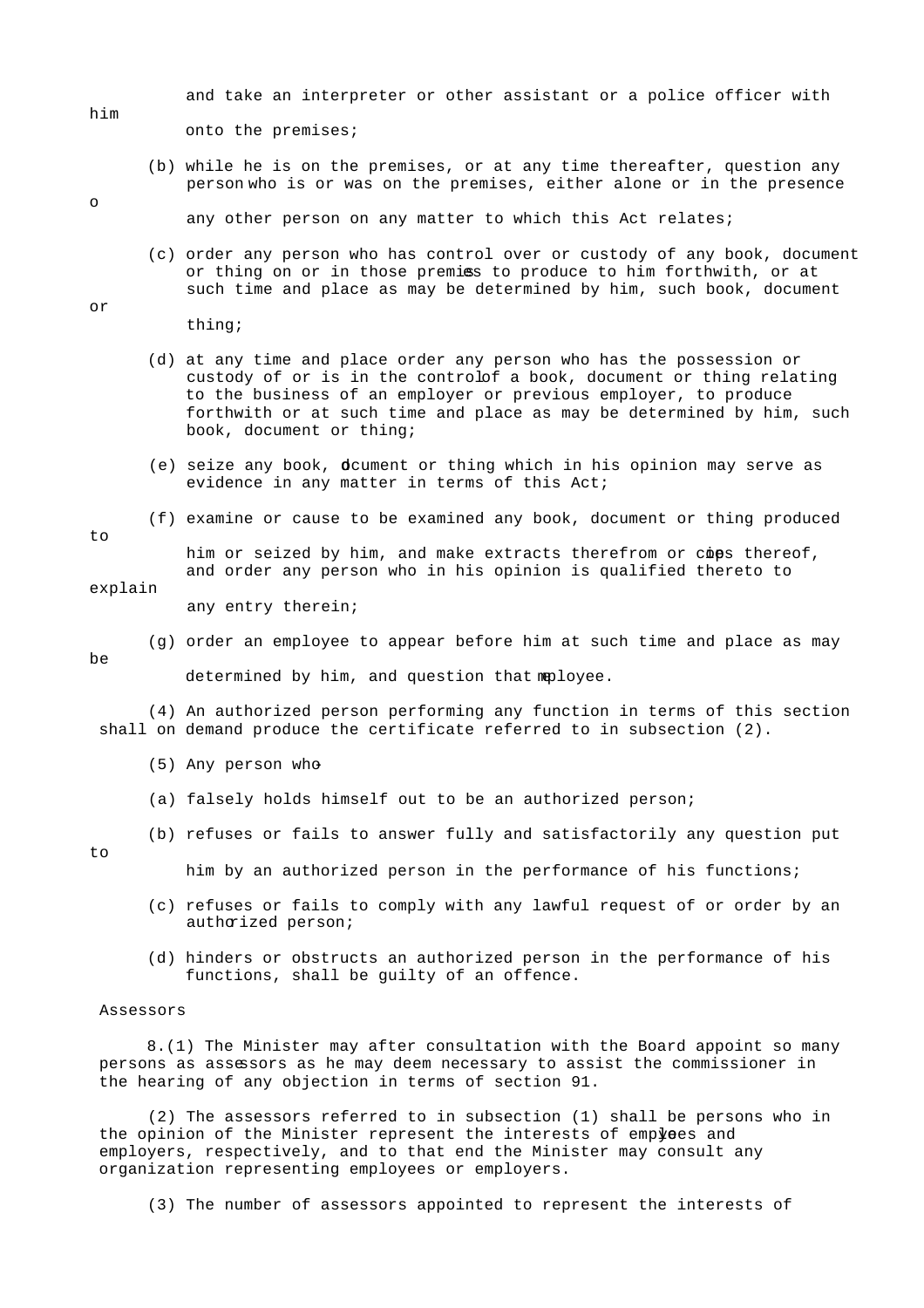employees shall be equal to the number of assesses appointed to represent the interests of employers.

 (4) The Minister may after consultation with the Minister for National Health and Welfare, in addition to the assessors referred to in subsection (1) appoint one or more medical practitioner, including a medical practitioner appointed under section 2(2), as medical assessors.

 (5) An assessor shall be appointed for such period and on such conditions as the Minister may determine, but the Minister may at any time terminate the appointment of an assessor who

- (a) has been guilty of misconduct or neglect of duty;
- (b) is not able to perform his functions in terms of this Act properly; or
- (c) in his opinion no longer represents the interests on the ground of which he was appointed.

 (6) An assessor shall be paid the prescribed remuneration and travelling and subsistence allowances out of the compensation fund.

Benefits payable to assessors

9.(1) If an assessor (excluding an assessor in he employ of an employer referred to in section  $84(1)$  (a) (i)) sustains disablement as a result of an accident arising out of and in the course of the performance by him of his functions as an assessor, he shall be entitled to the prescribed benefits a if he were an employee at the time of the accident.

 (2) Benefits in terms of this section shall be paid by the commissioner out of the compensation fund.

Compensation Board

10. There is hereby established a board to be known as the of pensation Board.

Constitution of Board

11.(1) The Board shall consist of-

- (a) the commissioner or an officer designated by him, who shall act as chairman;
- $(b)$  two persons nominated by the Minister, one of whom shall be nominated after consultation with the Minister for National Health and Welfare;
- (c) the Chief Inspector of Occupational Health and Safety;
- (d) one person appointed by the Minister from a list of the names of not more than three persons nominated by The Rand Mutual Assurance Company Limited;
- (e) one person appointed by the Minister from a list of the names of not more than three persons nominated by the Federated Employers' Mutual Assurance Company Limited; two persons appointed by the Minister from

 list of the names of not more than six persons nominated by the South African Medical and Dental Council;

(g) three persons appointed by the Minister to repsent the interests of all employers from a list of the names of not more than ten persons nominated by employers' organizations;

a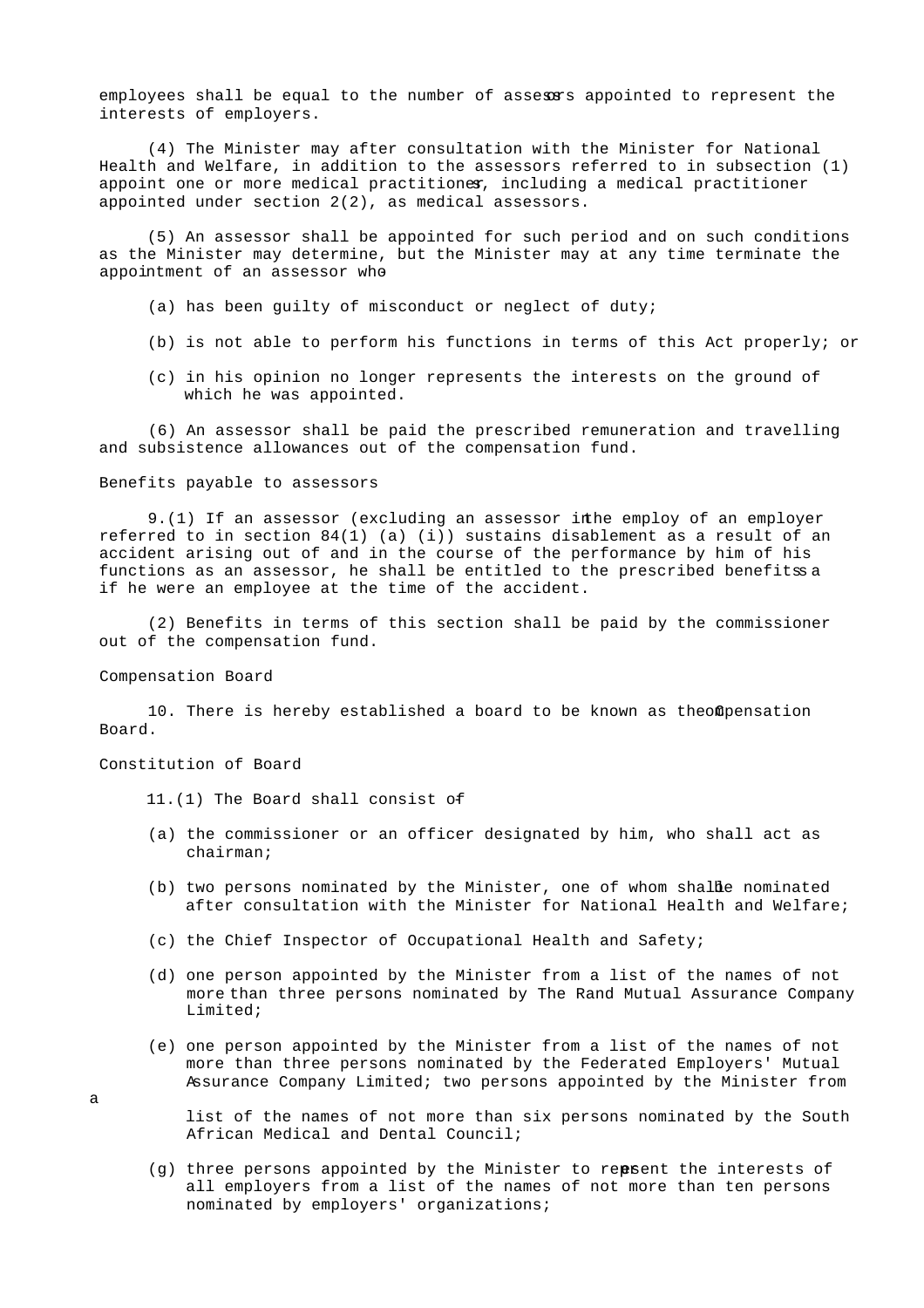(h) five persons appointed by the Minister to represent the interests of all employees from a list of the names of not more than ten persons nominated by employees' organizations.

 (2) An assessor shall not be eligible for appointment as a member of the Board.

Functions of Board

12.(1) The Board shall advise the Mnister regarding-

- (a) matters of policy arising out of or in connection with the application of this Act;
- (b) the nature and extent of the benefits that shall be payable to employees or dependants of employees, includinthe adjustment of existing pensions;
- (c) the appointment of assessors;
- (d) the amendment of this Act.

 (2) The Board may at the request of the commissioner advise him regarding the performance of a particular aspect of is functions.

Term of office and remuneration of members of Board

 13.(1) The members of the Board appointed by the Minister shall be appointed for a period not exceeding four years and on such conditions as the Minister may determine, but the Minister may at any time terminate the appointment of any member whe

(a) has been guilty of misconduct or neglect of duty; or

- (b) is not able to perform his functions in terms of this Act properly.
- (2) The Minister may-
- (a) at the request of a mutual association referred to in section  $11(1)(d)$  or (e) terminate the appointment of a member representing such association; and
- (b) terminate the appointment of a member referred to in section  $11(1)(g)$ or (h) if in his opinion such member no longer represents the

interests

on the ground of which he was appointed.

 (3) A member of the Board shall be paid the prescribed remuneration and travelling and subsistence allowances out fo the compensation fund.

Meetings of Board

 14. (1) The Board shall meet at the times and places determined by the chairman.

 (2) If six or more of the members of the Board request the commissioner in writing with a statement of reasonsto convene a meeting, the commissioner shall within 21 days after having received such request convene a meeting of the Board.

 (3) A quorum for a meeting of the Board shall be nine members of the Board.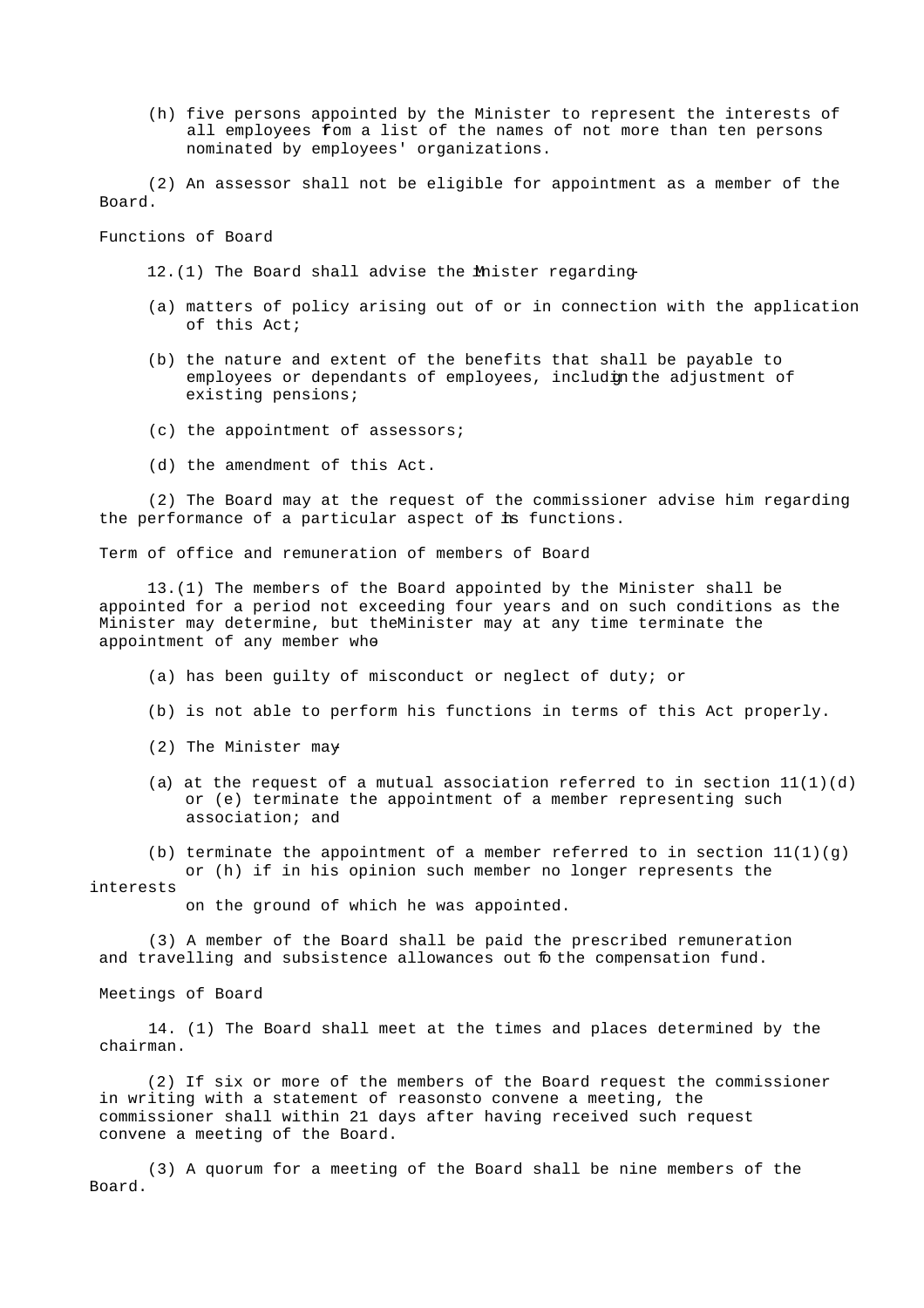(4) The decision of more than 75 pe cent of the members present at a meeting of the Board shall be the decision of the Board.

CHAPTER III

Compensation Fund and Reserve Fund

Compensation fund

 $15.(1)$  There is hereby stablished a fund to be known as the compensation fund.

(2) The compensation fund shall consist of-

(a) any moneys vested in the compensation fund in terms of subsection  $(3)$ ;

(b) the assessments paid by employers in terms of this  $ch$ ;

 (c) any amounts paid by employers to the commissioner in terms of this Act;

- (d) any penalties and fines imposed in terms of this Act other than by a court of law;
- (e) any interest on investments of the compensation funand the reserve fund;
- (f) any amounts transferred from the reserve fund;
- (q) the payments made to the commissioner in terms of section  $88$ ;
- (h) any other amounts to which the compensation fund may become entitled.

 (3) (a) The accident fund established by section 64 of the Workmen's Compensation Act shall, as from the commencement of this Act, cease to exist, and all amounts credited to the accident fund immediately before such commencement, shall as from such commencement vest in the compensation fund.

 (b) All liabilities and rights, existing as well as accruing, of the accident fund shall devolve upon the compensation fund as from the commencement of this Act.

Application of compensation fund

 16.(1) The compensation fund shall, subject to the provisions of this Act, be under the control of the commissioner and its moneys shall be applied by the commissioner to-

 (a) the payment of compensation, the cost of medical aid or other pecuniary

 benefits to or on behalf of or in respect of employees in terms of this

Act where no other person is liable for such payment;

- (b) the maintenance of the reserve fund;
- (c) the payment of expenses incurred in or in comection with the performance of his functions in terms of section 4(2);
- (d) the reimbursement of the State Revenue Fund in respect of remunera tion paid in terms of section 2(3);
- (e) the payment of the prescribed remuneation and travelling and subsistence allowances to assessors; the payment of the cost of or in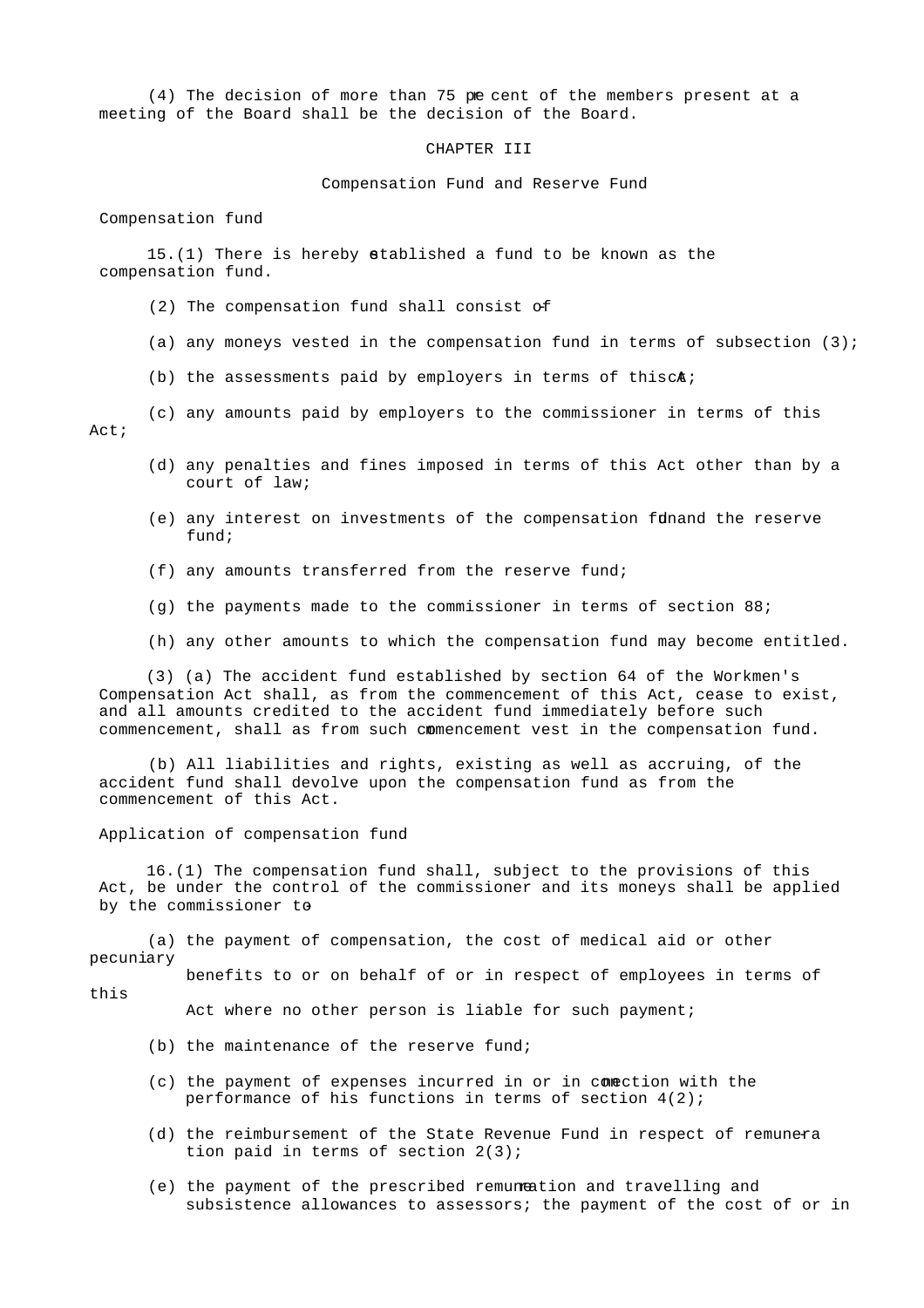connection with the medical examination of employees;

- (q) the payment of witness fees in terms of section  $6(6)$ ;
- (h) the payment of any other expenditure incurred by the commissioner in the performance of his functions in terms of this Act.

 (2) The commissioner may transfer any surplus in the compensation fund to the reserve fund.

#### Valuation of compensation fund

 17.(1) The assets and liabilities of the compensation fund shall from time to time, as the commissioner may consider necessary, but in any event at intervals of not more than three years, be valued by an actuary appointed by the Minister to determine the sufficiency of the fund.

 (2) The result of the valuation referred to in subsection (1) shall be included in the next annual report of the commissioner succeeding the completion of the valuation.

## Accounting

 18.(1) The commissioner shall receive all money payable to or for the benefit of the compensation fund in terms of this Act, and shall be charged with the responsibility of accounting for all money received and the utilization thereof.

(2) The commissioner mg transfer any part of the moneys in the compensation fund and the reserve fund to the Public Debt Commissioners for investment.

# Reserve fund

 19.(1) There is hereby established a fund to be known as the reserve fund, consisting of cash or inestments or both.

 (2) The amount of the reserve fund shall be determined by the commissioner.

- (3) The objects of the reserve fund are
- (a) to provide for unforeseen demands on the compensation fund;
- (b) to stabilize the tarffs of assessment.

 (4) Payments out of the reserve fund shall take place on the authorization of the commissioner.

 (5) The reserve fund established in terms of section 66 of the Workmen's Compensation Act shall, as from the commencement fothis Act, cease to exist, and all amounts credited to the said reserve fund immediately before such commencement shall as from such commencement vest in the reserve fund established by subsection (1).

#### Accounts and audit

 20.(1) The commissioner shall keep such accounts and records as are necessary for the exercise of proper control over the compensation fund and the reserve fund, and shall prepare yearly balance sheets made up to the last day of the financial year, showing in all necessary detail the assets and liabilities and the revenue and expenditure of the funds.

(2) The accounts of the said funds shall be audited by the Auditor-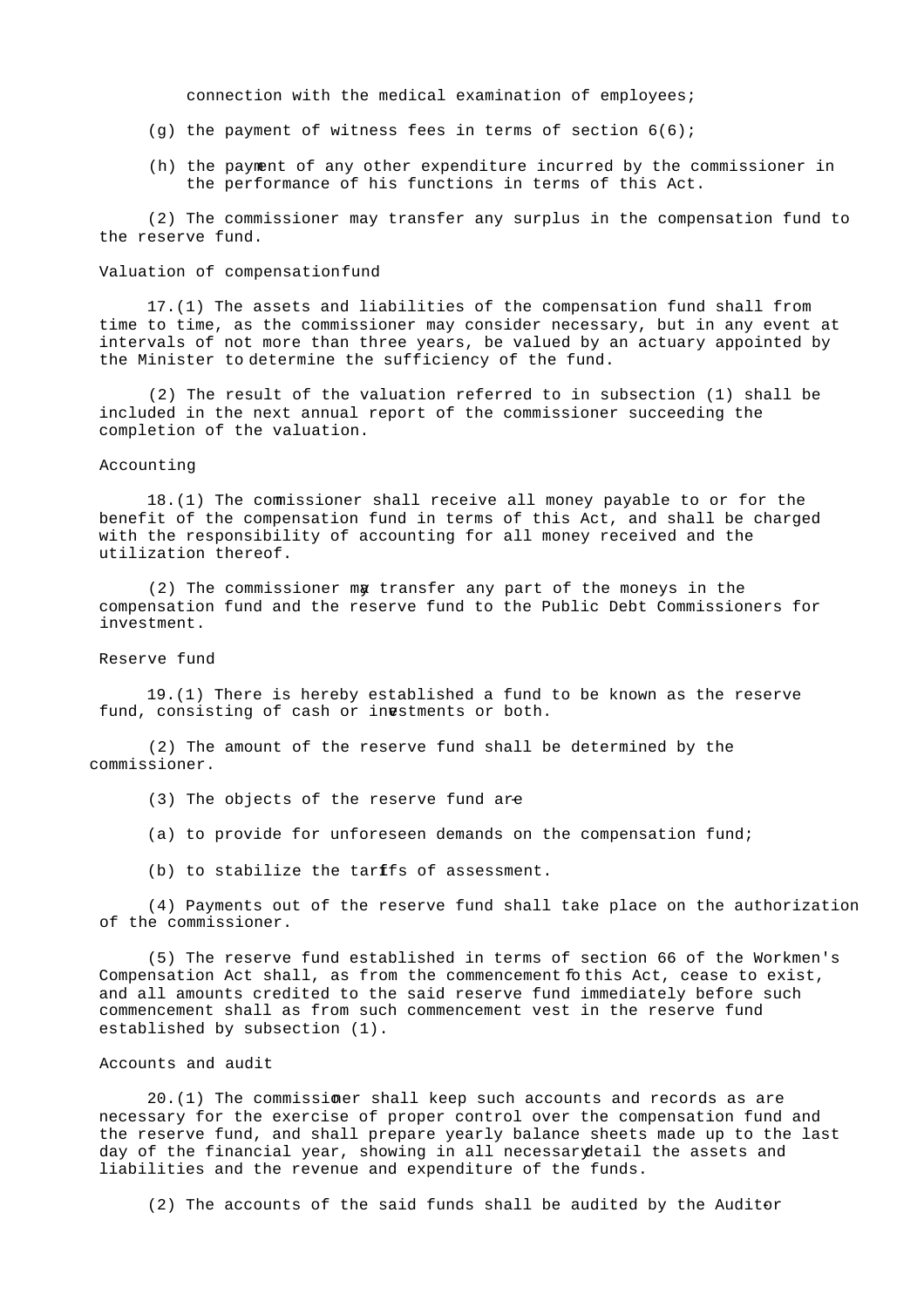General, and the cost of such audit shall be paid out of the compensation fund.

 (3) The commissioner shall, as soon as possible after the completion of the balance sheets referred to in subsection (1), submit a copy thereof and a copy of the report referred to in section  $4(1)$  (n) to the Minister, who shall table such copies in Parliament wthin 30 days after receipt thereof, if Parliament is in ordinary session or, if Parliament is not in ordinary session, within 30 days of the commencement of its next ensuing ordinary session.

Income of funds exempt from tax

 21. The income of the compensation fund and the reserve fund, including income from any investments, shall be exempt from income tax.

#### CHAPTER IV

Compensation for occupational injuries

Right of employee to compensation

 22.(1) If an employee meets with an accident resulting in his disablement or death such employee or the dependants of such employee shall, subject to the provisions of this Act, be entitled to the benefits provided for and prescribed in this Act.

 (2) No periodical payments shall be made in respect of temporary total disablement or temporary partial disablement which lasts for three days or less.

 (3)(a) If an accident is attributable to the serious and wilful misconduct of the employee, no compensation shall be payable in terms of this Act, unless-

- (i) the accident results in serious disablement; or
- (ii) the employee dies in consequence thereof leaving a dependant wholly financially dependent upon him.

 (b) Notwithstanding paragraph (a) the commissioner may, and the employer individually liable or mutual association concerned, as the case may be, shall, if ordered thereto by the commissioner, pay the sot of medical aid or such portion thereof as the commissioner may determine.

 (4) For the purposes of this Act an accident shall be deemed to have arisen out of and in the course of the employment of an employee notwithstanding that the employeewas at the time of the accident acting contrary to any law applicable to his employment or to any order by or on behalf of his employer, or that he was acting without any order of his employer, if the employee was, in the opinion of the commissioner, sacting for the purposes of or in the interests of or in connection with the business of his employer.

 (5) For the purposes of this Act the conveyance of an employee free of charge to or from his place of employment for the purposes of his empyhment by means of a vehicle driven by the employer himself or one of his employees and specially provided by his employer for the purpose of such conveyance, shall be deemed to take place in the course of such employee's employment.

### Accidents outside Republic

 23.(1) (a) If an employer carries on business chiefly in the Republic and an employee of his ordinarily employed in the Republic, meets with an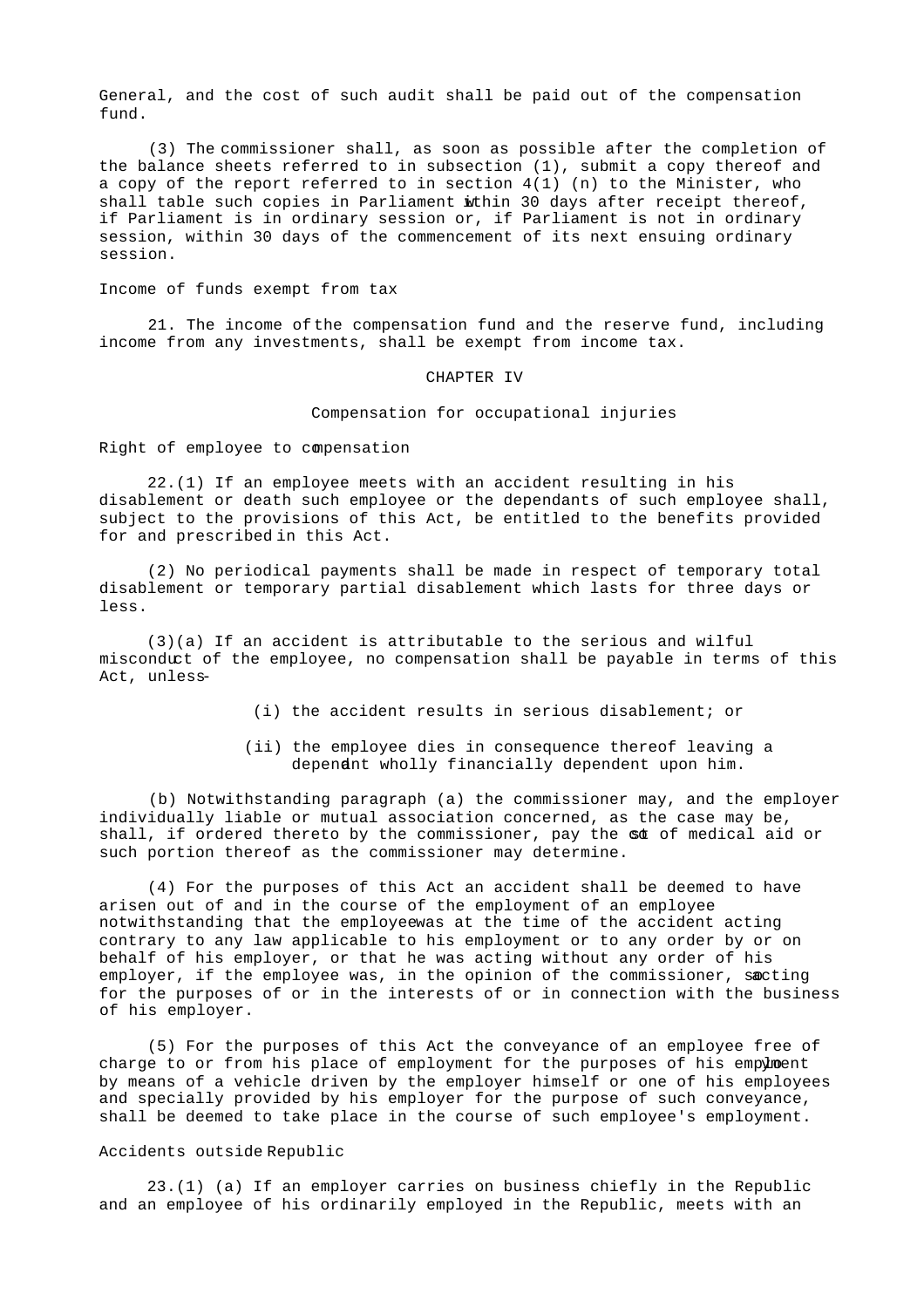accident while temporarily employed outside the Republic, such employee shall, subject to paragraph (c), be entitled to compensation as if the accident had happened in the Republic.

 (b) The amount of compensation contemplated in paragraph (a) shall be determined on the basis of the earnings which the employee, in the opinion of the commissioner, would have received if he had remained in the Republic.

 (c) This subsection shall cease to apply to an employee after he has been employed outside the Republic for a continuous period of 12 months, save by agreement between the commisioner, the employee and the employer concerned, and subject to such conditions as the commissioner may determine.

 (2) If an employee resident in the Republic meets with an accident while employed in, on or above the continental shelf, such employee shall be entitled to compensation as if the accident had happened in the Republic.

 (3)(a) If an employer carries on business chiefly outside the Republic and an employee of his ordinarily employed outside the Republic, meets with an accident while temporarily employed in the Republic, such employee shall not be entitled to compensation unless the employer has previously agreed with the commissioner that such employee shall be entitled to compensation and, where applicable, has paid the neessary assessments in respect of him.

 (b) An employee referred to in paragraph (a) who is so temporarily employed in the Republic for a continuous period of more than 12 months, shall be deemed to be ordinarily employed by such employer in the Bublic.

 (4) If, in terms of the law of the state in which an accident happens, an employee, in the circumstances referred to in subsection (1), is entitled to compensation or if an employee meets with an accident in the circumstances referred to in subsection (2) or in the Republic and he would be entitled to compensation in terms of the law of any other state as well as in terms of this Act, he shall by written notice to the commissioner elect to claim compensation either in terms of this Actor in terms of the law of the other state.

Application of Act to seamen and airmen

- 24. This Act shall apply to a seaman or airman
- (a) while employed on a South African ship or aircraft;
- (b) while, subject to section  $23(3)$ , emloyed in the Republic on any other ship or aircraft.

Accidents during training for or performance of emergency services

25. If an employee meets with an accident

- (a) while he is, with the consent of his employer, being trained in organized first aid, ambulance or rescue work, fireighting or any other emergency service;
- (b) while he is engaged in or about his employer's mine, works or premises in organized first aid, ambulance or rescue workfire-fighting or any other emergency service;

 (c) while he is, with the consent of his employer, engaged in any organized

> first aid, ambulance or rescue work, firefighting or other emergency service on any mine, worksor premises other than his employer's, such accident shall, for the purposes of this Act, be deemed to have arisen out of and in the course of his employment.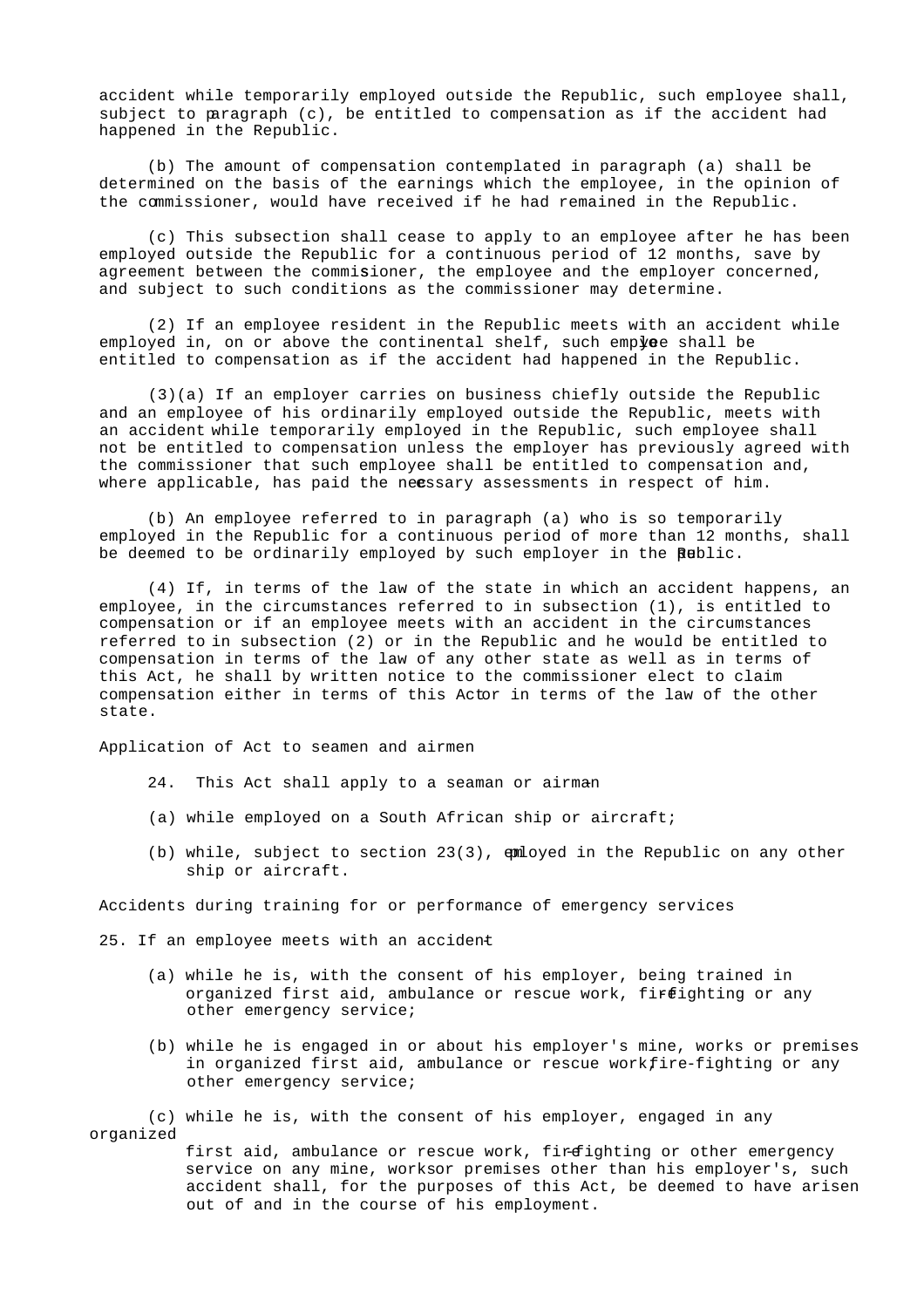Special circumstances in which commissioner may refuse award

 26. If a right to compensation in terms of this Act arises owing to the death or disablement of an employee as a result of an accident, the commissioner may refuse to award the whole or a portion of such compensation and the commissioner, or, if authorizedthereto by the commissioner, the employer individually liable or mutual association concerned, as the case may be, may also refuse to pay the whole or any portion of the cost of medical aid-

(a) if the employee at any time represented to the empyer or the commissioner, knowing the information to be false, that he was not

then

 suffering from or had not previously suffered from a serious injury or occupational disease or any other serious disease, and such an

accident

- was caused by, or the death resulted from or the disablement resulted from or was aggravated by, such injury or disease; or
- (b) if, in the opinion of the commissioner, the death was caused, or the disablement was caused, prolonged or aggravated, by the unreasonable refusal or wilful neglect of the employee to submit to medical aid in respect of any injury or disease, whether caused by the accident or existing before the accident.

Special circumstances in which commissioner may make award

 27. If in a claim for compensation in terms of this Act it appears to the commissioner that the contract of service or apprenticeship or learnership of the employee concerned is invalid, he madeal with such claim as if the contract was valid at the time of the accident.

### Employee requiring constant help

 28. If the injury in respect of which compensation is payable causes disablement of such a nature that the employee is unable tperform the essential actions of life without the constant help of another person, the commissioner may in addition to any other benefits in terms of this Act grant an allowance towards the cost of such help.

## Liability for payment of compensation

 29. If an employee is entitled to compensation in terms of this Act, the commissioner or the employer individually liable or the mutual association concerned, as the case may be, shall be liable for the payment of such compensation.

### Mutual associations

 30.(1) The Minister may, for such period and subject to such conditions as he may determine, issue a licence to carry on the business of insurance of employers against their liabilities to employees in terms of this Act to a mutual association which was licensed on the date of commencement of this Act in terms of section 95(1) of the Workmen's Compensation Act: Provided that the Minister may, from time to time, order that, in addition to any securities deposited in terms of the Insurane Act, 1943 (Act No. 27 of 1943), and the Workmen's Compensation Act, securities considered by the commissioner to be sufficient to cover the liabilities of the mutual association in terms of this Act be deposited with the commissioner.

 (2) Subject to the provisions of subsection (4), a security so deposited shall be used solely for making good the default of the association concerned in respect of any liability of an employer in terms of this Act, and for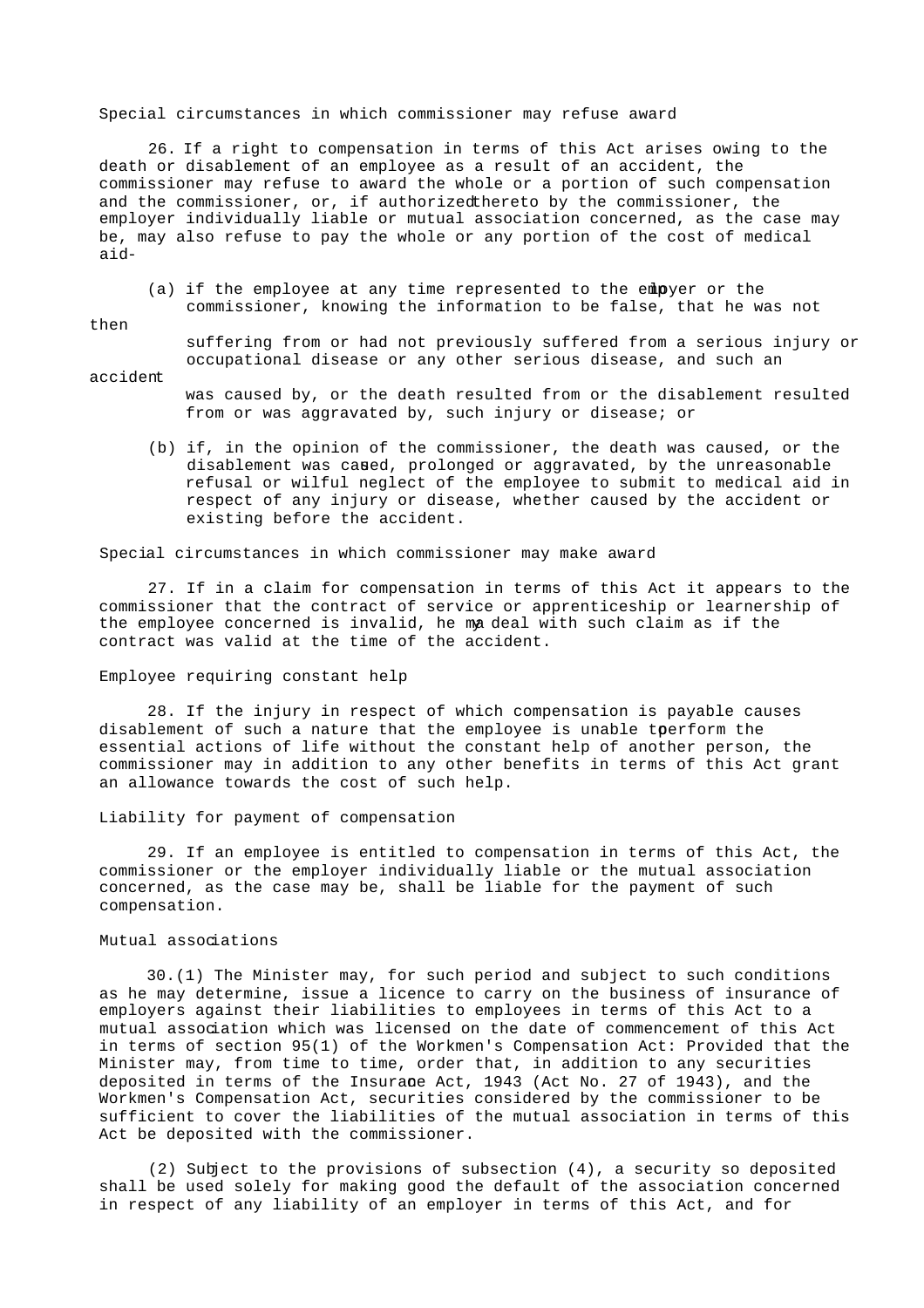payment of any expenses lawfully ingrred in connection with such making good or the enforcement of such liability.

 (3) The Minister may from time to time determine the conditions upon Which, the manner in which and the period within which any such security shall be made available to a person entitled to payment therefrom.

 (4) If the Minister is satisfied that the whole or any portion of such security is no longer necessary and that the association concerned is not in a position to incur a liability payable therefrom, hehall cause such security, or portion thereof, to be returned to such association.

 (5) If an association has deposited with the commissioner any such security and thereafter fails to meet in full any of its liabilities in terms of this Act, or is placed in liquidation, then, notwithstanding the provisions of any other law, such security shall vest in the commissioner for the purpose of the liabilities of the association in terms of this Act.

(6) If at any time the Minister is satisfied hat a mutual association has failed to comply with any of the conditions imposed by him under subsection (1), he may suspend or withdraw the licence issued to that association under the said subsection, and no appeal shall lie against his decision.

Security for payment of compensation and cost of medical aid by employers individually liable

 31. (1) The commissioner may order an employer individually liable to deposit such securities as in the opinion of the commissioner are sufficient to cover the liabilities of the employer in terms of this Act.

 (2) If an employer has deposited with the commissioner any such security and thereafter fails to meet in full his liabilities in terms of this Act, the commissioner may apply such securit to pay those liabilities, and he may deposit any unused balance in the compensation fund and apply it for the payment of future liabilities of that employer in terms of this Act.

Compensation may not be alienated or reduced

 $32.(1)$  Notwithstanding anything to the contrary in any other law contained, compensation shall not-

- (a) be ceded or pledged;
- (b) be capable of attachment or any form of execution under a judgment or order of a court of law;
- (c) be subject to income tax;

 (d) be set off against any debt of the person entitled to the compensation.

 (2) Notwithstanding subsection (1), the commissioner or the mutual association concerned, as the case may be, may pay compensation payable to an employee in whole or in part to the employer to the extent to which such employer has made payments to the employee in respect of disablement arising out of an occupational injury or disease.

Cession or relinquishment of benefits void

 33. Any provision of an agreement existing at the commencement of this Act or concluded thereafter in terms of which an employee cedes or purports to cede or relinquishes or purports to relinquish any right to benefits in terms of this Act, shall be void.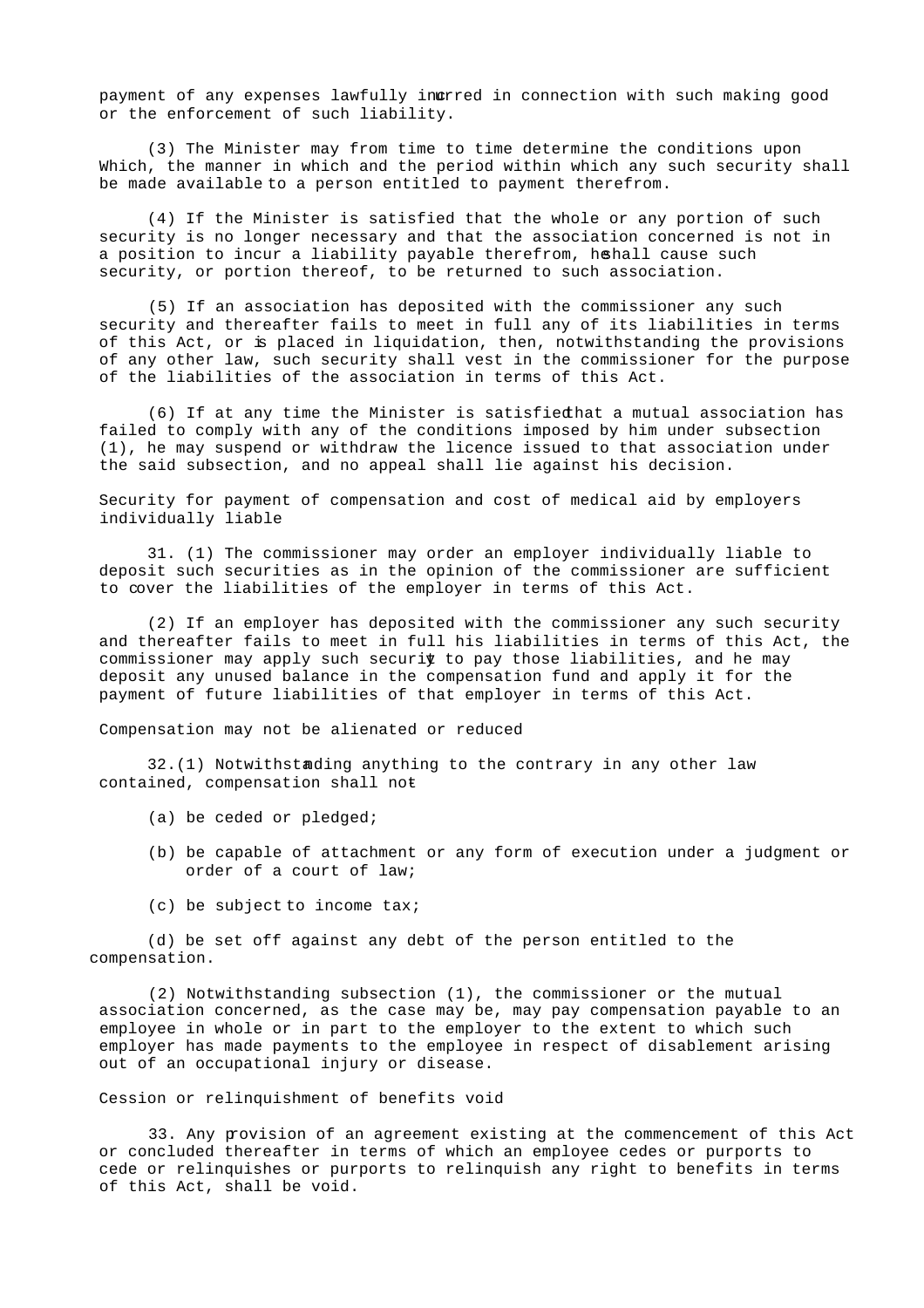Compensation not to form part of deceased employee's estate

 34. Compensation in terms of this Act owing to the death of an employee shall not form part of his estate.

Substitution of compensation for other legal remedies

 35.(1) No action shall lie by an employee or any dependant of an employee for the recovery of damages in respect of any occupational injury or disease resulting in the disablement or death of such employee against such employee's employer, and no liability for compensatin on the part of such employer shall arise save under the provisions of this Act in respect of such disablement or death.

 (2) For the purposes of subsection (1) a person referred to in section  $56(1)(b)$ , (c), (d) and (e) shall be deemed to be an employer.

Recovery of damages and compensation paid from third parties

 36.(1) If an occupational injury or disease in respect of which compensation is payable, was caused in circumstances resulting in some person other than the employer of the employee concerned (in this section referred to as the "third party") being liable for damages in respect of such injury or disease-

 (a) the employee may claim compensation in terms of this Act and may also institute action for damage in a court of law against the third

party;

- and
- (b) the commissioner or the employer by whom compensation is payable may institute action in a court of law against the third party for the recovery of compensation thathe is obliged to pay in terms of this Act.

(2) In awarding damages in an action referred to in subsection  $(1)(a)$  the court shall have regard to the amount to which the employee is entitled in terms of this Act.

 (3) In an action referred to in subsection (1) (b) the amount recoverable shall not exceed the amount of damages, if any, which in the opinion of the court would have been awarded to the employee but for this Act.

(4) For the purposes of this section compensation includes the cost of medical aid already incurred and any amount paid or payable in terms of section 28, 54(2) or 72(2) and, in the case of a pension, the capitalized value as determined by the commissioner of the pension, irrespective of whether a lump sum is at any time paid in lieu of the whole or a portion of such pension in terms of section 52 or 60, and periodical payments or allowances, as the case may be.

### Threats and compulsion

37. Any person who threatens an employee or in any maner compels or influences an employee to do something resulting in or directed at the deprivation of that employee's right to benefits in terms of this Act, shall be guilty of an offence.

#### CHAPTER V

### Claims for compensation

Notice of accident by employee to employer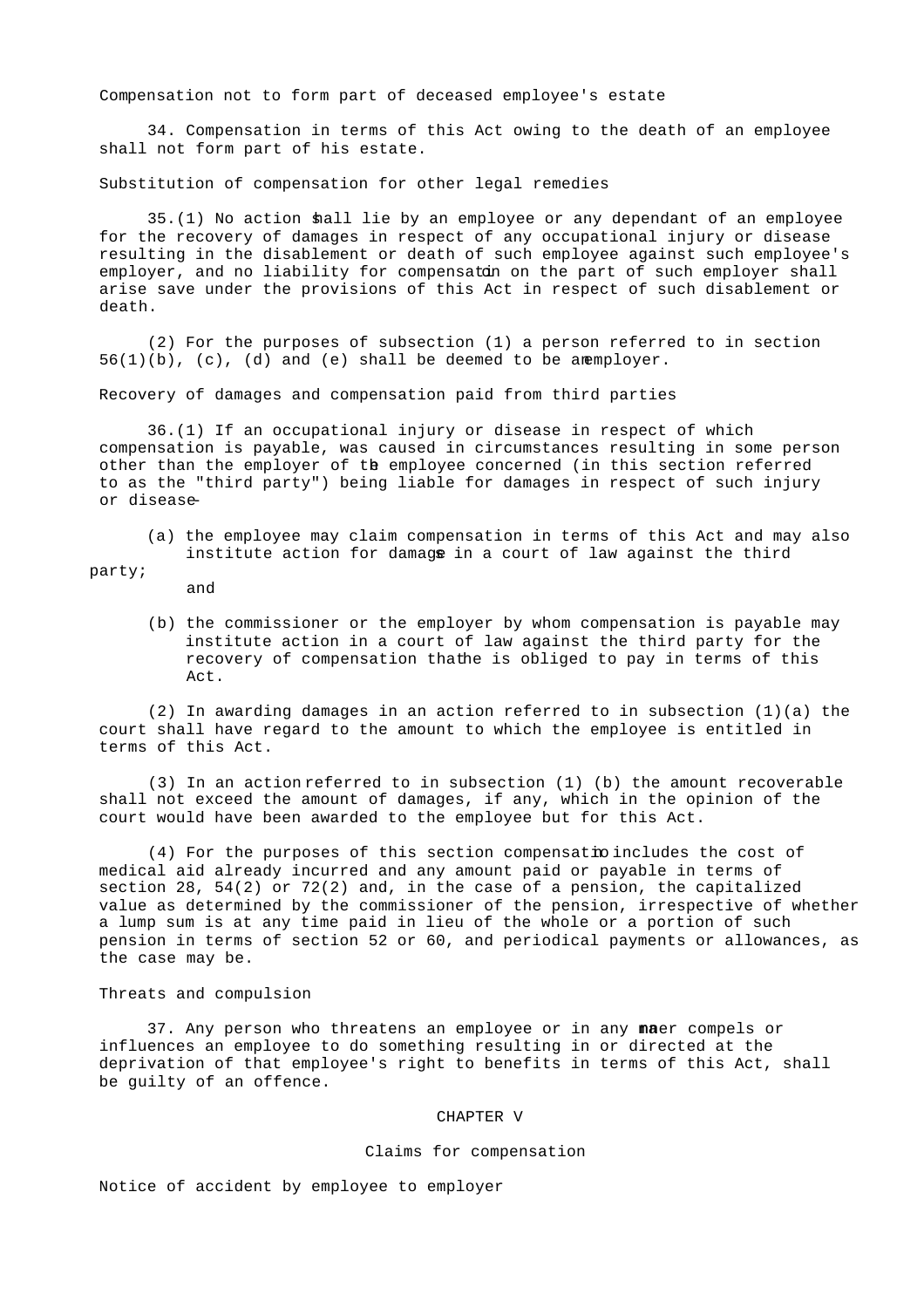38.(1) Written or verbal notice of an accident shall, as soon as possible after such accident happened, be given by or on behalf of the employee concerned to the employer, and notice of the accident may also be given as soon as possible to the commissioner in the prescribed manner.

 (2) Failure to give notice to an employer as required in subsection (1) shall not bar a right to compensation if it is prove that the employer had knowledge of the accident from any other source at or about the time of the accident.

 (3) Subject to section 43, failure to give notice to an employer as required in subsection  $(1)$ , or any error or inaccuracy in such note, shall not bar a right to compensation if in the opinion of the commissioner-

(a) the compensation fund or the employer or mutual association con

 cerned, as the case may be, is not or would not be seriously prejudiced

- by such failure, error or inaccuracy if notice is then given or the error or inaccuracy is corrected;
- (b) such failure, error or inaccuracy was caused by an oversight, absence from the Republic or other reasonable cause.

 (4) If a seaman or airman meets with an accident, the person in command or the owner of the ship or aircraft, as the case may be, shall for the purposes of this section and sections 39, 40, 41 and 43 be deemed to be the employer.

Notice of accident by employer to commissioner

 39.(1) Subject to the provisions of this section an employer shall within seven days after having received notice of an accident or having learned in some other way that an employee has met with an accident, report the accident to the commissioner in the prescribed manner.

 (2) For the purposes of subsection (1) an employer referred to in section  $84(1)(a)(i)$  means, in the case of

- (a) the State and the provincial authorities, the respective heads of department referred to in section 6 of the Public Service Act, 1984 (Act No. 111 of 1984);
- (b) Parliament, the Secretary to Parliament;

(c) the governments of the selfgoverning territories, the respective heads

of department referred to in section  $5(2)$  of the Self governing Territories Constitution Act, 1971 (Act No. 21 of 1971).

 (3)(a) An employer individually liable referred to in section  $84(1)(a)(ii)$  shall within 60 days after the commencement this Act furnish the commissioner in the prescribed manner with the name of a person who shall be responsible to report on behalf of such employer accidents as required by subsection (1) (in this section referred to the "responsible person").

 (b) If such employer individually liable thereafter designates some other person as the responsible person such employer shall within 30 days after such designation notify the commissioner thereof in the prescribed manner.

(4) Notwithstanding subsection (1) the commissioner may upon application authorize an employer individually liable to report accidents at such intervals and in such manner as the commissioner may determine.

(5) An employer referred to in section  $84(1)(b)$  shall report cidents to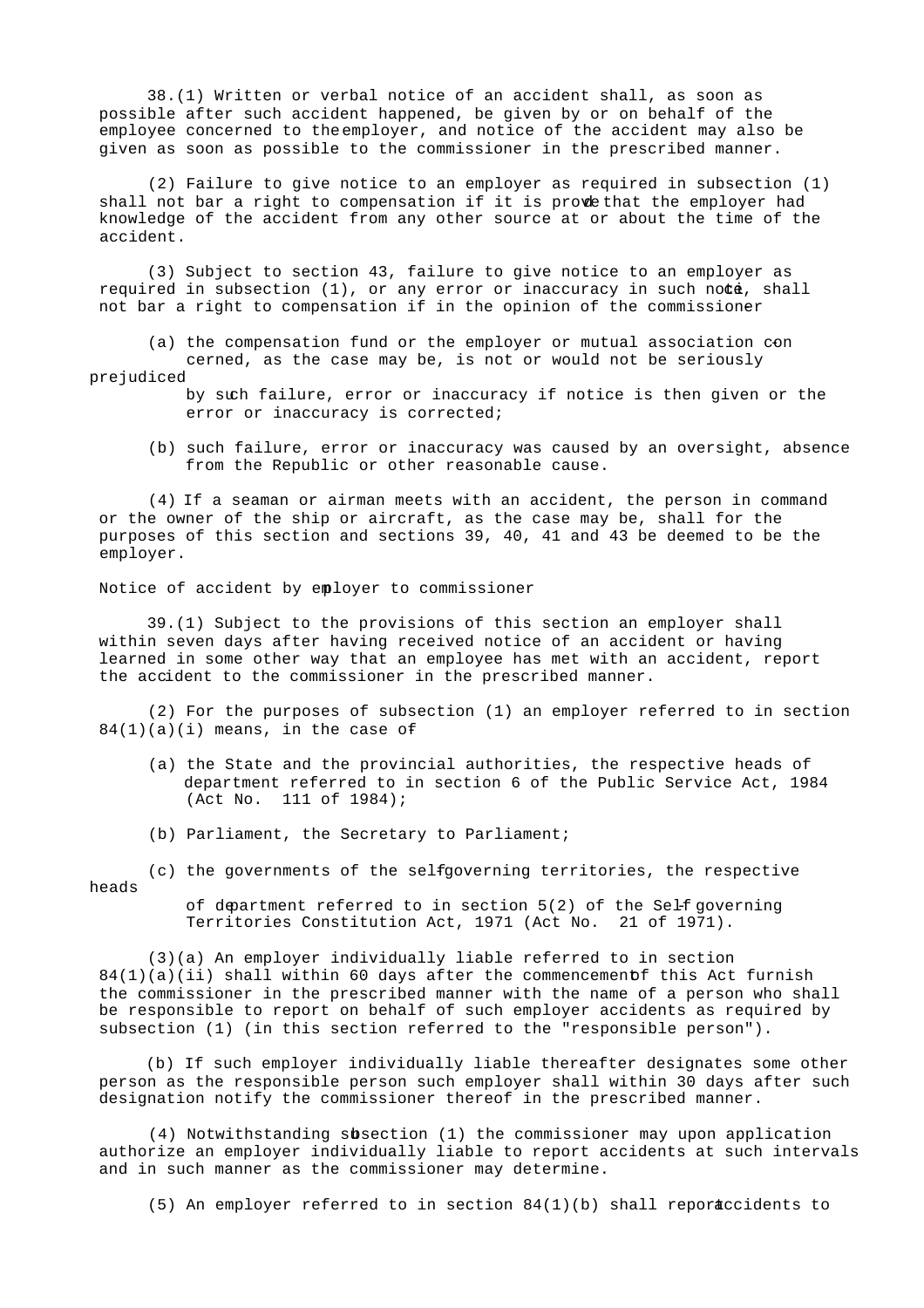the mutual association concerned in the prescribed manner.  $(6)$ An employer, excluding an employer referred to in section  $84(1)(a)(i)$  and (ii), who fails to comply with subsection (1) shall be guilty of an offence. (7)For the purposes of this section an accident includes any injury reported by an employee to his employer, if the employee when reporting the injury alleges that it arose out of

 and in the course of his employment and irrespective of the fact that in the opinion of the employer the alleged accident did not so arise out of and in the course thereof.

 (8) If an employer, excluding an employer referred to in section  $84(1)(a)(i)$  and (ii), fails to report in the prescribed manner an accident which has happened to an emplyee in his service within seven days after having received notice thereof or having learned thereof in some other manner, the commissioner may impose a fine of not more than the full amount of the compensation payable in respect of such accident upon hiin addition to any other penalty to which he may be liable.

 (9) If a fine is in terms of subsection (8) imposed upon an employer referred to in section 84(1)(b), and is paid to the commissioner or recovered by him, such fine shall be paid overto the mutual association concerned.

 (10) For the purposes of subsection (8) compensation includes the cost of medical aid and any amount paid or payable in terms of section 28, 54(2) or  $72(2)$  and, in the case of a pension, the capitalized values determined by the commissioner of the pension, irrespective of whether a lump sum is at any time paid in lieu of the whole or a portion of such pension in terms of section 52 or 60, and periodical payments or allowances, as the case may be.

 (11) If the commissioner is of the opinion that the failure referred to had no control or that the payment of the full amount of the compensation payable in respect of such accident, including the capitalized value as determined in subsection (10), will probably result in the insolvency of the employer concerned or, in the case of an employer that is a company, its liquidation, the commissioner may on such conditions as he may think fit

(a) reduce or remit any fine imposed by him;

 (b) permit the employer to pay the fine in such instalments as he may determine.

 (12) An employer shall at the request of an employee or the dependant of an employee furnish such employee or dependant with a copy of the notice of the accident furnished by the employer to the commissioner in respect of a claim for compensation by such employee or dependant.

### Particulars in support of claim

 41. (1) An employee who has met with an accident shall, when reporting the accident or thereafter at the request of the employer or commissioner, furnish such information and documents as may be prescribed or as the employer or commissioner may direct.

 (2) Subject to section 62, an employer shall within 14 days after having received a claim send such claim and any relevant information and documents to the commissioner.

### Employee to submit to medical examination

 42.(1) An employee who claims compensation or to whom compensation has been paid or is payable shall when so requied by the commissioner or the employer or mutual association concerned, as the case may be, after reasonable notice, submit himself at the time and place mentioned in the notice to an examination by the medical practitioner designated by the commission or the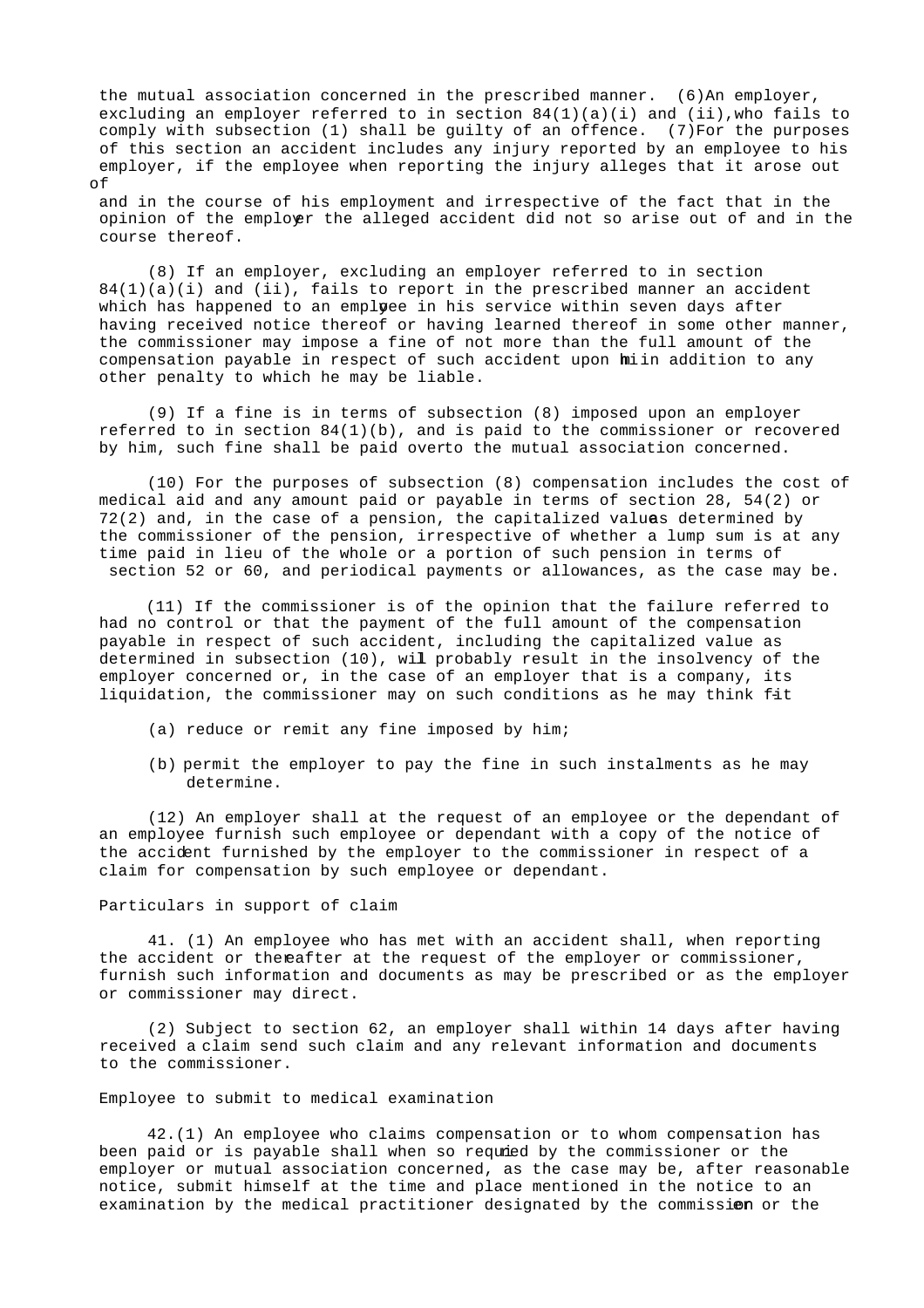employer or mutual association concerned.

 (2) Such expenses incurred by the employee to comply with the provisions of this section as the commissioner may deem necessary and reasonable, and the prescribed remuneration for a medical examination in terms of this section, shall be paid by the party requiring the examination.

 (3) If, in the opinion of any medical practitioner, the employee is not capable of calling upon the designated medical practitioner, the employee shall inform the party requiring the examination thereof or cause him to be so informed, and the designated medical practitioner shall then examine the employee at a time and place as agreed upon.

(4) An employee shall be entitled at his own expense to hava medical practitioner or chiropractor of his choice present at an examination by a designated medical practitioner.

Claim for compensation

 43.(1)(a) A claim for compensation in terms of this Act shall be lodged by or on behalf of the claimant in the prescribed manner with the commissioner or the employer or the mutual association concerned, as the case may be, within 12 months after the date of the accident or, in the case of death, within 12 months after the date of death.

 (b) If a claim for compensation is not lodged as prescribed in paragraph (a), such claim for compensation shall not be considered in terms of this Act, except where the accident concerned has been reported in terms of section 39.

(2) Notwithstanding  $s$ bsection (1) (a) a claim for compensation by any seaman or airman may be lodged with the person in command of the ship or aircraft concerned, as the case may be, except if such seaman or airman is himself the person in command.

 (3) If any seaman or airman meets with an accident outside the Republic resulting in death, a claim for compensation shall be instituted within 12 months after news of the death has been received by any dependant claiming compensation.

 (4) The provisions of section 38 shall apply mutatis mutandis in respect of any failure to institute a claim or in respect of any error or inaccuracy in a claim instituted in terms of this section.

#### Prescription

44. A right to benefits in terms of this Act shall lapsef the accident in question is not brought to the attention of the commissioner or of the employer or mutual association concerned, as the case may be, within 12 months after the date of such accident.

### Consideration of claim

 45. (1) The commissioner shall consider and adjudicate on a claim for compensation, and for that purpose may carry out such investigation as he may deem necessary or he may formally hear the claim.

 $(2)$  If the commissioner decides upon a formal hearing, he shall ithe prescribed manner give notice of the date, time and place of the hearing to the claimant and employer.

 (3) If the commissioner considers it necessary that any person, including the claimant and the employer, should be present at a formal earing to be interrogated, he may issue a subpoena for the appearance of such witness.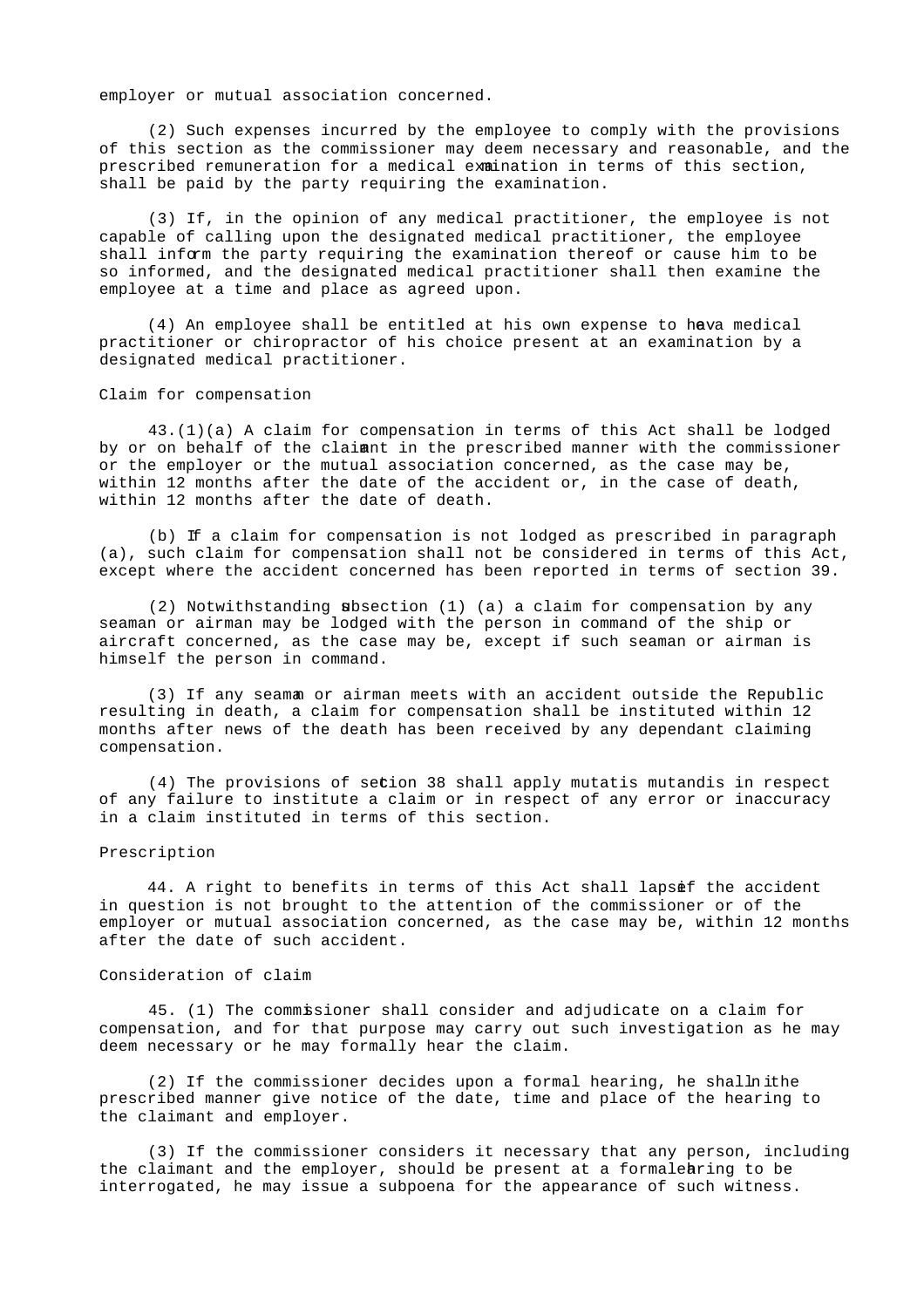(4) Upon application by a person who in the opinion of the commissioner has a sufficient interest in the subject of a formal hearing, the commissioner shall issue a subpoena for the appearance of a person except if he is of the opinion that such person cannot further the investigation, in which case the commissioner shall issue a subpoena only if the party applying therefor deposits with the commissioner a um sufficient to cover the necessary expenses to be incurred by the witness as well as the cost of the service of such subpoena.

 (5) The provisions of section 6 shall apply mutatis mutandis to a person subpoenaed in terms of subsection (3) or  $4$ ).

 (6) The commissioner may from time to time adjourn a formal hearing to a date, time and place determined by him.

 (7) The commissioner shall keep or cause to be kept a record of the proceedings at a formal hearing, and upon payment of the prescribed fees any person may obtain a copy of such record.

Appearance of parties

 46.(1) (a) Every party to a claim for compensation or his representative may appear before the commissioner at a formal hearing.

 (b) The commissioner may designate any person to investigate a claim, attend a formal hearing, crossexamine witnesses, adduce rebutting evidence and present arguments.

 (2) No person other than an advocate or attorney shall be entitled to any fees or remuneration except such necessary expenses as the commissioner may allow.

 (3) No fees or remuneration shall be claimed from an employee or employer except with the approval of the commissioner.

 $(4)(a)$  The commissioner may of his own motion or on anxeparte application by a party to a claim for compensation, order any attorney employed by such party or a representative who has, contrary to subsection (2), claimed fees or remuneration, to submit to him a statement showing what he has received or contracted to receive from his client, and to submit for taxation his bill of costs, including attorney and client costs, against such client.

 (b) Upon such taxation the commissioner may allow such fees, costs and expenses as he may consider reasonable in the circumstances.

 (c) If an amount has been paid in excess of the amount allowed upon taxation, the excess shall be refunded to the person concerned, and any agreement in terms of which such an excess is otherwise payable shall be void as to that excess.

 (5) The provisions of subsections (2), (3) and (4) shall also apply to any act in connection with a claim for compensation which is not the subject of a formal hearing.

 $(6)$  Any person who agrees or attempts to collectany money contrary to the provisions of this section shall be guilty of an offence.

### CHAPTER VI

### Determination and calculation of compensation

Compensation for temporary total or partial disablemet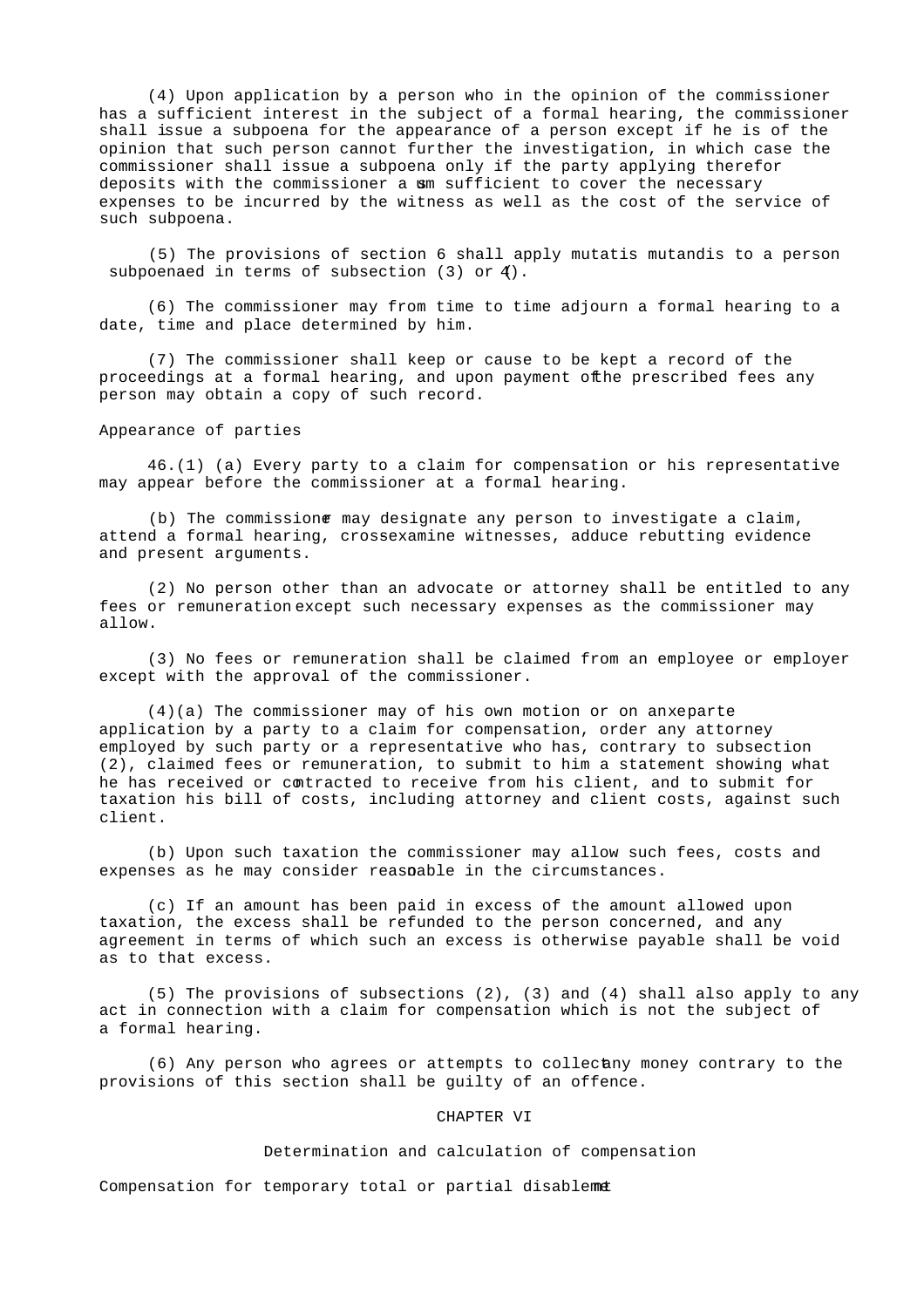47.(1) (a) Compensation for temporary total disablement shall be calculated on the basis set out in item 1 of Schedule 4 subject to a minimum and maximum amount prescribed by the Minister by notice in the Gazette, after consultation with the Board.

 (b) The Board shall only make a recommendation to the Minister in terms of paragraph (a) if the majority of members representing employers and employees supports the recommendation.

(2) Compensation for temporary partial disablemenshall consist of such portion of the amount calculated in terms of subsection (1) as the commissioner may consider equitable.

 (3)(a) Notwithstanding section 29 the employer in whose service an employee is at the time of the accident shall be iable for the payment of the compensation referred to in subsection (1) for the first three months from the date of accident.

 (b) After the expiry of the said three months, compensation so paid by such employee shall be repaid to the employer by he commissioner or mutual association concerned, as the case may be.

 (4) Payment of compensation in terms of subsections (1) and (2) shall take place in the form of periodical payments at such times and intervals, but not exceeding one month, as the commissioner may determine.

 (5)(a) Periodical payments shall take place for so long as the temporary total disablement continues, but not for a period exceeding 12 months.

(b) If such disablement continues for longer than 12 monthsthe commissioner may order the continuation of those payments for such further period as he may determine.

 (6) Temporary total disablement continuing for more than 24 months may be treated by the commissioner as permanent disablement.

 (7)(a) No periodical payments shall be payable for the period in respect of which the employer pays the cost of maintenance of an injured seaman in terms of the merchant shipping law.

(b) Notwithstanding paragraph (a) such payments may be made athe commissioner may deem equitable but not exceeding the amount contemplated in subsection (1).

Expiry of compensation for temporary total or partial disablement

 48.(1) The right to compensation for temporary total or partial disablement shall expire-

the

(a) upon the termination of such disablement or if the employee resumes

 work upon which he was employed at the time of the accident or occupational disease, or resumes any other work at the same or greater earnings;

(b) if the employee is awarded compensation for permanent disablement.

 (2) Notwithstanding subsection (1) the commissioner may, and the employer individually liable or mutual association concerned, as the case may be, shall, if directed thereto by the commissioner, again award compensation for temporary total or partial disablement if-

(a) the disablement of the employee concerned recurs or deteriorates; or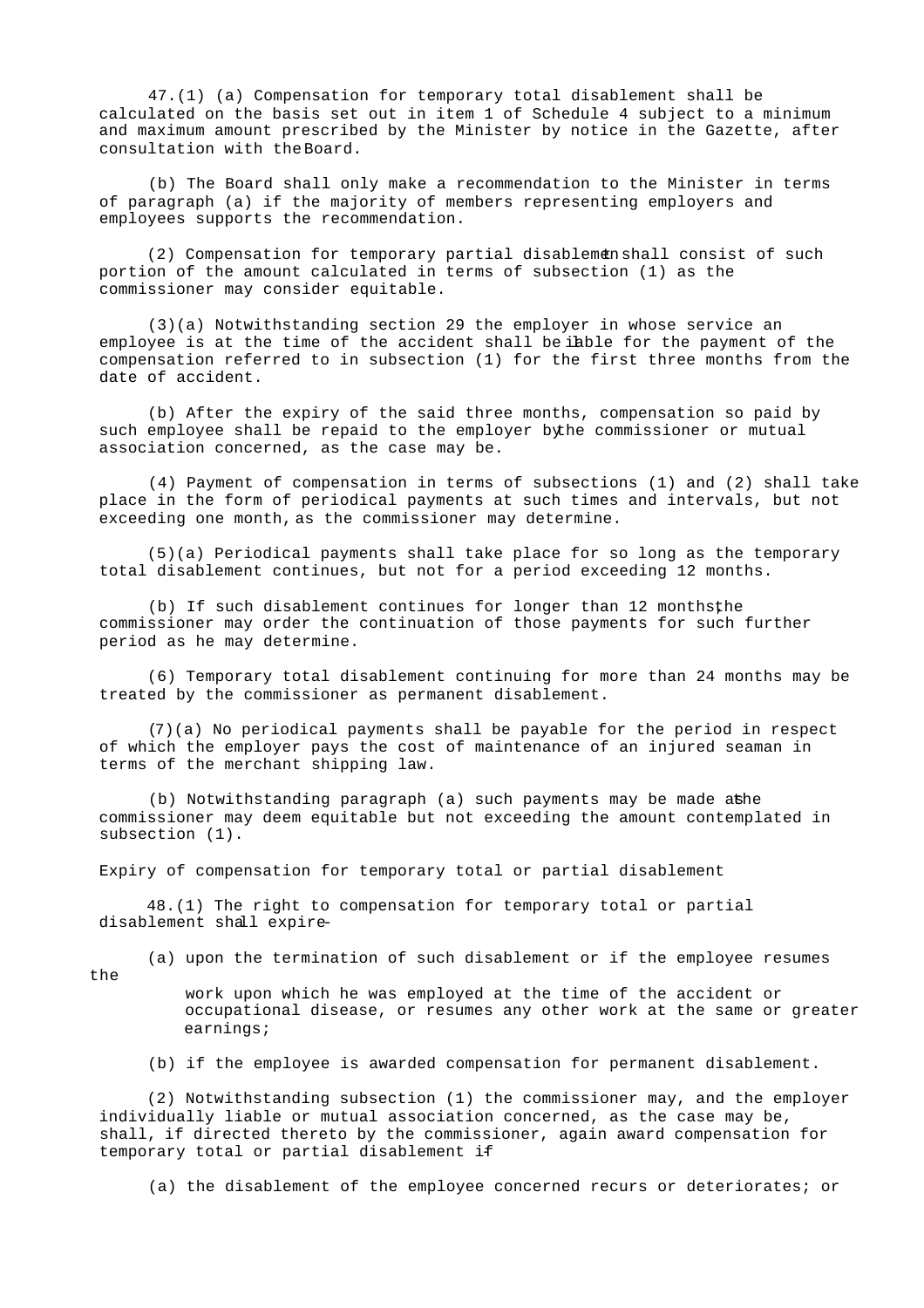(b) the employee receives further medical aid necessating further absence

> from his service, provided that such aid will in the opinion of the commissioner reduce his disablement.

 (3) If the commissioner awards compensation under subsection (2), he may suspend or direct the empbyer individually liable or mutual association concerned, as the case may be, to suspend any pension payments to the employee concerned in respect of the same accident for so long as such employee is receiving periodical payments.

Compensation for permanent disablement

 49.(1) (a) Compensation for permanent disablement shall be calculated on the basis set out in items 2, 3, 4 and 5 of Schedule 4 subject to a minimum and maximum amount prescribed by the Minister by notice in the Gazette, after consultation with the Board.

 (b) The Board shall only make a recommendation to the Minister in terms of paragraph (a) if the majority of members representing employers and employees supports the recommendation.

 $(2)(a)$  If an employee has sustained an injury set out in Schedule 2, he shall for the purposes of this Act be deemed to be permanently disabled to the degree set out in the second column of the said Schedule.

(b) If an employee has sustained an injury or serious mutilaom not mentioned in Schedule 2 which leads to permanent disablement, the commissioner shall determine such percentage of disablement in respect thereof as in his opinion will not lead to a result contrary to the guidelines of Schedule 2.

 (3) No payment for temporary disablement in terms of section 47 shall be deducted from compensation payable in terms of this section.

 (4) For the purposes of this section "monthly pension" means, where it appears in the relevant items in Schedule  $4$ , a emsion payable monthly during the lifetime of the employee and which expires at the end of the month in which the employee dies.

Amendment of Schedule 2

 50. The Minister may on the recommendation of the commissioner amend Schedule 2 by notice in the Gazette in respect of injuries or categories of injuries as well as the percentage of disablement: Provided that at least 60 days before any such amendment a notice shall be published in the Gazette

the

(a) of the intention to effect an amedment and the proposed content of

amendment; and

 (b) inviting any person who wishes to comment on the proposed amendment to submit such comment in writing to the commissioner within the period mentioned in the notie.

 Compensation for permanent disablement of employee in training or under 26 years of age

 51.(1) If as a result of an accident an employee sustains permanent disablement and at the time of the accident-

- (a) was an apprentice or in the process of being trained in any trade, occupation or profession; or
- (b) was under 26 years of age, the commissioner shall determine the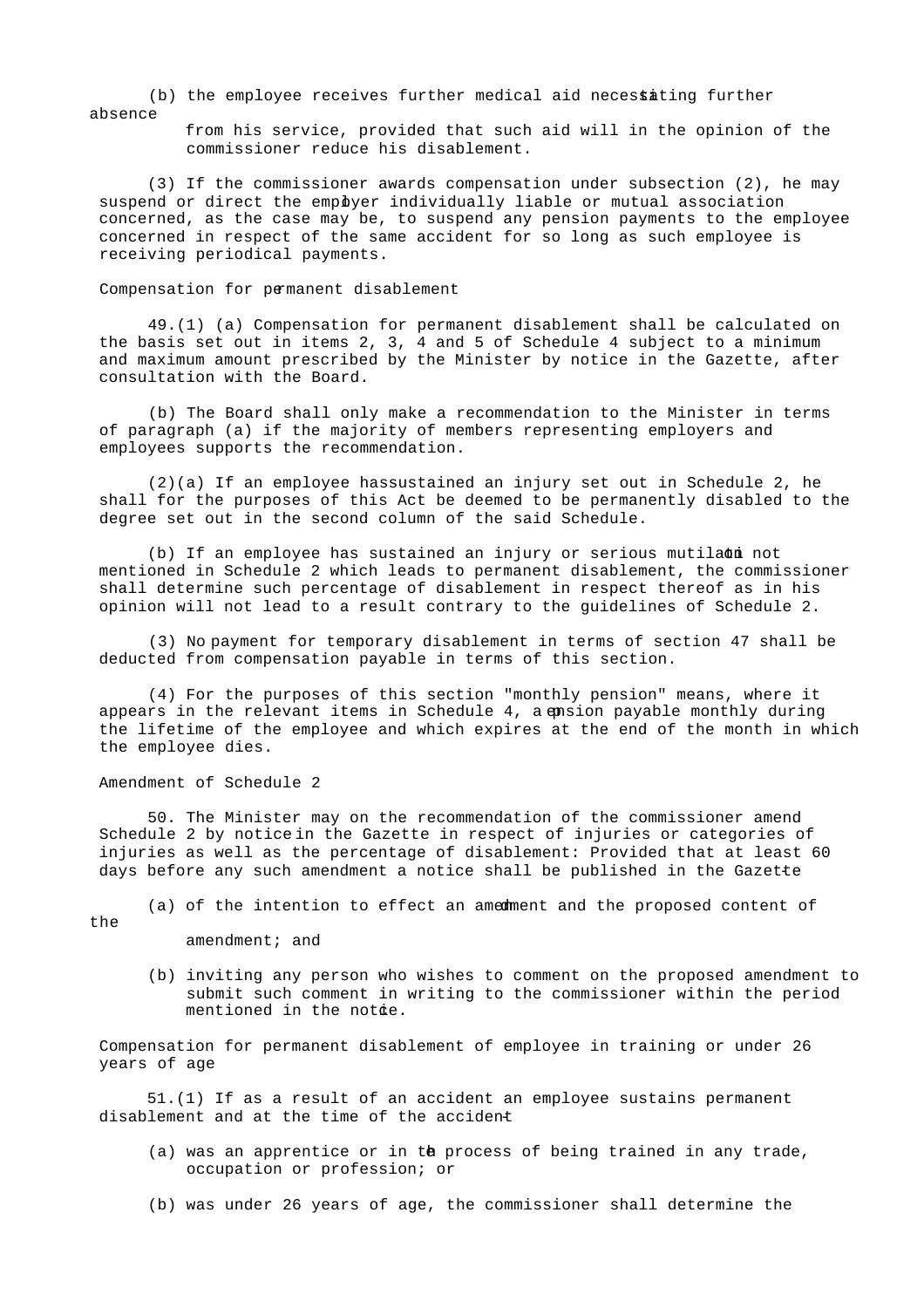earnings of such employee in accordance with subsection (2) for the purpose of the calculation of compensation in terms of section 49.

 $(2)(a)$  In the case of an employee referred to in subsection  $(1)$   $(a)$ , his earnings shall be calculated on the basis of the earnings to which a recently qualified person or a person in the same ocupation, trade or profession with five years more experience than the employee would have been entitled at the time of the accident, whichever calculation is more favourable to the employee.

(b) In the case of an employee referred to in subsection  $(1)$  (b), his earnings shall be calculated on the basis of the earnings to which a person of 26 years of age would normally have been entitled if at the time of the accident he had been performing the same work as the employee or a person in the same occupation, trade or profession with five years more experience than the employee, whichever calculation is more favourable to the employee.

Payment of lump sum in lieu of pension

52. (1) If a pension does not exceed a prescribed amount, he commissioner may, upon the application of the pensioner, pay or direct the payment of a lump sum in lieu of that pension or a portion thereof.

 (2) (a) If a pension exceeds the prescribed amount, the commissioner may, upon the application of the pensioner, in lieu of a portion of that pension pay or direct the payment of a lump sum not exceeding the prescribed amount.

 (b) If the balance of the pension payable is less than the prescribed amount per month, the commissioner may pay or diect the payment of a lump sum in lieu of the whole of such pension.

 (3) No pension or portion of a pension due to a child shall be paid in a lump sum.

 (4) Any lump sum in terms of this section shall be calculated on the basis determined by the commissioner, and the payment thereof shall be subject to the control of the commissioner as referred to in section 59.

Compensation to employee previously in receipt of compensation

53. (1) In awarding compensation to an employee in  $spect$  of permanent disablement or in reviewing an award of compensation, the commissioner may take into account any compensation awarded in terms of this Act or any other law to the employee as a result of permanent disablement.

 (2) If an employee has received compensation for permanent disablement in terms of this Act and subsequently meets with an accident resulting in further permanent disablement in respect of which compensation is payable in terms of this Act, the commissioner may calculte his compensation in respect of such further permanent disablement and, where applicable, also the firstmentioned compensation, on the basis of the earnings that he received at the time of any of the accidents concerned, whichever earnings are more avourable to the employee.

 (3) Subject to section 56, an employee shall not be paid compensation in the form of a pension or pensions in respect of one or more accidents if it amounts to more than the pension payable in respect of 100 per cent disablement.

Amount of compensation if employee dies

 54.(1) If an employee dies as a result of an injury caused by an accident, compensation shall be payable as follows: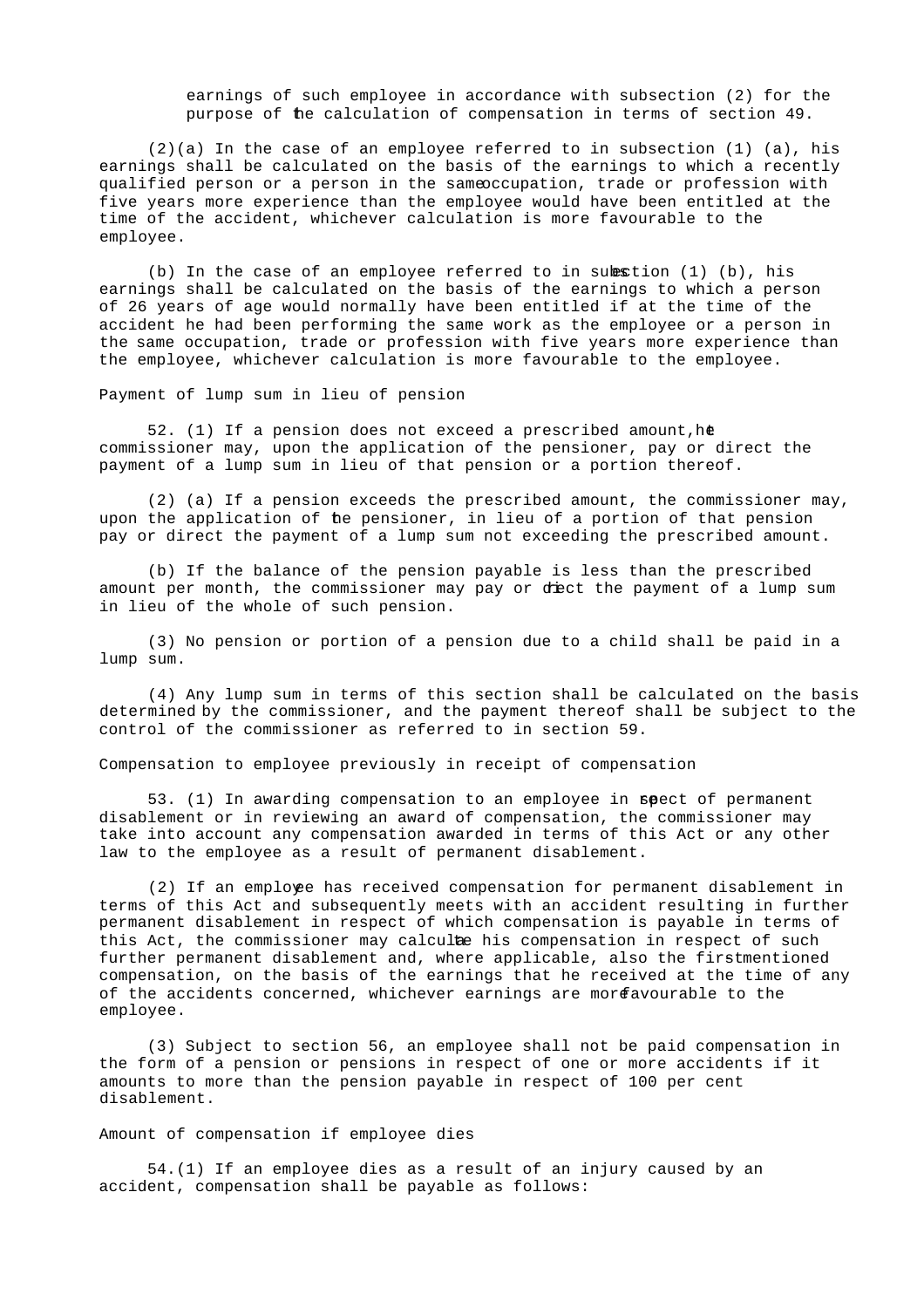(a) If the employee leaves a dependant referred to in paragrapha), (b)

 (c)of the definition of "dependant of an employee" in section 1 (in this section referred to as the "widow or widower"), and there are no children, a lump sum as set out in item 6 of Schedule 4 and a monthly pension as set out in item 7 of Schedule 4, subject to a maximum

prescribed by the Minister by notice in the Gazette;

 (b) if the employee leaves a widow or widower and a dependant referred to in paragraph (d) of the definition of "dependant of an employee" in section 1, compensation to the widow or widower calculated in accordance with paragraph (a) of this subsection, and in respect of

dependant referred to in paragraph  $(d)$  of the said efinition a

- pension calculated in accordance with paragraph (c) of this subsection: Provided that any pension payable in terms of this paragraph shall not in all exceed the pension for 100 per cent permanent disablement whic would have been payable to the employee under section  $49(1)$ ;
	- (c) if the employee leaves a dependant referred to in paragraph (d) of the definition of "dependant of an employee" in section 1, or a child referred to in paragraph (e) of the said definition who in the opinion of the commissioner is unable to earn an income owing to a physical or mental disability, a pension as set out in item 8 of Schedule 4, subject to a maximum amount prescibed by the Minister by notice in

the

- Gazette: Provided that-
	- (i) if the employee at the time of his death does not leave a widow or widower or where such a widow or widower later dies, the aggregate amount of the pensions payable in terms of this paragraph may, in the discretion of the

commissioner

increased

and subject to review by him from time to time, be

by an amount at exceeding the pension which is or would have been payable in terms of paragraph (a)of this subsection to the widow or widower;

- (ii) the pension payable in terms of this paragraph shall not in all exceed the pension which would have been awarded to the employee under section 49(1) in the case of 100 per cent permanent disablement;
- (iii) any increase or reduction of  $\phi$  ension in terms of this proviso shall be calculated in such manner as the commissioner may deem equitable, and the amount and manner of awarding may be reviewed by him from time to time;
- (iv) the pension payable to a dependant referred to in paragraph (d) of the said definition shall lapse at the end of the month in which such dependant reaches the age of 18 years, or dies or marries before reaching the age of 18 years;
- (v) the pension payable to a child referred to in paragraph (e) of the said definition who is unable to earn an income

to a physicalor mental disability, shall cease on a date determined by the commissioner when in his opinion it may reasonably have been expected that the employee would no longer have contributed towards the maintenance of that child;

owing

or

amount

the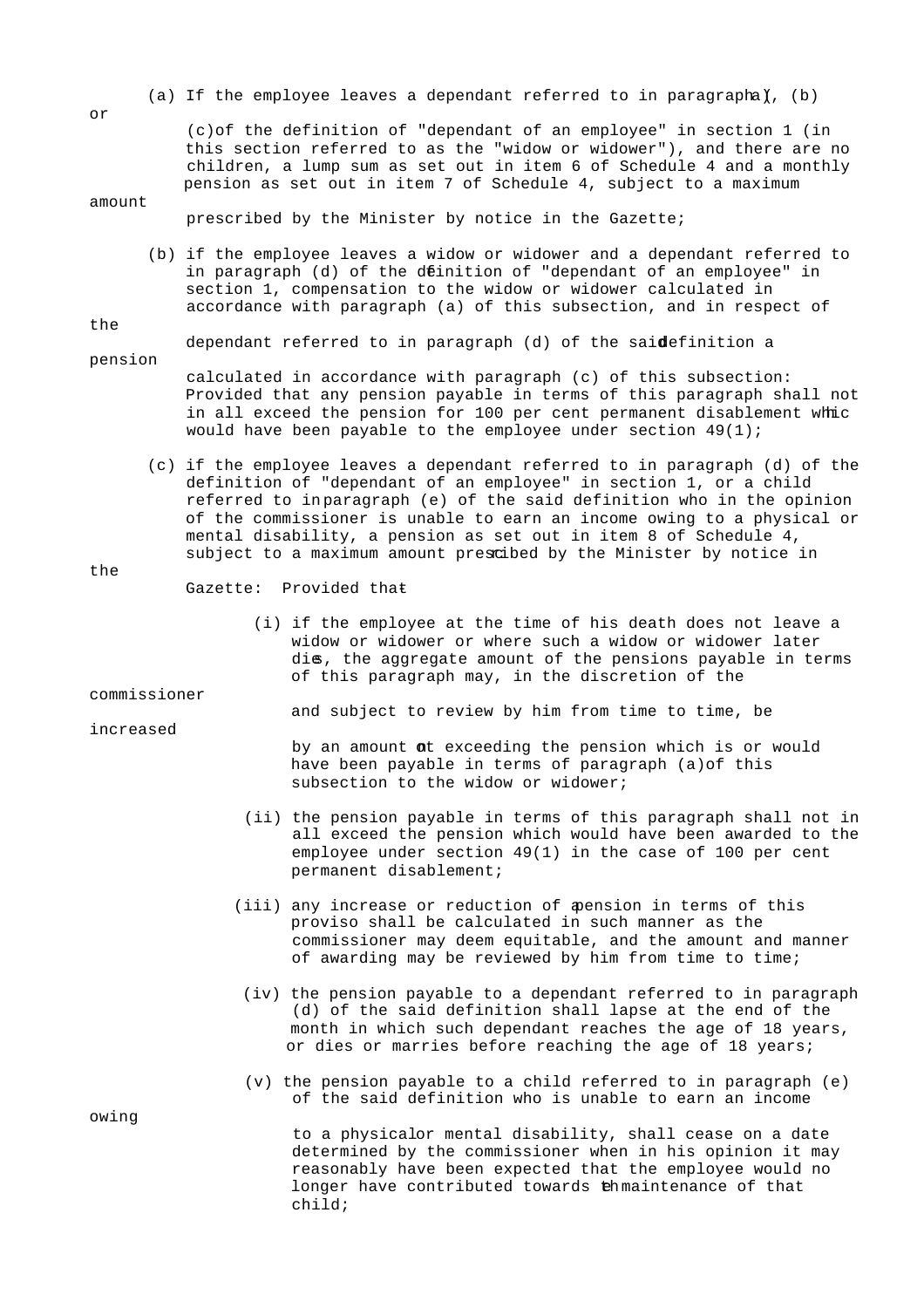- (d) if the employee leaves no dependants referred to in paragraph (a), (b) or (c)of this subsection but a dependant referred to in paragraph (e), excluding a child over the age 6 18 years, of the definition of "dependant of an employee" in section 1, a monthly pension which in
- shall not amount to more than 40 per cent of the pension which would have been payable to the employee under section  $49$  $|1$ for 100 per cent permanent disablement, for so long as in the opinion of the commissioner it may reasonably have been expected that the employee would have contributed to the maintenance of that person;
	- (e) if the employee leaves no dependant referred to in paragraph (a), (b), (c) or (d) of this subsection but a dependant as defined in paragraph (f) of the definition of "dependant of an employee" in section 1, a lump sum as set out in itme 9 of Schedule 4.

 (2) The commissioner may pay out of the compensation fund such amount as he may deem reasonable, within the limits set out in item 10 of Schedule 4, for the funeral costs of an employee or direct the employer individually liable or mutual association concerned, as the case may be, to pay such costs.

 (3) No amount shall be deducted from the compensation awarded in terms of this section to a dependant in respect of any compensation awarded to the employee himself in repect of the same or any other accident.

 (4) A pension payable to a widow or widower in terms of this section shall lapse on the last day of the month in which she or he dies.

(5) If an employee leaves two or more dependants referred to inaragraph (b), (d)or (e) of the definition of "dependant of an employee" in section-1

- (a) the compensation payable to the dependants shall, notwithstanding the provisions of this section, be awarded in such manner as the commissioner may determine: Provided that the compensation payable in all shall not exceed the lump sum and pension which would have been payable in terms of this section if such employee had left only one such dependant;
- (b) the commissioner may, if one of the dependants referred to in the said paragraph (b) dies, allocate the pension which was payable to that dependant to the children, if any, of such dependant or, if there are no children, to the other dependant or dependants referred to in the said paragraph (b).

 (6) For the purposes of this section a dependent referred to in paragraph (a), (b) or (d) of the definition of "dependant of an employee" in section 1 shall be deemed to have been wholly financially dependent upon the employee at the time of the accident unless the contrary is proved.

Amendment of Schedule 4

 55. The Minister may on the recommendation of the commissioner amend Schedule 4 by notice in he Gazette in respect of the nature, extent and maximum amount of benefits: Provided that at least 60 days before any such amendment a notice shall be published in the Gazette-

(a) of the intention to effect an amendment and the proposed content

the

all

amendment; and

 (b) inviting any person who wishes to comment on the proposed amendment to submit such comment in writing to the commissioner within the period mentioned in the notice.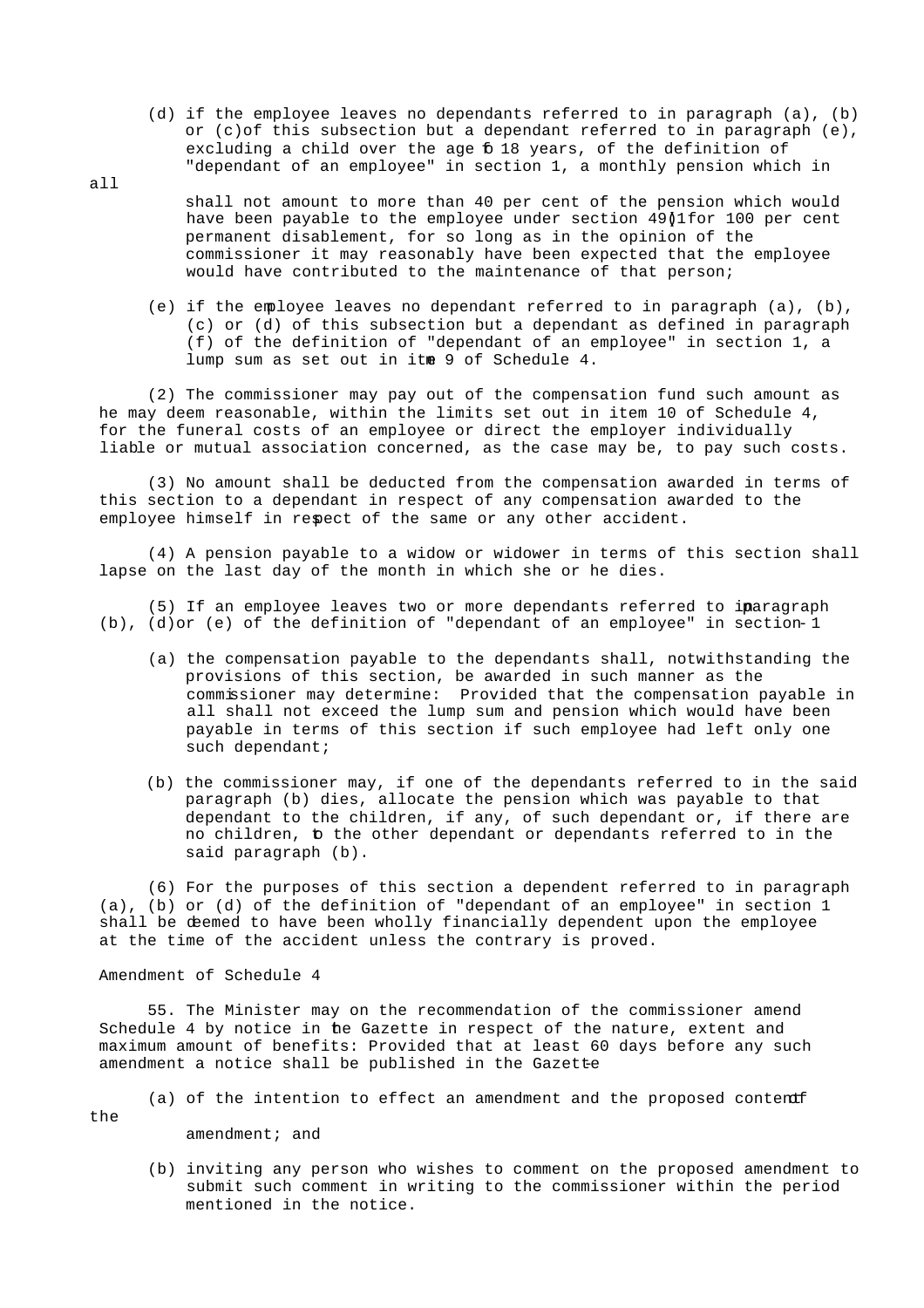Increased compensation de to negligence of employer

 56.(1) If an employee meets with an accident or contracts an occupational disease which is due to the negligence

- (a) of his employer;
- (b) of an employee charged by the employer with the management oromtrol of the business or of any branch or department thereof;
- (c) of an employee who has the right to engage or discharge employees on behalf of the employer;
- (d) of an engineer appointed to be in general charge of mathery, or of a person appointed to assist such engineer in terms of any regulation made under the Minerals Act, 1991 (Act No. 50 of 1991); or
- (e) of a person appointed to be in charge of machinery in terms of any regulation made under the Occupational Health and Safety Act, 1993

(Act

 No. 85 of 1993), the employee may, notwithstanding any provision to the contrary contained in this Act, apply to the commissioner for increased compensation in addition to the compensation normally

#### payable

in terms of this Act.

 (2) For the purposes of subsection (1) an accident or occupational disease shall be deemed also to be due to the negligence of the employer if it was caused by a patent defect in the condition of the premises, place of employment, equipment, material or machinery used in the business concerned, which defect the employer or a person referred to in paragraph  $(b)$ ,  $(c)$ ,  $(d)$ or (e) of subsection (1) has failed to remedyor cause to be remedied.

 (3)(a) An application for increased compensation in terms of this section shall be lodged with the commissioner in the prescribed manner within 24 months after the date of the accident or the commencement of the occupational disease, but the commissioner may extend that period by a further period not exceeding 12 months if he is satisfied that there are good reasons why the employee did not lodge his application within that period, and that neither the compensation fud nor the employer will unreasonably be prejudiced by the extension of such period.

 (b) The commissioner shall, as soon as possible after receipt of such an application, send a copy thereof to the employer in whose employ the employee was at the time of the accident or the employer in whose employ the employee was when he contracted the occupational disease.

 (c) The provisions of sections 6, 7, 45 and 46 shall, subject to such rules as the commissioner may prescribe for the facilitatioof the consideration of applications in terms of this section, apply mutatis mutandis in respect of such an application.

 (4)(a) If the commissioner is satisfied that the accident or occupational disease was due to negligence as referred to insubsection (1), he shall award the applicant such additional compensation as he may deem equitable.

 (b) The amount of such additional compensation together with any other compensation awarded in terms of this Act shall not exceed the amount of  $\pm h$  pecuniary loss which the applicant has in the opinion of the commissioner suffered or can reasonably be expected to suffer as a direct result of the said accident or occupational disease.

 $(5)$  The commissioner may deal with an application in tas of subsection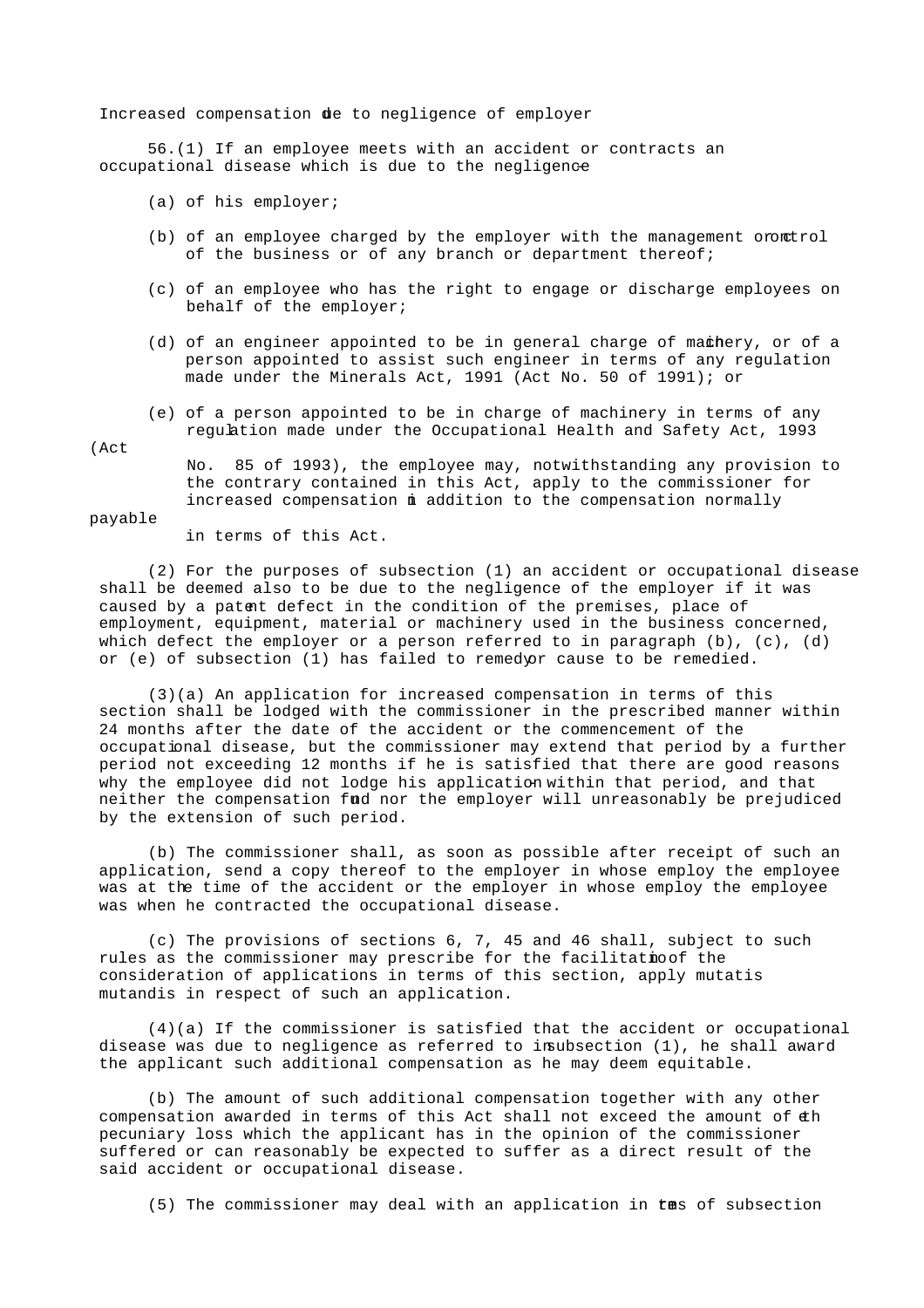(1) mutatis mutandis in accordance with the procedure prescribed in section 91 as if it were an objection in terms of that section.

 (6) The commissioner may in any proceedings in terms of this section make such an order as to osts and the payment thereof as he may deem fit.

 (7) If increased compensation has been awarded in terms of this section the commissioner may for such period as he may deem necessary apply the provisions of section  $85(2)$  in respect of the employee the employee concerned.

### Increase of monthly pensions

 57.(1) The Minister may on the recommendation of the commissioner by notice in the Gazette increase the monthly pensions payable in terms of sections 49 and 54 by such percentage as hemay so determine: Provided that at least 60 days before any such increase a notice shall be published in the Gazette-

- (a) of the intention to increase the monthly pensions; and
- (b) inviting any person who wishes to comment on the propodeincrease to submit such comment in writing to the commissioner within the period mentioned in the notice.

 (2) In determining the percentage referred to in subsection (1) the Minister may differentiate between accidents which happened on different dates.

### Advances on compensation

 58. In anticipation of the award of compensation the commissioner may, if in his opinion the interests or pressing need of the employee warrants it, advance to or on behalf of the employee such amount as he may deem equitable or direct the employer individually liable or mutual association concerned to advance it, subject to such conditions as the commissioner may determine.

Control over payment of compensation

 59.(1) Compensation payable in terms of this Act may for reasons deemed by the commissioner to be sufficient, be-

- (a) paid to the employee or the dependant of an employee entitled thereto, or to any other person on behalf of such employee or dependantin instalments or in such other manner as he may deem fit;
- (b) invested or applied to the advantage of the employee or the dependants of an employee;
- $(c)$  paid to the Master of the Supreme Court, a trustee or any other  $p$  and to be applied in accordance with such conditions as may be determined by the commissioner;
- (d) applied according to one or more of paragraphs (a), (b) and (c).

 $(2)$  Notwithstanding any provision to the contrary contaed in this Act, if compensation is payable by an employer individually liable or a mutual association, as the case may be, the commissioner may direct such employer or mutual association to pay the whole or any portion of the compensation concerned to the commissioner to be dealt with in terms of subsection (1).

 (3)(a) On the death of an employee or a dependant of an employee the unpaid balance of any compensation awarded shall not form part of his estate and shall be paid to such dependantas the commissioner may designate.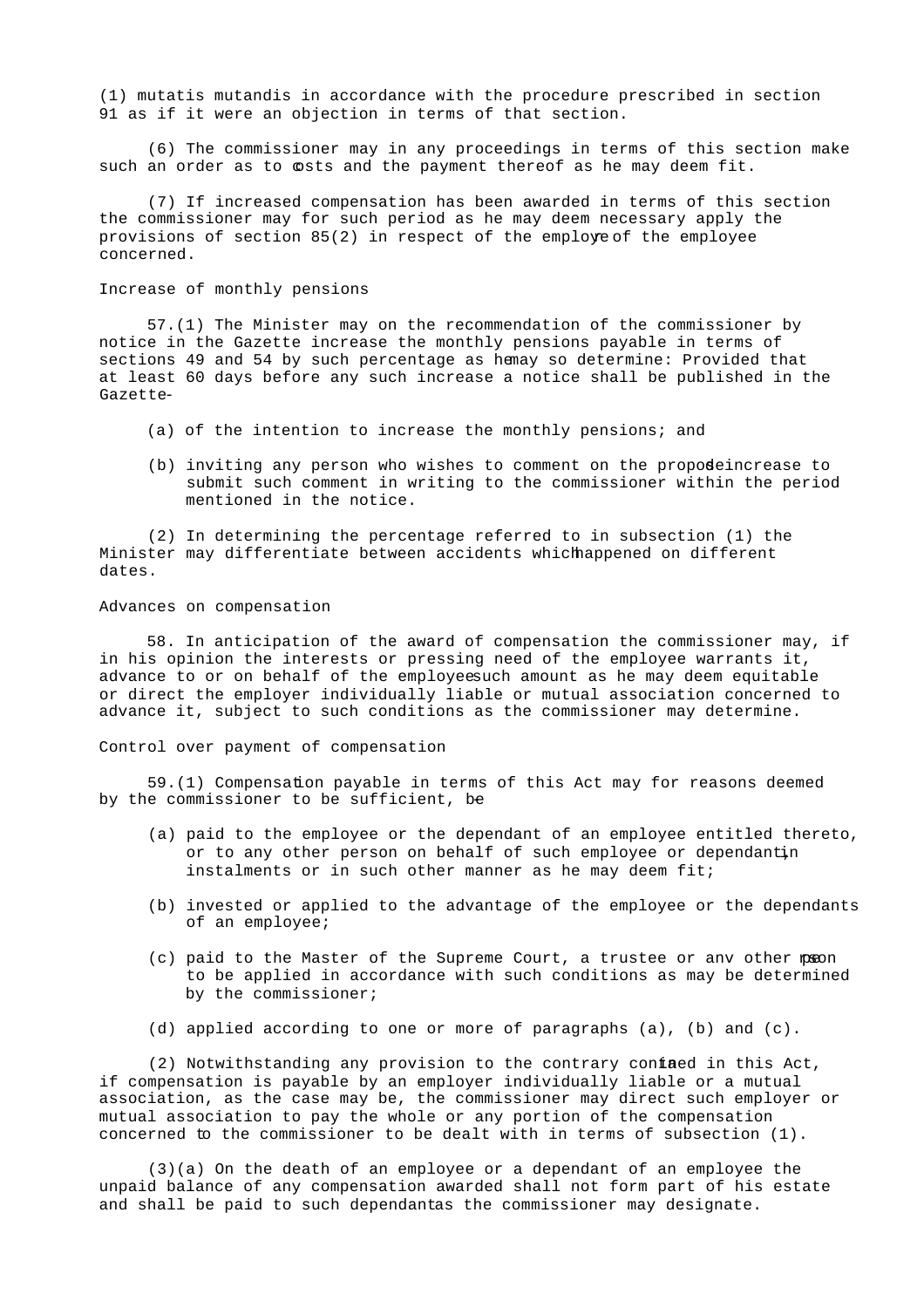(b) Where there is no dependant, the commissioner may pay such balance or a portion thereof to the estate of the deceased.

Pensioner resident outside Republic

 $60.(1)$  If an employee or a dependant of an employee to whom a pension is payable in terms of this Act is resident outside the Republic or is absent from the Republic for a period or periods totalling more than six months, the commissioner may award a lump sum as determined by him in lieu of shc pension, and upon payment of such lump sum the right to the pension shall expire.

 (2) Before the commissioner exercises his power under subsection (1), he shall notify that employee or dependant of his intention and request him to submit any representations that he wishes to make for consideration to the commissioner within the period specified by the commissioner.

### Recovery of compensation or other benefits

 61.(1) If an employer individually liable or a mutual association that is liable for the payment of compensation or any other pecuniary benefit in terms of this Act, refuses or fails to pay such compensation or benefit, the commissioner may issue an order in the prescribed form for the payment thereof.

 (2) The commissioner shall send a certified copy of the order referred to in subsection (1) to the clerk of the magistrate's court of the district in which the party referred to in subsection (1) has its place of business, and thereupon such order shall have the effec of a civil judgment of that magistrate's court and the commissioner shall have all the powers of a judgment creditor.

 (3) Any amount recovered under subsection (2) shall be paid into the compensation fund and the provisions of section 59 shallapply mutatis mutandis in respect of such amount.

### Provisional settlements

 62.(1) Notwithstanding any provision to the contrary contained in this Act, the commissioner may, subject to such conditions as he may determine, authorize an employer individually liable or a mutual association to provisionally settle claims by employees for compensation or for the payment of the cost of medical aid.

 (2) An employer or association referred to in subsection (1) shall report provisional settlements to the commissioner at such intervals and with such particulars as the commissioner may determine, and the commissioner may confirm, amend or repudiate any such provisional settlement, or deal with the claim in accordance with section 45 as if the provisional settlement concerned had not been made.

### Manner of calculating earnings

 63.(1) In order to determine compensation, the commissioner shall calculate the earnings of an employee in such manner as in his opinion is best to determine the monthly rate at which the employee was being remunerated by his employer at the time of the accident, including-

- (a) the value of any food or quarters or both supplied by the employer to the date of the accident;
- (b) any overtime payment or other special remuneration in cash or in kind of a regular nature or for work ordinarily performed, but excluding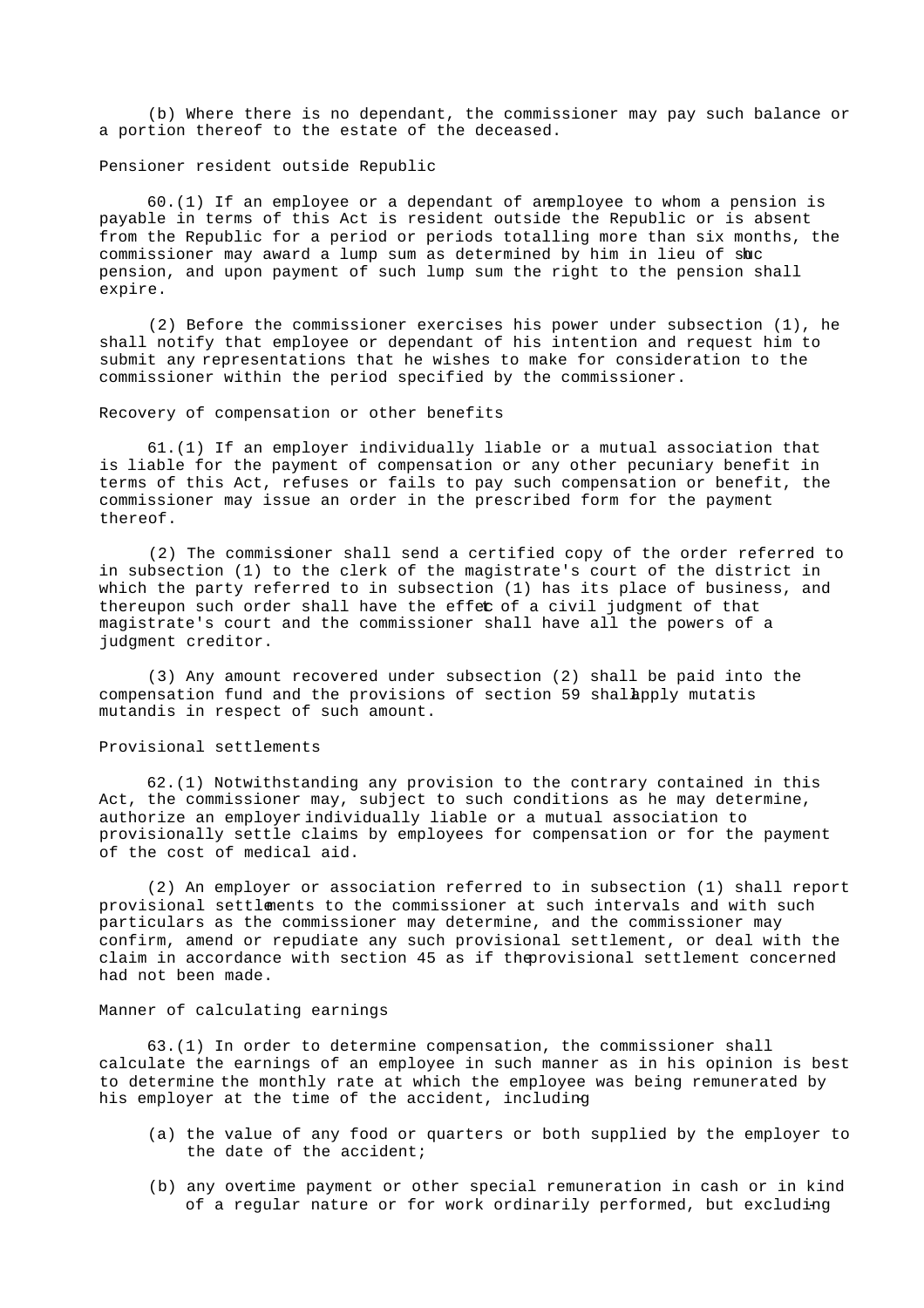- (i) payment for intermittent overtime;
- $(i)$  payment for nonrecurrent occasional services;
- (iii) amounts paid by an employer to an employee to cover any special expenses;
	- (iv) ex gratia payments whether by the employer or any other person.

 (2) If an employee's remuneration is determined in accordance with a rate calculated upon work performed, his earnings shall be deemed to be his remuneration for similar work upon the same conditions of remuneration for as long a period as possible prior to the accident but not exceeding 12 months.

 (3) If by reason of the short duration of the service of an employee with his employer it is impracticable to calculate his earnings in such service, his earnings shall, if possible, be calculated on the basiof the amount which the employee with similar work at the same conditions of remuneration earned with another employer during the 12 months immediately prior to the accident, or on the basis of the amount which during the 12 months immediately prior to the accident was earned by other employees of the firstmentioned employer with similar work and on the same conditions of remuneration, or would have been earned by the employee during the previous 12 months had he been so employed.

 (4) If an employee has entered into contracts of service with two or more employers and has in terms of those contracts worked at one time for one employer and at another time for another employer, his earnings shall be calculated as if his earnings under all woch contracts were earnings in the employment of the employer for whom he was working at the time of the accident.

 (5) If in the opinion of the commissioner it is not practicable to calculate the earnings of an employee in accordance with the preding provisions, the commissioner may calculate those earnings in such manner as he may deem equitable, but with due regard to the principles laid down in those provisions.

(6) This section shall not be construed as prohibiting the calculation earnings on a weekly basis, but where earnings are so calculated the monthly earnings shall be calculated as equal to four and onethird times the amount of such weekly earnings.

Certain compensation to employers prohibited

 64. (1) Any employer who deducts from the earnings of an employee any amount or receives any amount from him to compensate the employer directly or indirectly for any amount which the employer is liable to pay in terms of this Act, shall be guilty of an offence.

 (2) Any court convicting an employer of contravening subsection (1) shall, in addition to any penalty it may impose, order the employer to pay to the commissioner within a specified period and in instalments or otherwise as the court may determine, such amount as he has received contrary to the provisions of subsection (1).

 (3) The commissioner shall pay the amount received by him in terms of such an order to the employee from whose earnings that amount has been deducted or from whom the amount has been received.

 (4) Upon application by the employer the court may at any time, on good cause shown, extend the period within which the amount referred to in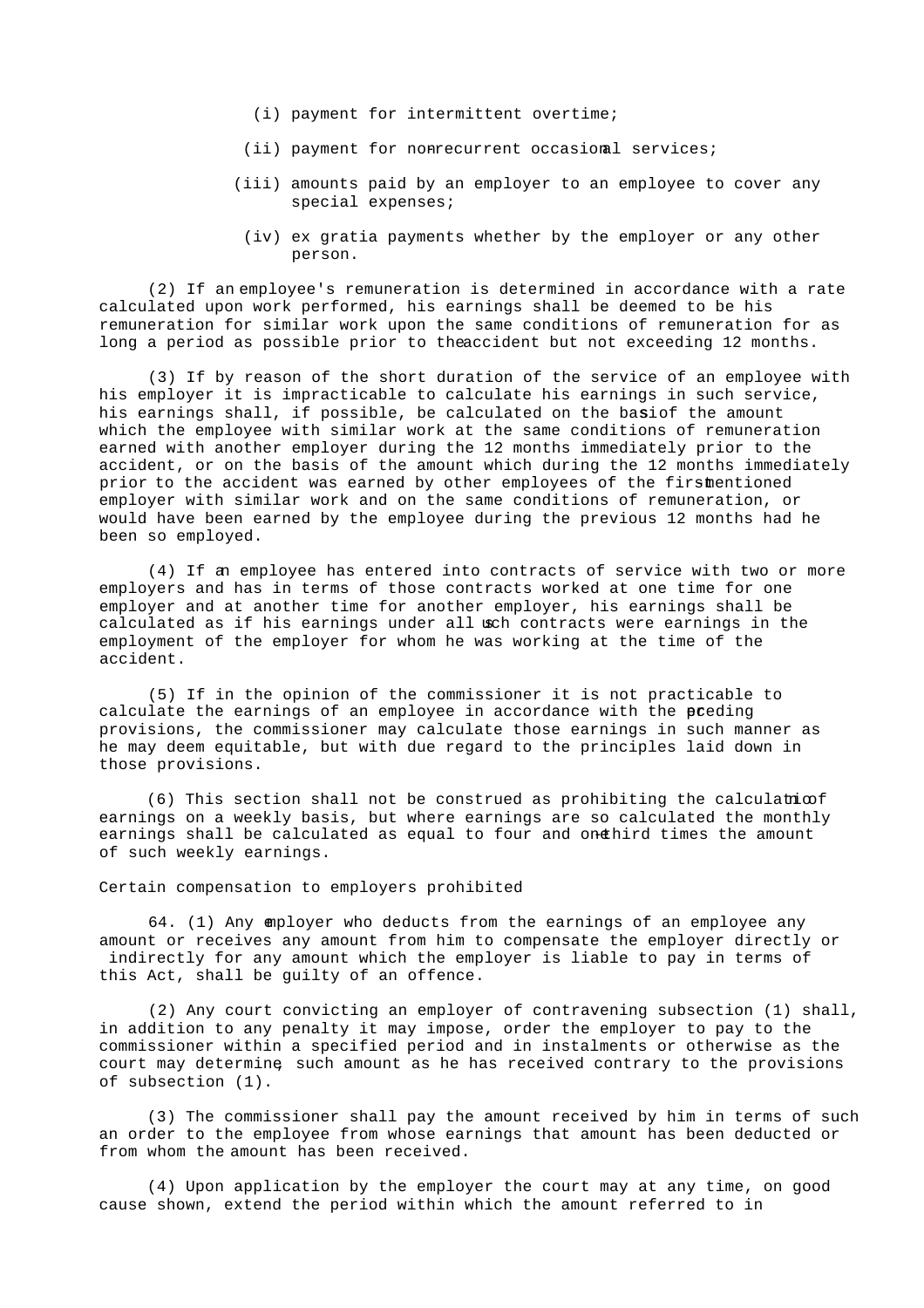subsection (2) is payable or amend the amount of the instalments.

 (5) An order made under this section shall have the effect of a civil judgment of a magistrate's court in favour of the commissioner.

### CHAPTER VII

### Occupational diseases

Compensation for **c**cupational diseases

 65.(1) Subject to the provisions of this Chapter, an employee shall be entitled to the compensation provided for and prescribed in this Act if it is proved to the satisfaction of the commissioner

- (a) that an employee has contracted an occupational disease; or
- (b) that an employee has contracted a disease other than an occupational disease and such disease has arisen out of and in the course of his employment.

(2) If an employee has contracted a disease referred to in subsection  $(1)$  and the commissioner is of the opinion that the recovery of the employee is being delayed or that his temporary total disablement is being prolonged by reason of some other disease of which the employeds suffering, he may approve medical aid also for such other disease for so long as he may deem it necessary.

 (3) If an employee has contracted a disease referred to in subsection (1) resulting in permanent disablement and that disease is aggrated by some other disease, the commissioner may in determining the degree of permanent disablement have regard to the effect of such other disease.

 (4) Subject to section 66, a right to benefits in terms of this Chapter shall lapse if any disease referred to in subsection (1) is not brought to the attention of the commissioner or the employer or mutual association concerned, as the case may be, within 12 months from the commencement of that disease.

 (5) For the purposes of this Act the commencement of a disease referred to in subsection (1) shall be deemed to be the date on which a medical practitioner diagnosed that disease for the first time or such earlier date as the commissioner may determine if it is more favourable to the empyee.

 (6) Subject to the provisions of this Chapter, the provisions of this Act regarding compensation in respect of an accident shall apply mutatis mutandis to a claim for compensation for a disease referred to in subsection (1), except where such provisions are clearly inappropriate.

Presumption regarding cause of occupational disease

 66. If an employee who has contracted an occupational disease was employed in any work mentioned in Schedule 3 in respect of that disease, it shalleb presumed, unless the contrary is proved, that such disease arose out of and in the course of his employment.

### Calculation of compensation

 67. (1) Compensation for a disease referred to in section 65(1) shall be calculated on the basis of the earnings of the employee calculated mutatis mutandis in accordance with the provisions of section 63 and the disablement of the employee at the time of the commencement of the disease or such earlier date

as the commissioner may determine, if it is paved to his satisfaction that the employee was suffering from the disease at an earlier date, whichever earnings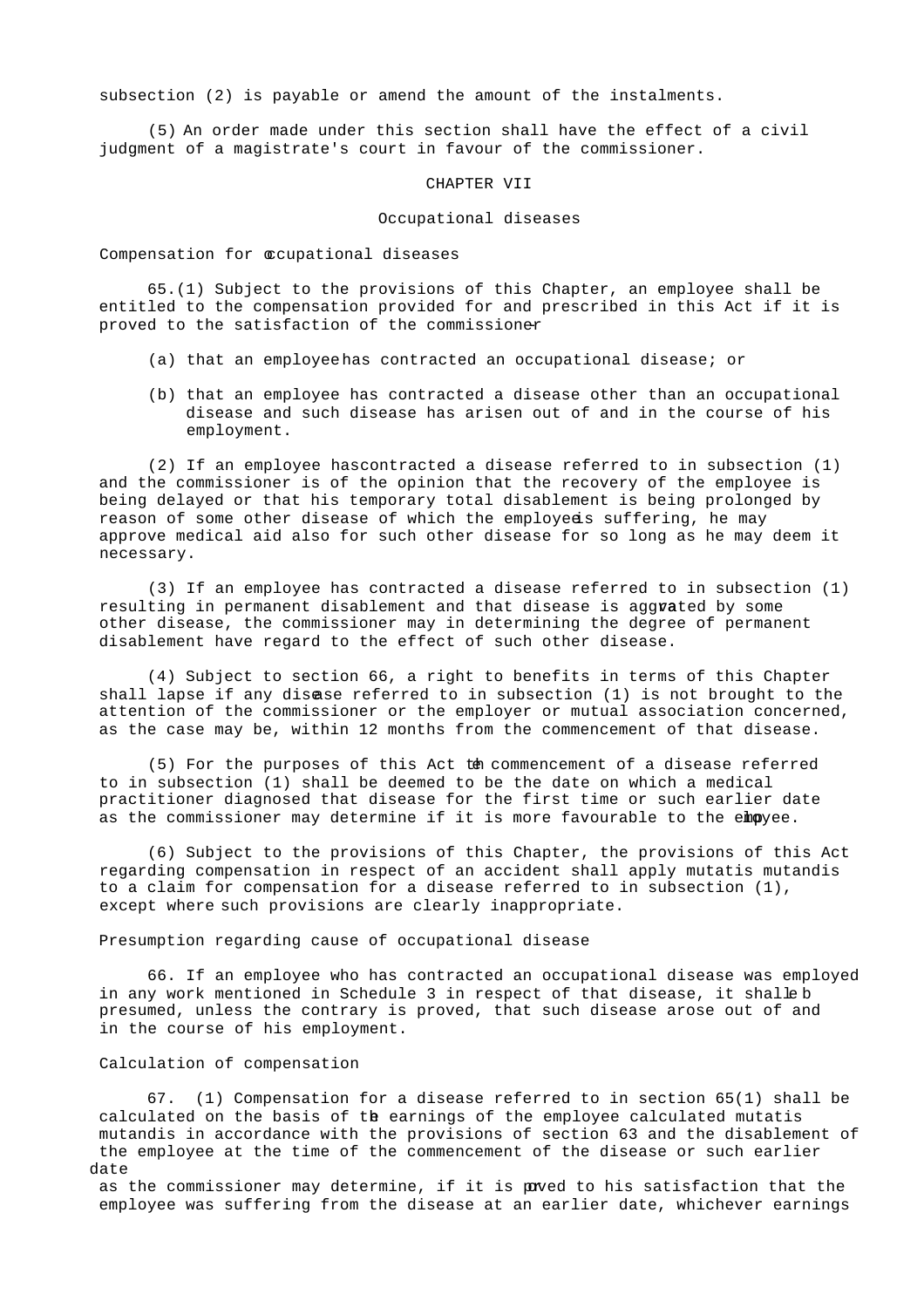are more favourable to the employee.

 (2) If an employee is no longer in employment at the time of the commencement of the said disease, his earnings shall be calculated on the basis of the earnings that he would probably have been earning had he still been working.

Notice of occupational disease by employee and employer

 68.(1) An employee shall as soon as possible after the commencement of a disease referred to in section 65(1) give written notice thereof to his employer or to the employer where he was last employed, and he may also give written notice of the said disease in the prescribed manner to the commissioner.

 (2) An employer shall within 14 days after having so received notice or having learned in some other way that an employee has contracted a disease referred to in section 65(1), report such disease in the prescribed manner to the commissioner or mtual association concerned, as the case may be, irrespective of whether he may be of the opinion that the employee did not contract such disease in his employ or in the employ of a previous employer.

(3) An employer who fails to comply with subsection (2) shall be guilty of an offence.

Amendment of Schedule 3

 69. The Minister, after consultation with the Minister for National Health and Welfare, may on the recommendation of the commissioner amend Schedule 3 by notice in the Gazette, also with retrospective effect, in respect of the description of the diseases and work: Provided that at least 60 days before any such amendment a notice shall be published in the Gazette-

 (a) of the intention to effect an amendment and the propsed content of the

amendment; and

 (b) in which any person who wishes to comment on the proposed amendment is invited to submit such comment in writing to the commissioner within the period mentioned in the notice.

Appointment of medical advisory panels

 70. (1) The commissioner may, after consultation with the Director- General: National Health and Population Development, on a regional basis appoint medical advisory panels which shall consist of as many mbears as he may deem necessary to-

 (a) assist him with regard to the diagnosis of occupational diseases in individual cases;

 (b) advise him regarding the inclusion of occupational diseases in Schedule

3;

 (c) advise him regarding general policy concerning the diagnosis of, and disablement as a result of, occupational diseases.

 (2) Amember of a medical advisory panel shall be paid the prescribed remuneration and travelling and subsistence allowanes out of the compensation fund.

(3) The commissioner shall designate a member of a medical advisory panel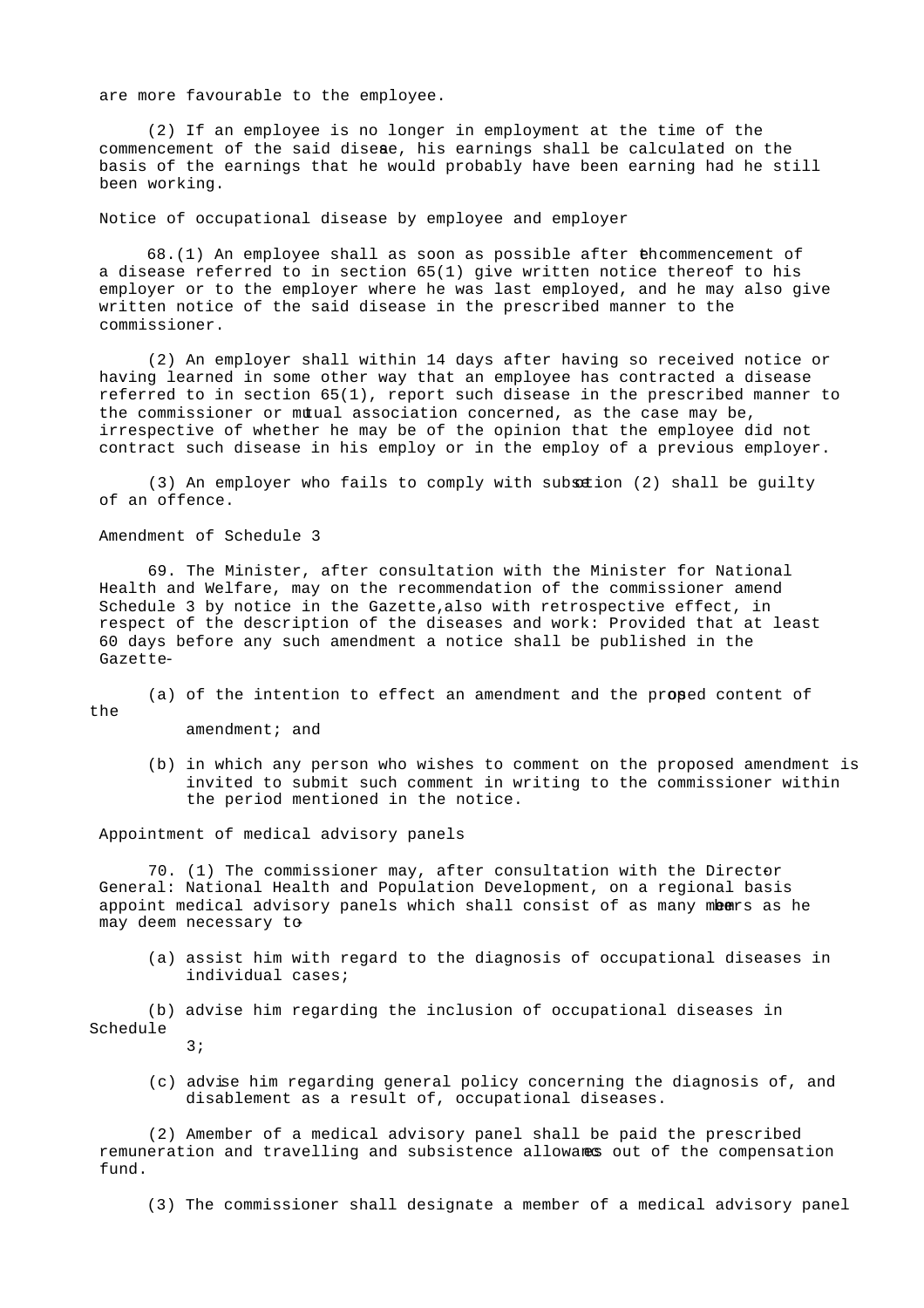as chairman thereof.

 (4) The members of medical advisory panels shall be appointed by the commissioner for such period and on such conditions as he may determine, but the commissioner may at any time terminate the appointment of any member who

(a) has been guilty of misconduct or neglect of duty; or

(b) is not able to perform his functions in terms of this Act propey.

 (5)The provisions of section 9 shall apply mutatis mutandis to members of medical advisory panels.

CHAPTER VIII

Medical aid

First aid

 71.(1) An employer shal furnish and maintain the prescribed equipment and services for first aid to employees injured in accidents.

 (2) Any employer who fails to comply with subsection (1) shall be guilty of an offence.

 (3) The provisions of this section shall not apply to an employer who in accordance with a requirement of the Occupational Health and Safety Act, 1993 (Act No. 85 of 1993), or the Minerals Act, 1991 (Act No. 50 of 1991), maintains equipment and services for first aid to his employees in casef accidents or who has been exempted from such requirements in terms of one of the said Acts.

Conveyance of injured employee

 72.(1) If an employee meets with an accident which necessitates his conveyance to a hospital or medical practitioner from a hospital or medical practitioner to his residence, his employer shall forthwith make the necessary conveyance available.

 (2) The commissioner or the employer individually liable or mutual association concerned, as the case may be, shall pay the reasonable cost (as determined by the commissioner) incurred in respect of that conveyance.

 (3) Any employer who fails to comply with subsection (1) shall be guilty of an offence.

## Medical expenses

73. (1) The commissioner orthe employer individually liable or mutual association concerned, as the case may be, shall for a period of not more than two years from the date of an accident or the commencement of a disease referred to in section  $65(1)$  pay the reasonable cost incured by or on behalf of an employee in respect of medical aid necessitated by such accident or disease.

 (2) If, in the opinion of the commissioner, further medical aid in addition to that referred to in subsection (1) will reduce the disablement from which the employee is suffering, he may pay the cost incurred in respect of such further aid or direct the employer individually liable or the mutual association concerned, as the case may be, to pay it.

#### Submission of medical report

74.(1) A medical practitioner or chiropractor shall within 14 days after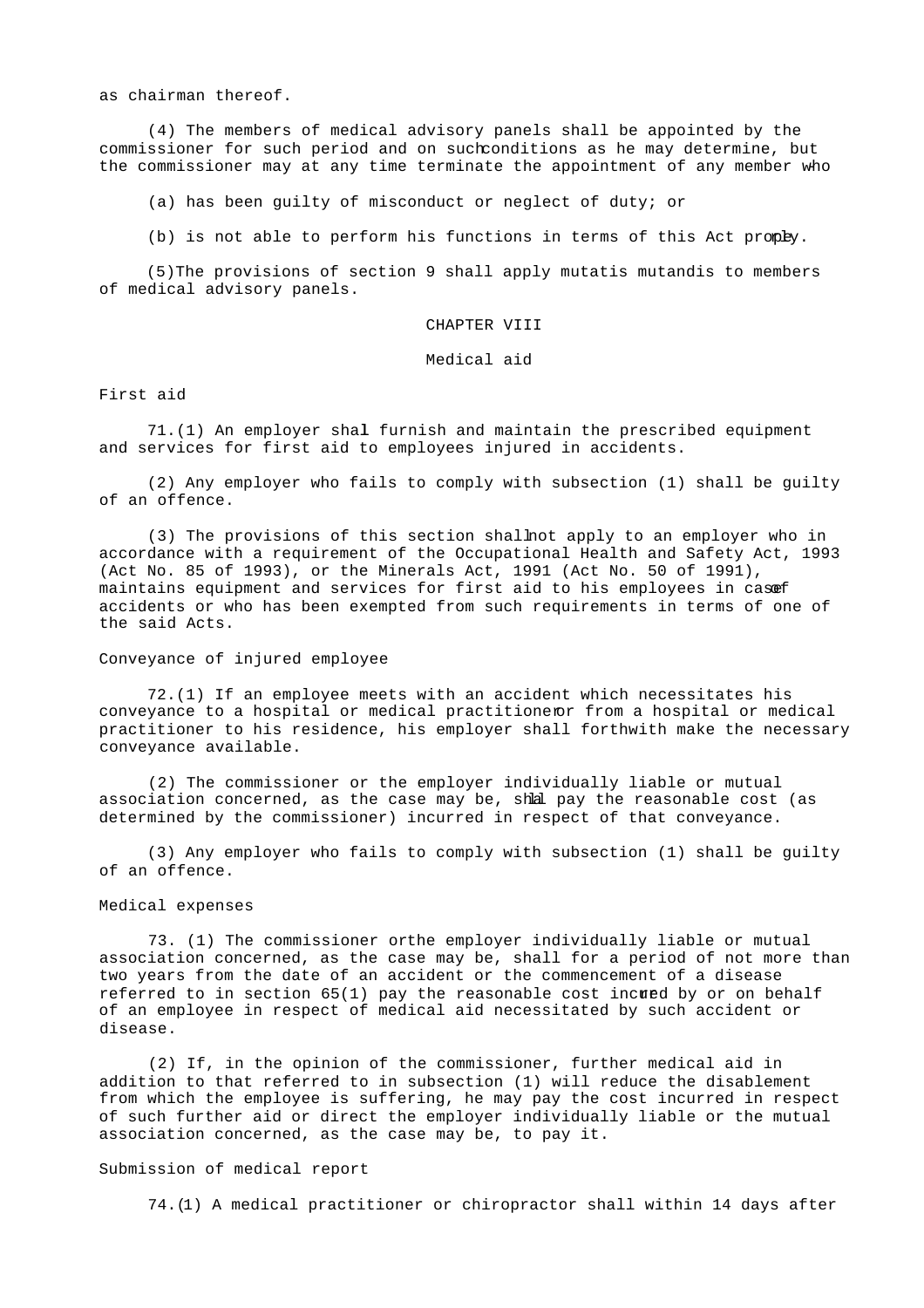having for the first time examined an employee injured in an accident or within 14 days after having diagnosed an occupational disease in an employee, furnish a medical report to the mployer concerned in the prescribed manner: Provided that where the employee was at the time of the diagnosis of an occupational disease not employed, the medical report shall be furnished in the prescribed manner to the commissioner.

 (2) If the commissioner or the employer individually liable or mutual association concerned, as the case may be, requires further medical reports regarding an employee, the medical practitioner or chiropractor who has treated or is treating the employee shall upo request furnish the desired reports in the manner and at the time and intervals specified or prescribed.

 (3) If a medical practitioner or chiropractor fails to furnish a medical report as required in subsection (1) or (2) or in the opinion of h $\epsilon$  commissioner or the employer individually liable or mutual association concerned, as the case may be, fails to complete it in a satisfactory manner, such party may defer the payment of the cost of the medical aid concerned until the report has been furnished or completed in a satisfactory manner, and no action for the recovery of the said cost shall be instituted before the report has been so furnished or completed.

 (4) No remuneration shall be payable to a medical practitioner or chiropractor for the completion and furnishing of a report referred to in subsection (1) or (2). (5) A medical practitioner or chiropractor shall at the request of an employee or the dependant of an employee furnish such employee or dependant with a copy of thereport referred to in subsection (1).

Commissioner to decide on need for, and nature and sufficiency of, medical aid

 75. All questions regarding the need for, and the nature and sufficiency of, any medical aid supplied or to be supplied in tams of this Chapter shall be decided by the commissioner.

Fees for medical aid

 76.(1) Subject to the provisions of this section, the cost of medical aid shall be calculated in accordance with a tariff of fees determined by the commissioner.

 (2) The tariff of fees for medical aid affecting the Medical Association of South Africa, the Chiropractic Association of South Africa and the Dental Association of South Africa shall be determined after consultation with those associations.

 (3) If the commissioner or an employer individually liable or a mutual association is liable in terms of this Act for the payment of the cost of medical aid-

- (a) no amount in excess of that determined in the tariff of fees or, if no amount has been determined for particular medical aid, no amount in excess of that deemed reasonable by the commissioner, shall be recoverable for the medical aid concerned;
- $(b)$  no amount in respect of the said cost shall be recorable from the employee or an employer other than an employer individually liable.

Contributions by employees towards cost of medical aid prohibited

 77.(1) An employer who demands or receives from an employee a contribution towards the cost of medical aid supplied or to be supplied in terms of this Act, shall be guilty of an offence.

(2) If an employer has been convicted of contravening subsection (1), the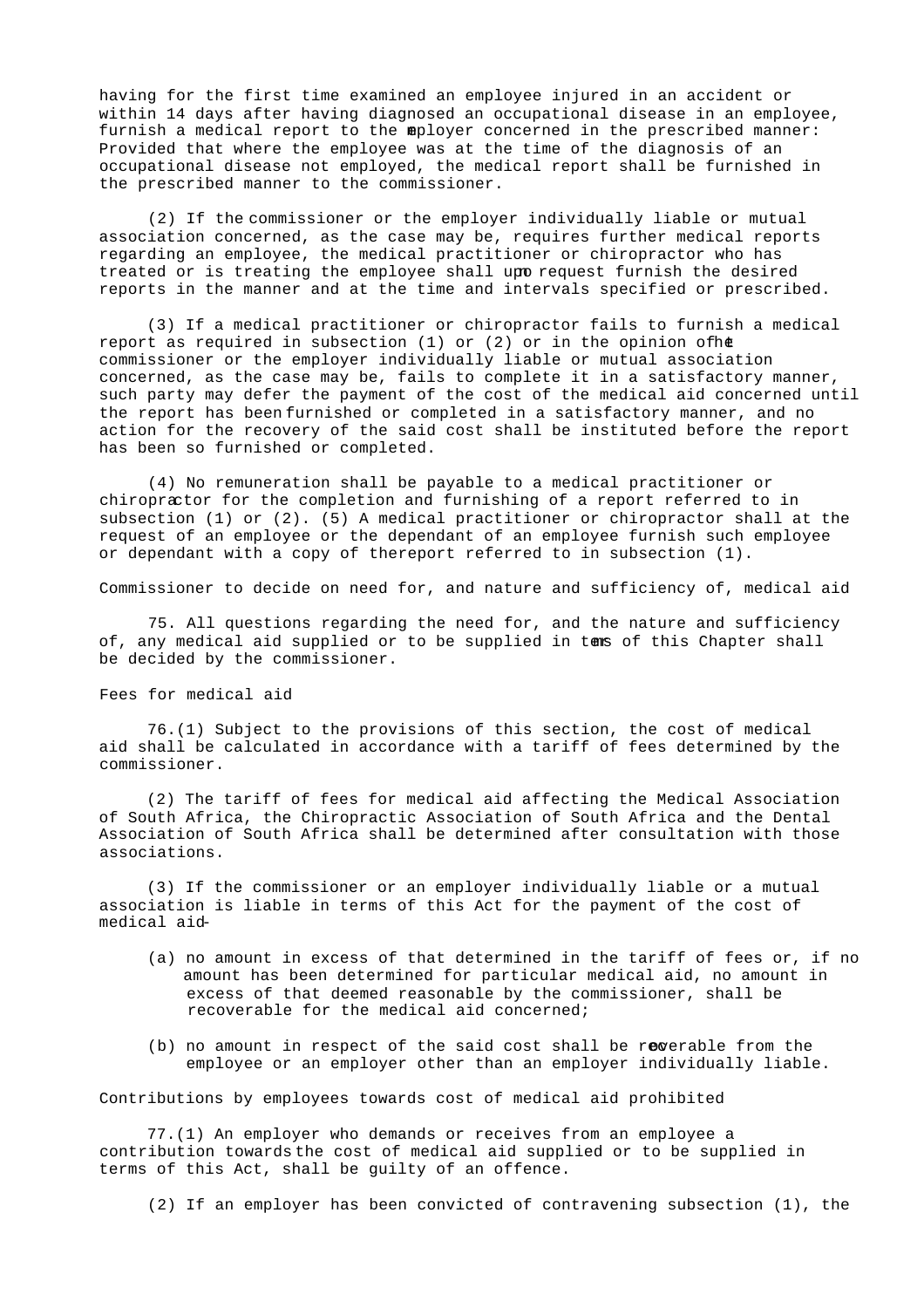commissioner may in the prescribed form issue an order against thaemployer for the payment of the amount that he received contrary to the provisions of subsection  $(1)$ , and section  $61(2)$  and  $(3)$  shall then apply mutatis mutandis in respect of such order and amount.

Medical aid provided by employers

 78.(1) If an employer makes arrangements to provide to his employees injured in accidents medical aid which in the opinion of the commissioner is not less favourable to the employees than that provided for in this Chapter, the commissioner may, subject to such conditions as he may determine, approve such arrangements.

 (2) If the commissioner has approved the arrangements referred to in subsection  $(1)$ -

- (a) the employees concerned shall be entitled to medical aid in accordance with the arrangements;
- (b) the employer concerned shall not be required to provide or pay for medical aid except in accordance with the said arrangements;
- (c) the commissioner may reimburse an employer who is not individually liable so much out of the compensation fund or reduce his assessment

```
to
```
such an extent as he may deem equitable.

 (3) The commissioner may at any time withdraw the approval or amend the conditions referred to in subsection (1).

Consultation of representative medical authorities by commissioner

 79. The commissioner may consult the South African Medical and Dental Council referred to in the Medical, Dental and Supplementary Health Service Professions Act, 1974 (Act No. 56 of 1974), the Medical Association of South Africa, the Chiropractic Association of South Africa and any other representative medical authority concerning matters connected with or arising out of the application of the provisions of this Act with regard to medica aid, and may for that purpose disclose any information relating to a matter in respect of which the views of the Council, the Associations or other authority are required.

#### CHAPTER IX

#### Obligations of employers

Employer to register with commissioner and to furnish him with particulars

 80. (1) An employer carrying on business in the Republic shall within the prescribed period and in the prescribed manner register with the commissioner, and shall furnish the commissioner with the prescribed particulars of his business, and shall within a period determined by the commissioner furnish such additional particulars as the commissioner may require.

 (2) The particulars refered to in subsection (1) shall be furnished separately in respect of each business carried on by the employer.

 (3) An employer shall within seven days of any change in the particulars so furnished notify the commissioner of such change.

(4) The commissioner may exempt employers referred to in section  $84(1)(a)$ and (b) from the provisions of this section.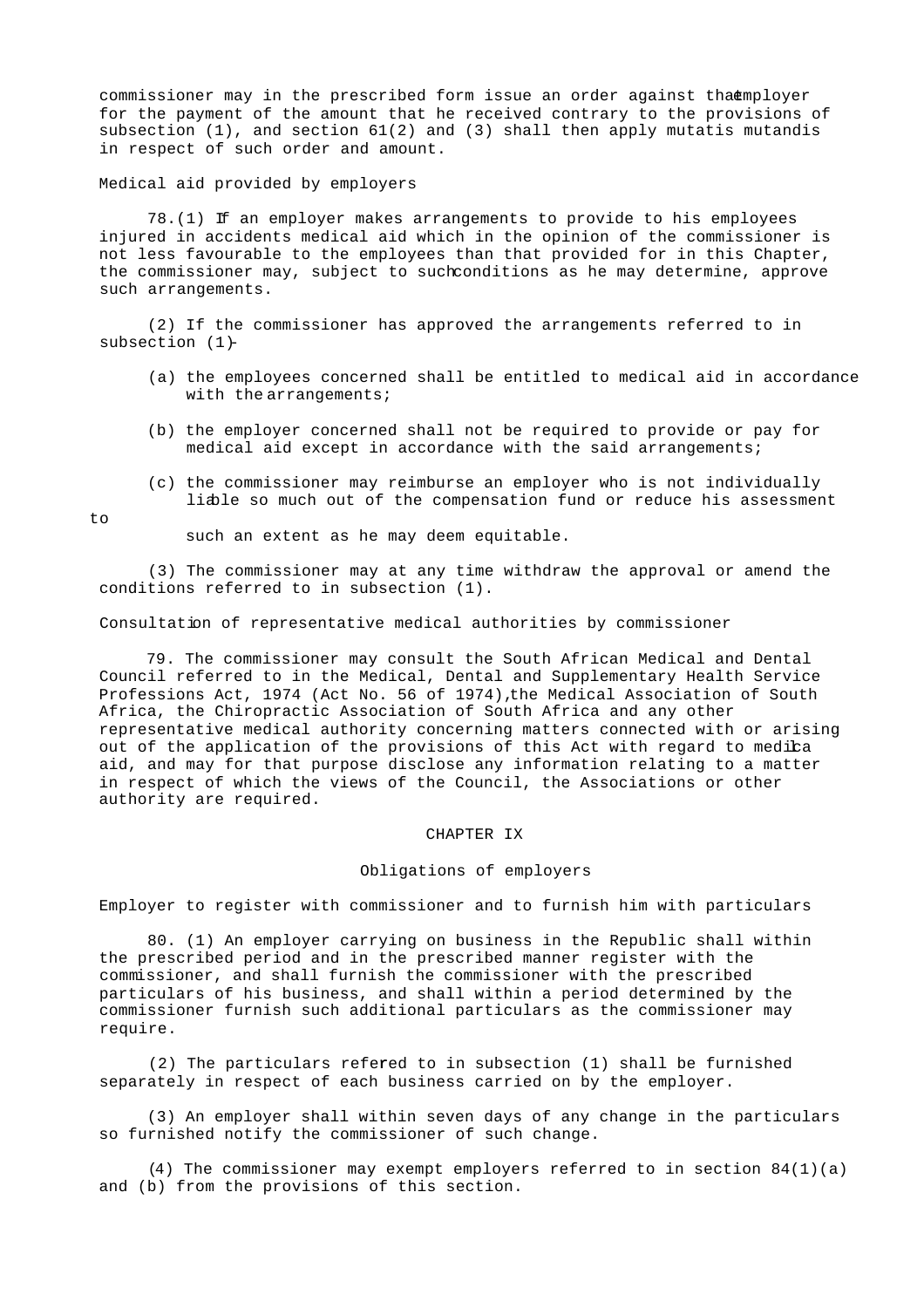(5) Any person not resident in the Republic or any body corporate not registered in terms of any law governing the registrationf bodies corporate in the Republic, and carrying on business in the Republic or engaged in, on or above the continental shelf in activities in connection with surveys, research, prospecting or exploitation of natural resources, and employing an employee in connection therewith, shall furnish the commissioner with the address of his or its head office and the name and address of his or its chief officer in the Republic, and that officer shall for the purposes of this Act be deemed to be the employer of the said employee.

 (6) Any person who fails to comply with the provisions of this section shall be guilty of an offence.

Employer to keep record

 81.(1) An employer shall in respect of all of his employees keep a register or other record of wages, time worked, payment for piece work and overtime and all other prescribed particulars, and he shall at all reasonable times produce such register or record or a microfilm or other microform reproduction thereof on demand to an authorized person referred to in section 7 for inspection.

 (2) An employer shall retain the register, record or reproduction referred to in subsection (1) for a period of at least four years after the date of the last entry in that register or record.

 (3) An employer who fails to comply with a provision of this section shall be guilty of an offence.

Employer to furnish returns of earnings

 82.(1) An employer, excluding an employer referred to in section 84(l) (a) and (b), shall before the thirty-first day of March in each year or, if he began carrying on business after that date, within one month after so beginning, furnish the commissioner with a return in the prescribed form, certified by him as correct, showing-

- (a) the amount of earnings paid by him to his employees during the period with effect from the first day of March of the immediately preceding year up to and including the last day of February of the following year; and
- (b) such further information as may be prescribed or as the commissioner may require.

 (2) If an employer carries on business at more than one place or if he carries on more than one class of business, the commissioner may require a separate return for each place or class of business from him.

 (3) If in a return referred to in subsection (1) the amount shown as earnings is less than the amount actually paid, the commissioner may impose a fine not exceeding 10 per cent of the difference etween the amount shown and the actual amount.

(4) The commissioner may reduce any fine referred to in subsection (3).

 (5) If an employer fails to furnish a return or if the estimate of the earnings which an employer expects to pay during particular period is in the opinion of the commissioner too low, the commissioner may himself estimate the earnings concerned.

 (6) An employer who fails to comply with the provisions of this section shall be guilty of an offence.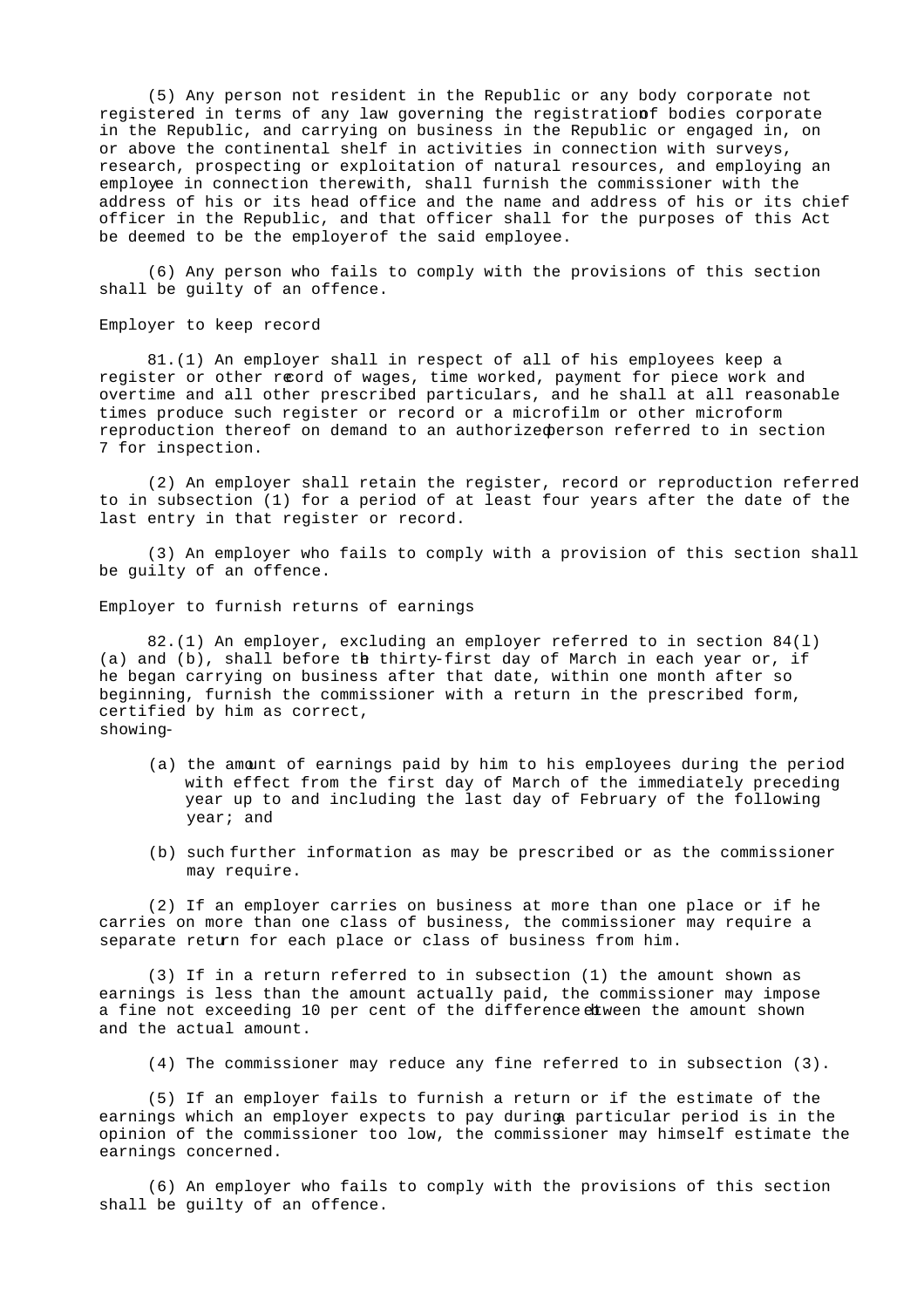### Assessment of employer

 83.(1) Subject to the provisions of this section, an employer shall be assessed by the commissioner according to the tariff of assessment calculated on the basis of such percentage of the annual earnings of his employees as the commissioner with due regard to the requirements of the compensation fund for the year of assessment may deem necessary.

- (2) Notwithstanding subsection (1), the commissioner may-
- (a) assess a particular employer or category of employers on she other basis as he may deem equitable;
- (b) levy a minimum assessment in respect of a particular employer or category of employers.

 (3) In determining the tariff of assessment the commissioner shall provide for the capitalized value of pensions.

 (4) For the purposes of this section earnings shall be calculated in the prescribed manner.

 (5) If the earnings actually paid by an employer in respect of a particular period differ from the earnings shown in espect of that period in the return concerned, the commissioner shall adjust his assessment accordingly.

 (6) If an employer fails to furnish the commissioner within the prescribed period with a return in terms of section 82 in respect of a partilar period, the commissioner may-

- (a) assess the employer on the basis of the earnings estimated in accordance with section 82(4), and such an assessment shall not be subject to adjustment; and
- (b) impose upon and recover from the employer a fine not exceeding 10 per cent of the amount so assessed.

 (7) An assessment of an employer shall be paid at such time and in such manner as the commissioner may determine.

 $(8)$  The Minister may prescribe  $\phi$  notice in the Gazette a maximum amount of earnings on which an assessment of an employer shall be calculated by the commissioner.

Certain employers exempt from assessment

 $84.(1)$  No assessment in favour of the compensation fund shall be payable in respect of employees

(a) in the employ of-

- (i) the State, including Parliament and the provincial authorities, and the government of a territory which in terms of any law is a sel-governing territory within the Republic; and
- (ii) a local authority which has obtained a certificate of exemption in terms of section  $70(1)(a)(ii)$  of the Workmen's Compensation Act

 (3) An employer who refuses or fails to pay any assessment, instalment or fine referred to in this section or any other money payable in terms of this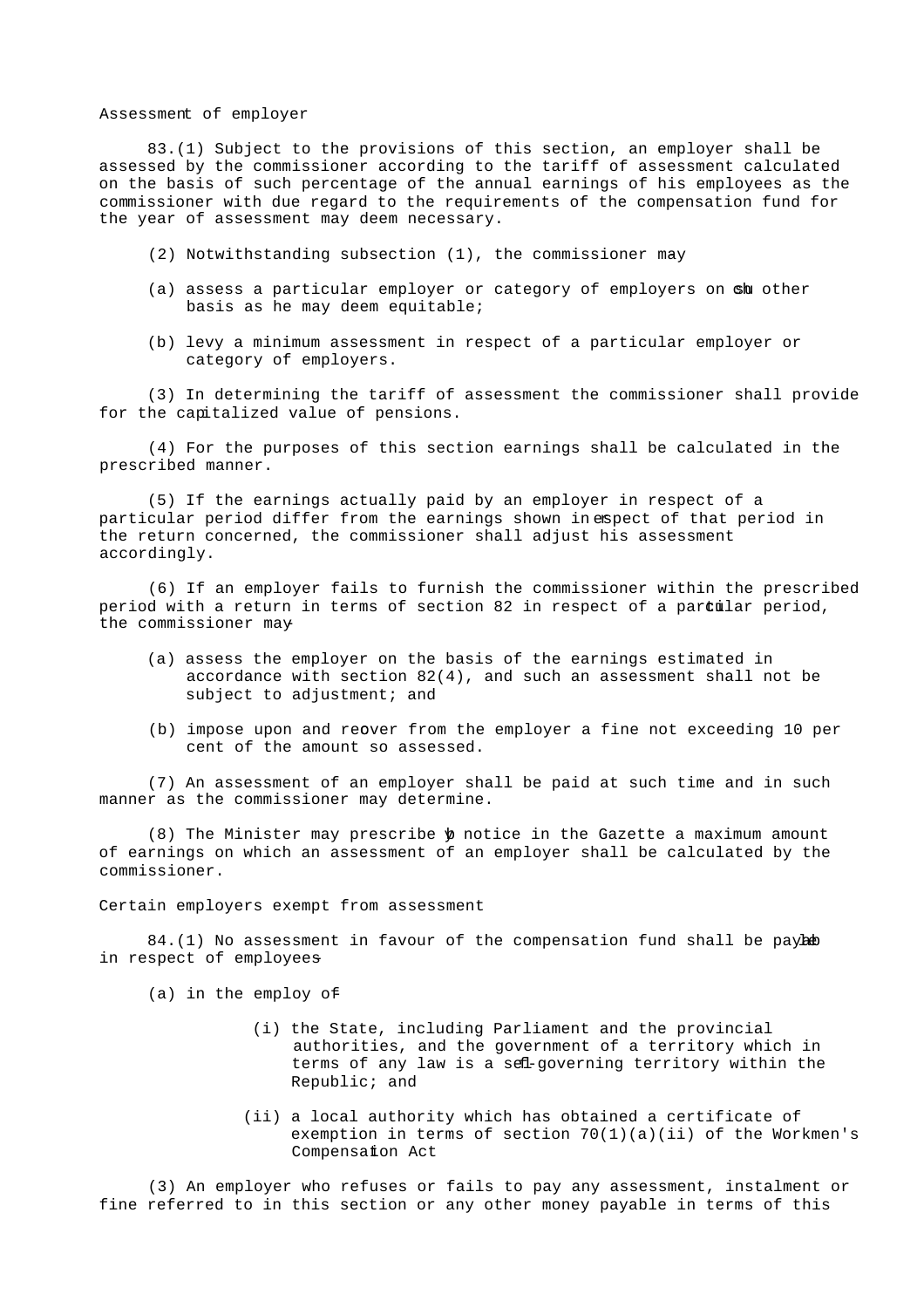Act, shall be guilty of an offence.

 $(4)(a)$  If an employer fails to pay any amont due to the commissioner, the commissioner may issue an order in the prescribed form for the payment thereof.

 (b) The commissioner shall send a certified copy of the order referred to in paragraph (a) to the clerk of the magistrate's court ofhe district in which that employer is resident or where he has his place of business, and thereupon such order shall have the effect of a civil judgment of that magistrate's court, and the commissioner shall have all the powers of a judgment creditor.

 (5) For the purposes of this section compensation includes the cost of medical aid as well as any amount paid or payable in terms of section 28, 54(2) or 72(2) and, in the case of a pension, the capitalized value as determined by the commissionr of the pension, irrespective of whether a lump sum in lieu of the pension or a portion thereof is at any time paid under section 52 or 60, and periodical payments or allowances, as the case may be.

Contributions by employers individually liable and nutual associations

 88.(1) Notwithstanding any provision to the contrary contained in this Act, the employers individually liable and the mutual associations shall pay annually to the commissioner in such manner and at such times as he may determine, such portion of the expenditure incurred by him in the administration of the provisions of this Act as he may deem equitable.

 (2)(a) The commissioner shall as soon as possible after the end of each financial year estimate the loss suffered during that year as a result of compensation that became payable out of the compensation fund in respect of employees with regard to whom their employers failed to pay assessments.

(b) Such loss shall be estimated on the basis of the difference between the compensation referred to in paragraph (a) as calculated by the commissioner, together with any expenditure incurred or likely to be incurred in connection therewith, and the amounts recovered from the employers concerned or likely to be recovered whether by way of compensation, fines or otherwise.

 (c) The loss for any particular financial year may be revised by the commissioner in subsequent years in the light of the amounts actually paid or recovered.

 (d) The employers individually liable and the mutual associations shall pay to the commissioner, in such manner and at such times as he may determine, such portion of the said loss as he may deem equitable.

 $(3)$  The provisions of this Act with regard to the recover of assessments shall apply mutatis mutandis to the recovery of an amount owing by an employer or mutual association in terms of this section.

 (4) For the purposes of this section compensation includes the cost of medical aid as well as any amoun paid or payable in terms of section 28, 54(2) or 72(2) and, in the case of a pension, the capitalized value as determined by the commissioner of the pension, irrespective of whether a lump sum in lieu of the pension or a portion thereof is at any timpaid under section 52 or 60, and periodical payments or allowances, as the case may be.

## Mandators and contractors

 89.(1) (a) If a person (the mandator) in the course of or for the purposes of his business enters into an agreement with any oth person (the contractor) for the execution by or under the supervision of the contractor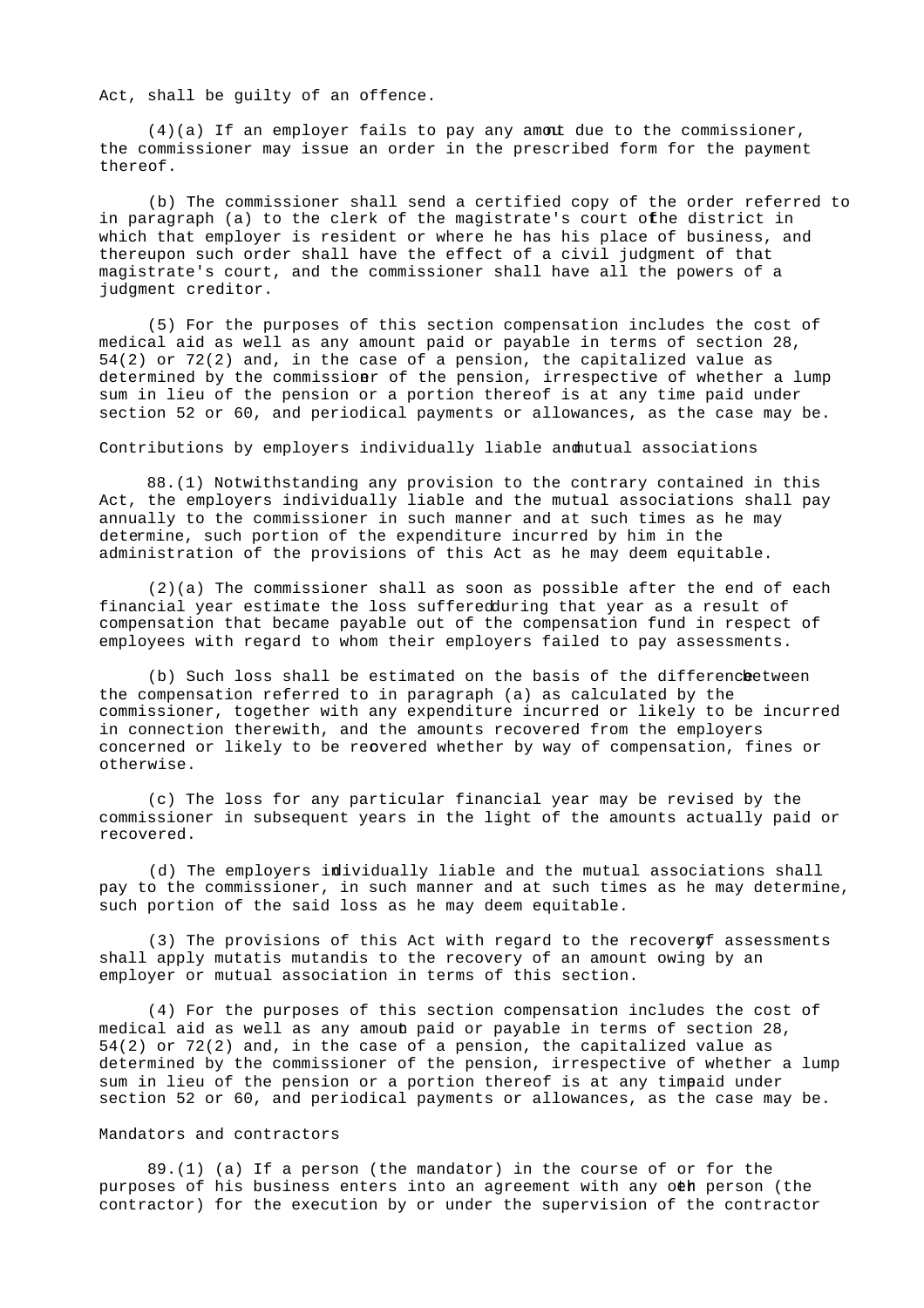of the whole or any part of any work undertaken by the mandator, the contractor shall, in respect of his employees employed in the execution of the work concerned, register as an employer in accordance with the provisions of this Act and pay the necessary assessments.

 (b) If a contractor fails so to register or pay any assessment, the said employees of the contractor shall be deemed to be the employeesfothe mandator,

 and the mandator shall pay the assessments in respect of those employees. (2) If a mandator has paid an assessment or compensation for which he would not have

been liable but for the provisions of subsection  $(1)$ , such mandator may recany that assessment or compensation from the contractor. (3) If a mandator has in terms of this section paid an assessment or compensation to the commissioner, he

may set off the amount so paid by him against his debt to the contractor.

 (4) Notwithstanding the provisions of this section, the commissioner may recover compensation from the contractor instead of from the mandator, and if the full amount cannot be recovered from the one, the shortfall can be recovered from the other.

 (5) A mandator shall not be liable in terms of this section in respect of any accident which happened at a place which is not on or about the premises on which the mandator undertook to execute the work, or which is not otherwise under his control or management.

#### CHAPTER X

 Legal procedures Review of decisions by commissioner 90.(1) The commissioner may after notice, if possible, to the party concerned and after giving him an opportunity to submit representations at any time review any decision in connection with a claim for compensation or the award of compensation on the ground-

- (a) that the employee has not submitted himself to an examination referred to in section 42;
- (b) that the disablement giving rise to the award is prolonged or aggravated by the unreasonable refusal or failure of the employee to submit himself to medical aid;
- (c) that compensation awarded in the form of a periodical payment or a pension is excessive or insufficient because of existing or changed circumstances;
- (d) that the decision or award was based on an incorrect view or misrepresentation of the facts, or that the decision or award would have been otherwise in the light of evidence available at present but which was not available when the commissioner made the decision or award.

 (2) The commissioner may, after he has considered the evidence and representations submitted to him and made such inquiry as he may deem necessary, confirm, amend or set aside his decision, and may suspend, discontinue, reduce or increase compensation awarded.

(3) For the purposes of this section compensation shall includeed ical aid.

Objections and appeal against decisions of commissioner

 91.(1) Any person affected by a decision of the commissioner or a trade union or employers' organization of which that person was a member at the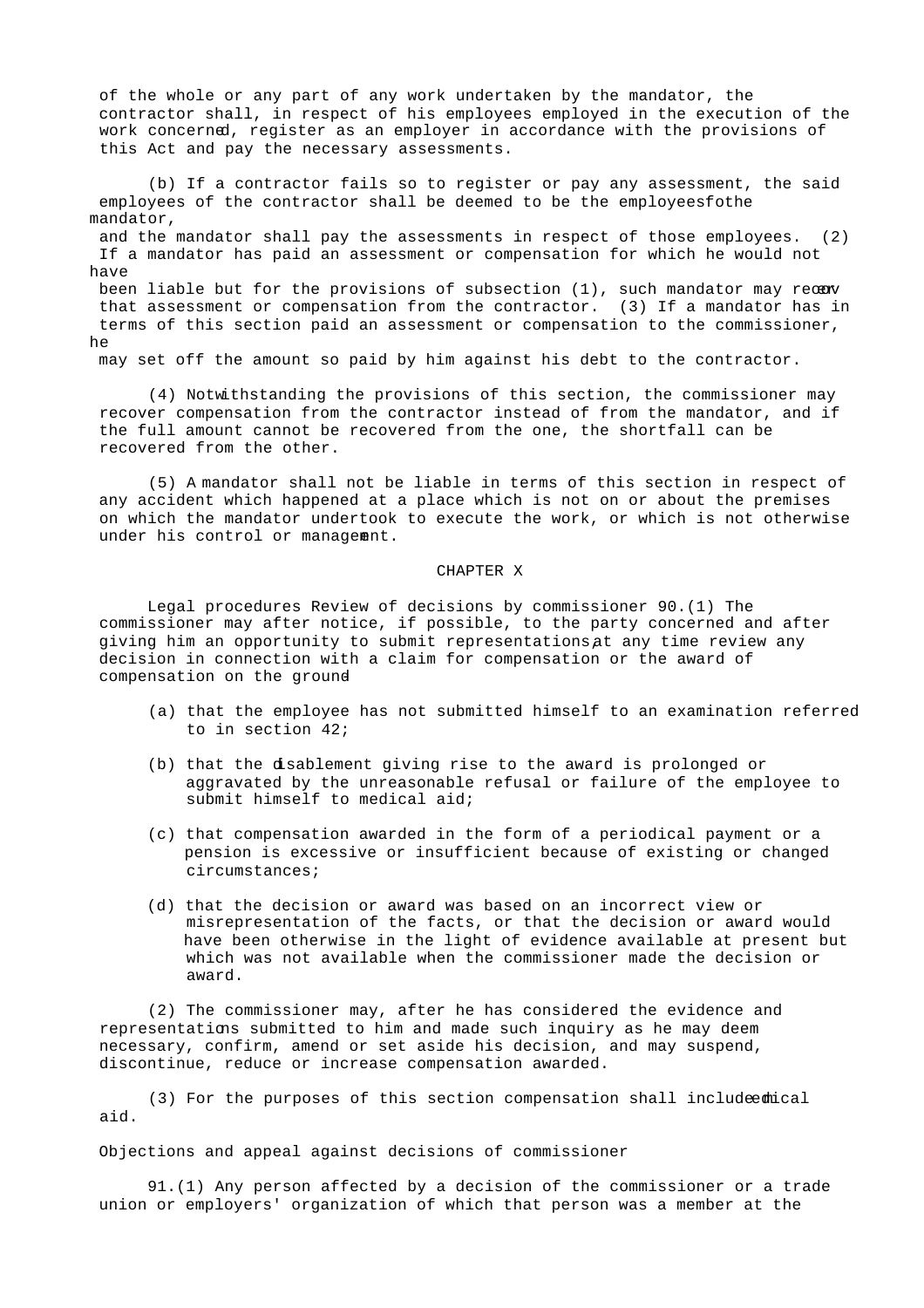relevant time may, within 90 days after such decision, lodge an objection against that decision with the commissioner in the prescribed manner.

 (2)(a) An objection lodged in terms of this section shall be considered and decided by the commissioner assisted by two assessordesignated by him, of whom one shall be an assessor representing employees and one an assessor representing employers.

 (b) If the commissioner considers it expedient, he may, notwithstanding paragraph (a), call in the assistance of a medical axssor.

 (c) The provisions of sections 6, 7, 45 and 46 shall apply mutatis mutandis in respect of the consideration of an objection.

 (3) (a) After considering an objection the commissioner shall, provided that at least one of the assessors excluding any medical assessor, agrees with him, confirm the decision in respect of which the objection was lodged or give such other decision as he may deem equitable.

 (b) If neither of the assessors agrees with the view of the commissioner, the commissioner shall submit the dispute in terms of section 92 to the Supreme Court for decision.

 (4) The commissioner may in connection with proceedings in terms of this section make such order as to costs and the payment thereof as he may duee equitable.

 (5)(a) Any person affected by a decision referred to in subsection (3)(a), may appeal to any provincial or local division of the Supreme Court having jurisdiction against a decision regarding-

- (i) the interpretaton of this Act or any other law;
- (ii) the question whether an accident causing the disablement or death of an employee was attributable to his serious and wilful misconduct;
- (iii) the question whether the amount of any compensation awarded is so excessive or so inadequate that the award thereof could not reasonably have been made;
	- (iv) the right to increased compensation in terms of section 56.

 (b) Subject to the provisions of this subsection, such an appeal shall be noted and prosecuted as if it were an appeal against a judgment of a magistrate's court in a civil case, and all rules applicable to such an appeal shall mutatis mutandis apply to an appeal in terms of this subsection.

 (6) Except where the commissioner orders otherwise, no obligation to pay any assessment, compensation or any other amount to the commissioner or to the compensation fund, or to pay any periodical payments to or on behalf of an employee under a decision of the commissioner, shall be suspended or deferred by reason of the fact that an objection has been lodged against such decision in terms of subsection  $(1)$ , or that an appeal has been noted in terms of subsection (5).

Commissioner may state case for Supreme Court

 92.(1) If any question of law arises in the performance of the functions of the commissioner, the commissioner may of his own motion or at the request of a party with a sufficient interest in any proceedings before the commissioner, state a case for decision by a provincial or local division of the Supreme Court having jurisdiction.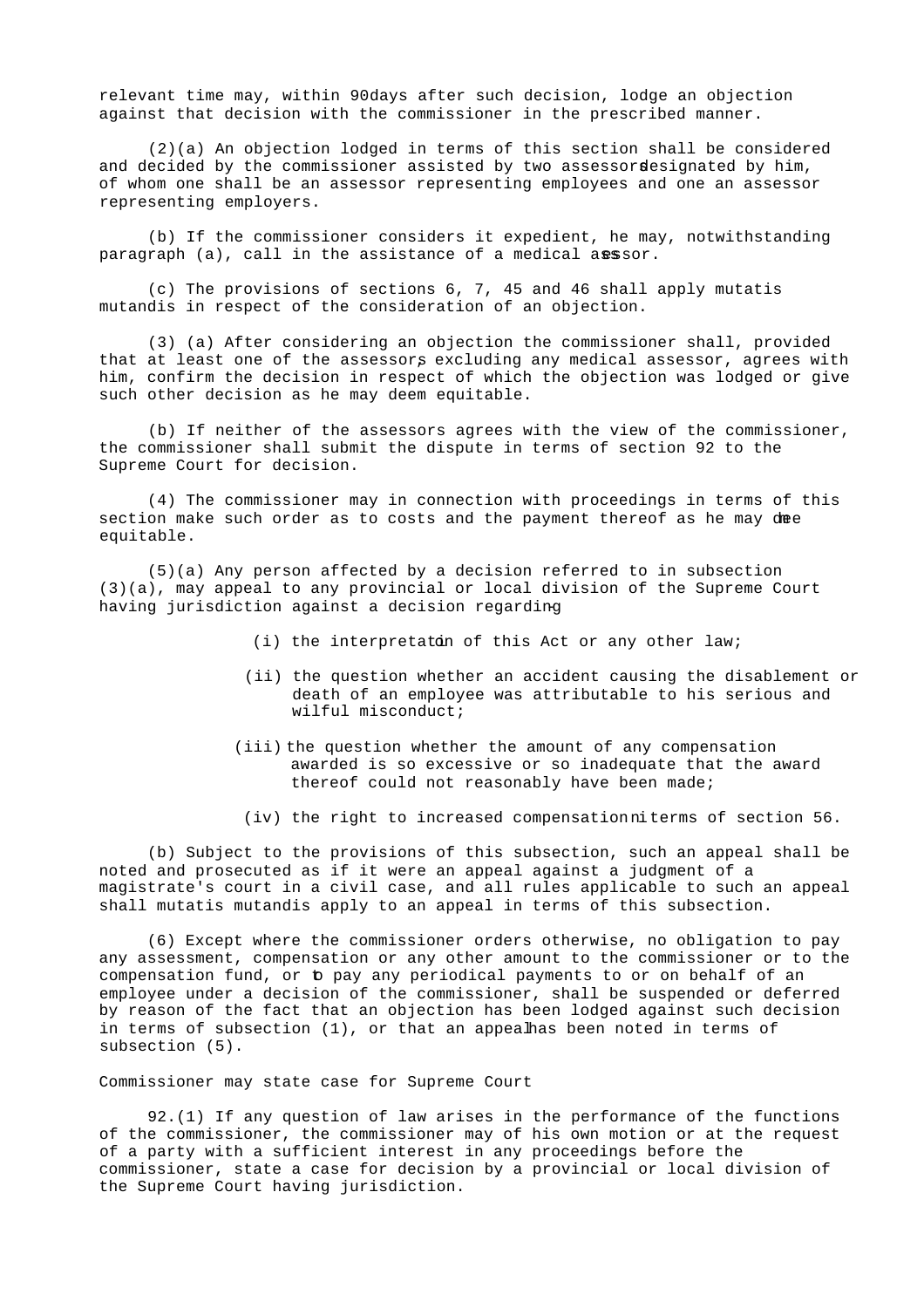- (2) The commissioner shall set out in the stated case
- (a) the facts that he found proved; and
- (b) the view of the law which he has adopted in relation to those facts.

 (3) If the commissioner has any doubt as to the correctness of a decision given by any provincial or local division of the Sumeme Court regarding a question of law in connection with the application of this Act, he may submit such decision to the Appellate Division of the Supreme Court and cause the question of law to be argued so that the Appellate Division may decide such question of law for the future guidance of all courts.

### Evidence

 93.(1) The record of any decision or award made by the commissioner, and a copy of or extract from a record or document kept by the commissioner or lodged with him, which purportsto be certified by the commissioner as a true copy or extract shall upon its mere production in a court of law be prima facie evidence of the content of such record or document.

 $(2)$  In any proceedings in terms of this Act, or in any court of law any document purporting to be a sworn statement made by the commissioner or an authorized person referred to in section  $7(2)$ , and in which it is stated

- (a) that any person is an employer, a mandator, a contractor, an employee or a dependant of an employee in terms of this Act;
- (b) that any person is or was required in terms of this Act to pay an amount to the commissioner or to an employee or other person specified in the statement;
- (c) that an amount referred to in paragraph (b), or any portion thereof, has or has not been paid on a date specified in the statement;
- (d) that he has exercised a power under this Act, shall upon its mere production be prima facie evidence of the facts stated therein. (3) The person presiding at the court or other proceedings referred to in subsection (1) or (2) may cause the person who has made a sworn statement referred to in subsection (2) to be subpoenaed to ge viva voce evidence or cause written interrogatories to be sent to him for answering, and a document purporting to be a sworn statement with the answers of that person shall upon its mere production be prima facie evidence of the facts stated therein.

#### CHAPTER XI

General Arrangements with foreign states regarding compensation

 94. The Minister may by notice in the Gazette issue directions to give effect to the provisions of any agreement between the Republic and any other state in which provision is made for reciprocity in matters regarding compensation to employees for accidents resulting in disablement or death, including directions-

- (a) to determine in any case where an employee is entitled to compensation both in terms of this Act and in terms of the law of any such state under the law of which party such employee or his dependants shall be entitled to recover compensation;
- (b) to authorize the commissioner to allow evidence taken in any such state, and to obtain and take evidence for use in such state or for

facilitation of proceedings for the recovery of compensation in terms

the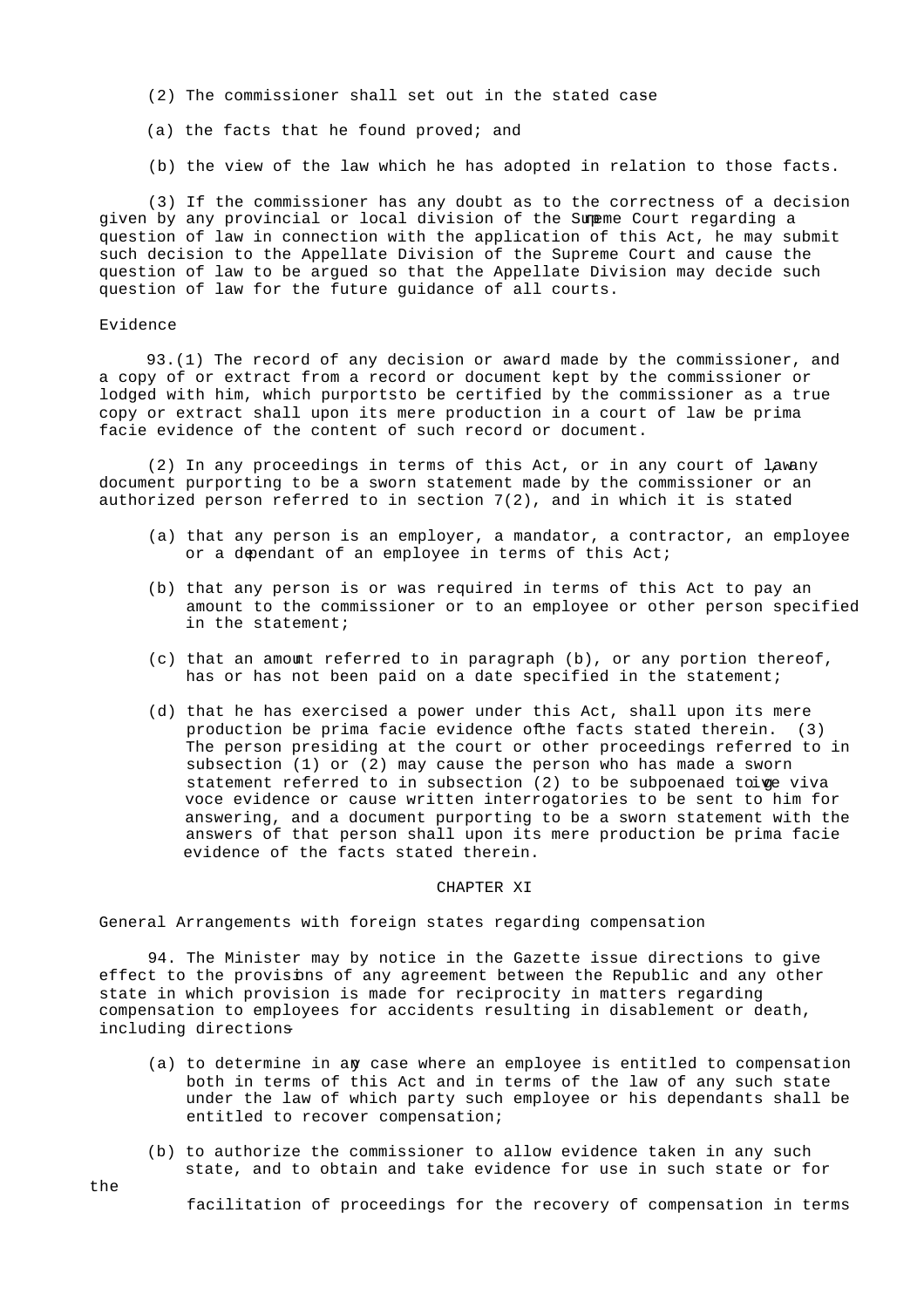of the law of any such state.

Certain documents exempt from stamp duty

 95. Notwithstanding any provision to the contrary contained in any other law, any sworn statement, certificate, receipt or other document required or issued under this Act, shall be exempt from stamp duty.

Disclosure of information

 96. (1) No person shall disclose any information obtained by him in the performance of his functions in terms of this Act, except-

- (a) to the extent to which it may be necessary for he proper administration of a provision of this Act;
- (b) for the purposes of the administration of justice; or
- (c) at the request of the Minister or any other person entitled thereto.

(2) Any person who contravenes the proisions of subsection (1) shall be guilty of an offence.

#### Regulations

97.(1) The Minister may make regulations regarding-

(a) the place of meeting and the procedure to be followed at any meeting

of

the commissioner and assessor or at any proceedings in terms of this Act with which the assessors are concerned, or at any investigation in terms of this Act;

- (b) subject to section 76, the fees payable to medical practitioners or chiropractors in respect of services rendered in terms of this Act;
- (c) the procedure to be followed in paying assessments and fines to the commissioner;
- (d) the persons to whom, the places where and the manner in which payment of assessments in terms of this Act shall be made;
- (e) the determination of the amount and the conditions and manner of payment of benefits to assessors or classes of assessors; the disposal of moneys payable in terms of this Act to an person other than the commissioner and not claimed within the prescribed period by the

person

entitled thereto;

- (g) any matter which shall or may be prescribed by regulation in terms of this Act;
- (h) any other matter, whether or not connected with any matter mentioned

in

 paragraphs (a) to (g), which he may deem necessary or expedient to prescribe in order to further the objects and purposes of this Act.

(2) Different regulations maybe made under subsection (1) in respect of different classes of employers and employees and of different areas, and the Minister may in respect thereof differentiate in such manner as he may deem expedient.

(3) Any regulation made under subsection (1) may in respect of any contravention thereof or failure to comply therewith prescribe a penalty of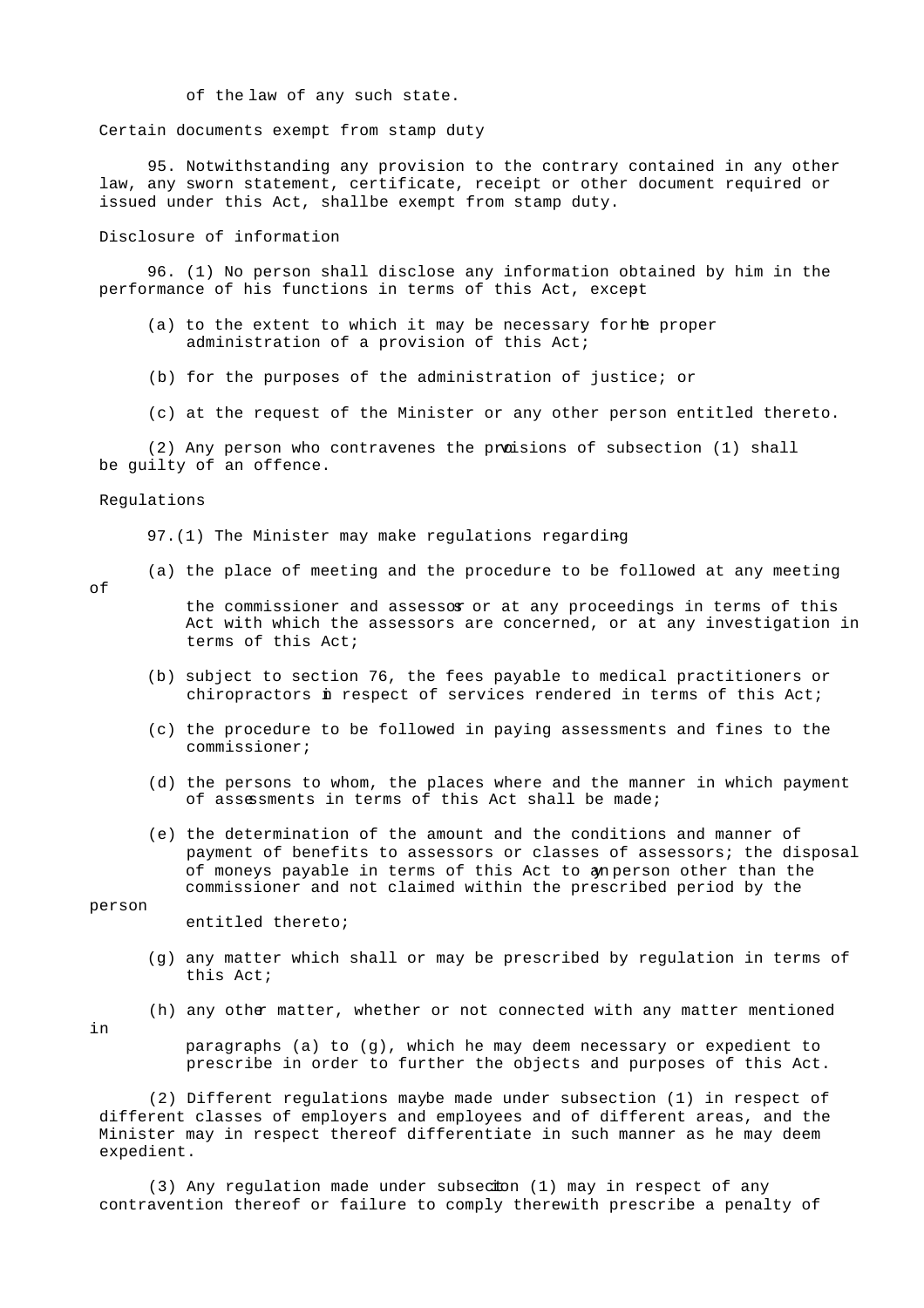a fine, or imprisonment for a period not exceeding six months.

### False statements

98. Any person who in connection with a claim for compeasion in terms of this Act, or in any return, notice, report or statement to be given, made or furnished in terms of this Act, makes or causes to be made any statement which is false in a material respect, knowing it to be false, shall be guilty of an offence.

### Penalties

 99. Any person who is convicted of an offence in terms of this Act shall be liable to a fine, or to imprisonment for a period not exceeding one year.

#### Repeal of laws

 $100.(1)$  Subject to the provisions of this section the laws specified in Schedule 1 are hereby repealed to the extent set out in the third column thereof.

 (2) Any regulation made, any direction, order or directive issued, any request made or any requirement prescribed and any other thing donender a provision of the Workmen's Compensation Act, and which could be made, issued, prescribed or done under a provision of this Act, shall be deemed to have been made, issued, prescribed or done under the lastmentioned provision.

 (3) Any claim for compensation or medical aid under a law repealed by subsection (1) in respect of an accident that happened or a scheduled disease contracted prior to the commencement of this Act shall be dealt with in terms of the repealed law as if this Act had not been passed and any right or privilege acquired or accrued under such repealed law shall not be affected by such repeal.

#### Short title and commencement

 101.(1) This Act shall be called the Compensation for Occupational Injuries and Diseases Act, 1993, and shall come into operation on a date fixed by the State President by proclamation in the Gazette.

 (2) Different dates may be fixed under subsection (1) in respect of different provisions of this Act.

#### Schedule 1

#### LAWS REPEALED

| оf    | No. and year of law Title |                                                                 | Extent |
|-------|---------------------------|-----------------------------------------------------------------|--------|
|       |                           |                                                                 | repeal |
|       |                           |                                                                 |        |
| whole |                           | Act No. 30 of 1941   Workmen's Compensation Act, 1941           | The    |
|       |                           |                                                                 |        |
| whole |                           | Act No. 27 of 1945   Workmen's Compensation Amendment Act, 1945 | The    |
|       |                           |                                                                 |        |
| whole |                           | Act No. 36 of 1949   Workmen's Compensation Amendment Act, 1949 | The    |
|       |                           |                                                                 |        |
| whole | Act No. 5 of 1951         | Workmen's Compensation Amendment Act, 1951                      | The    |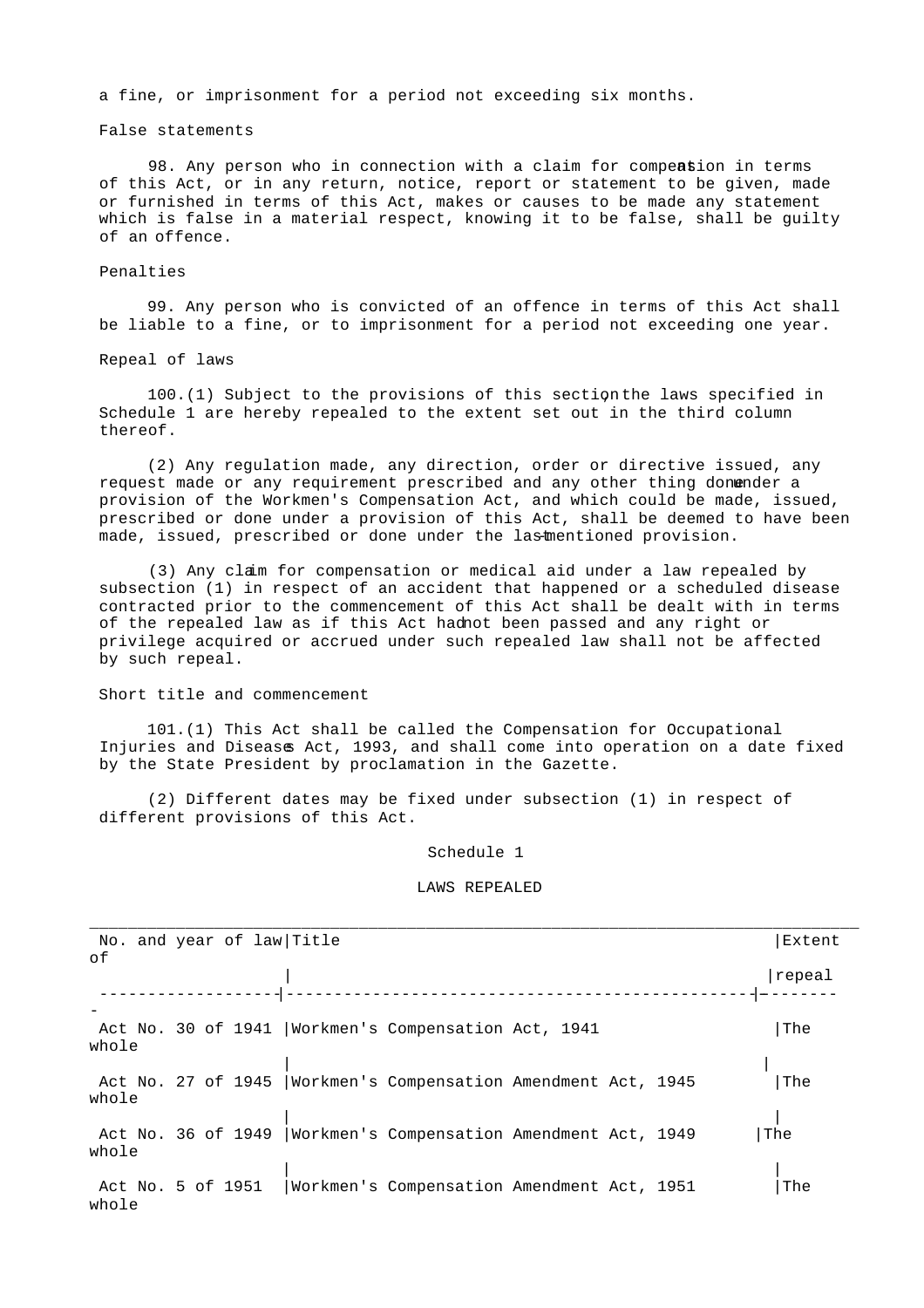| whole          |                   | Act No. 51 of 1956   Workmen's Compensation Amendment Act, 1956 |  | The     |
|----------------|-------------------|-----------------------------------------------------------------|--|---------|
| whole          | Act No. 7 of 1961 | Workmen's Compensation Amendment Act, 1961                      |  | The     |
| whole          |                   | Act No. 21 of 1964   Workmen's Compensation Amendment Act, 1964 |  | The     |
| whole          |                   | Act No. 58 of 1967   Workmen's Compensation Amendment Act1967   |  | The     |
| whole          | Act No. 9 of 1970 | Workmen's Compensation Amendment Act, 1970                      |  | The     |
| $\overline{2}$ |                   | Act No. 27 of 1970 Second Black Laws Amendment Act, 1970        |  | Section |
| whole          |                   | Act No. 60 of 1971   Workmen's Compensation Amendment Act, 1971 |  | The     |
| whole          |                   | Act No. 11 of 1974   Workmen's Compensation Amendment Act, 1974 |  | The     |
| whole          |                   | Act No. 28 of 1977   Workmen's Compensation Amendemit Act, 1977 |  | The     |
| whole          | Act No. 8 of 1979 | Workmen's Compensation Amendment Act, 1979                      |  | The     |
| whole          |                   | Act No. 24 of 1981   Workmen's Compensation Amendment Act, 1981 |  | The     |
| whole          |                   | Act No. 29 of 1984   Workmen's Compensation Amendment Act, 1984 |  | The     |
| whole          |                   | Act No. 35 of 1987   Workmen's Compensation Amendment Act, 1987 |  | The     |
| whole          |                   | Act No. 40 of 1990   Workmen's CompensationAmendment Act, 1990  |  | The     |

# Schedule 2

| Injury                                                         | Percentage               |
|----------------------------------------------------------------|--------------------------|
| οf                                                             | permanent<br>disablement |
|                                                                |                          |
| Loss of both hands, or of all fingers and both thumbs 100      |                          |
|                                                                |                          |
|                                                                |                          |
| Injuries resulting in employee being permanently bedridden 100 |                          |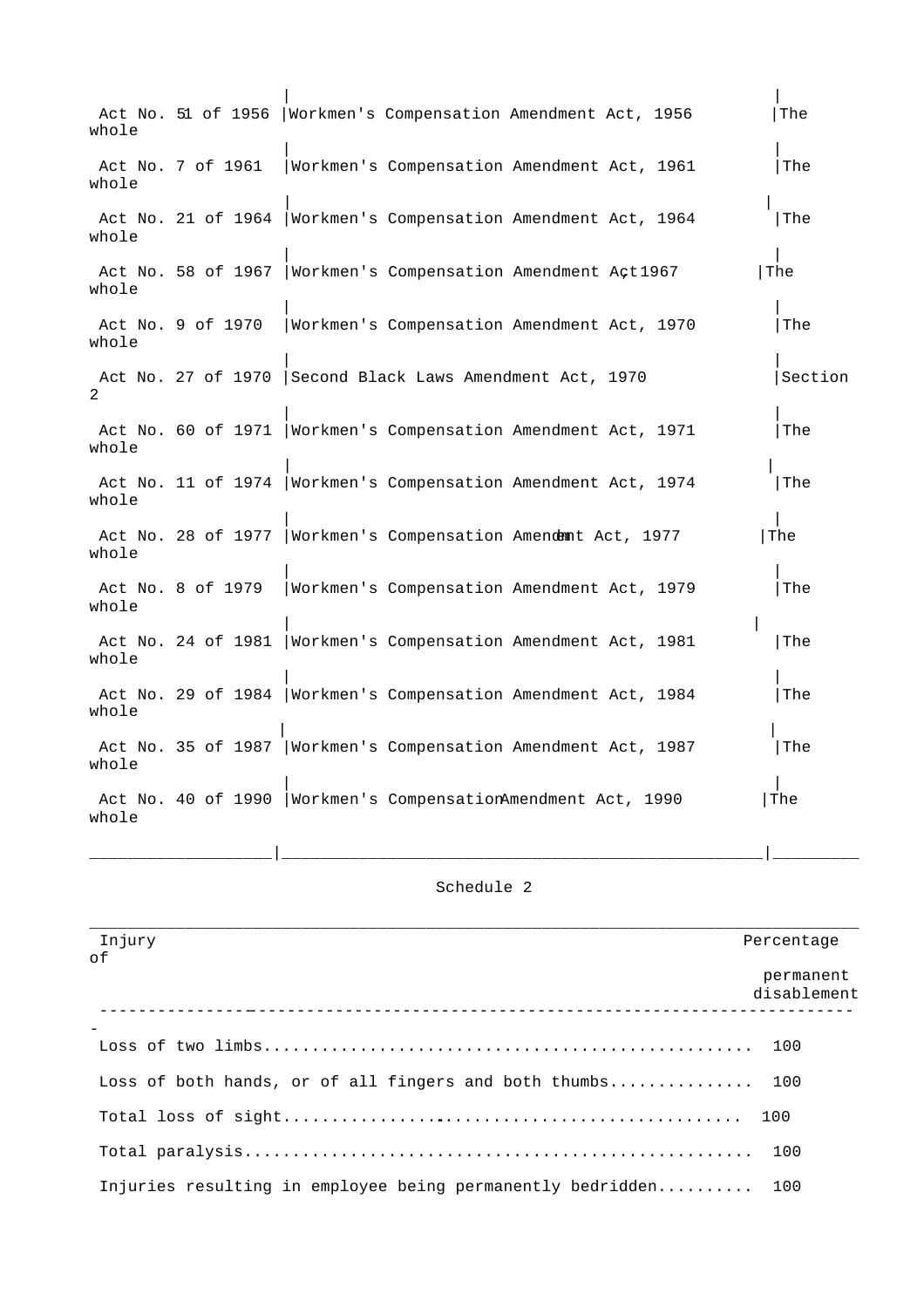| Any other injury causing permanent total disablement   | 100 |          |
|--------------------------------------------------------|-----|----------|
|                                                        | 65  |          |
| Loss of arm between elbow and shoulder                 | 65  |          |
|                                                        | 55  |          |
| Loss of arm between wrist and elbow                    | 55  |          |
|                                                        | 50  |          |
| Loss of four fingers and thumb of one hand             | 50  |          |
|                                                        | 40  |          |
|                                                        | 25  |          |
|                                                        | 15  |          |
| Loss of index fingerthree phalanges                    | 10  |          |
| two phalanges                                          | 8   |          |
|                                                        | 5   |          |
| Loss of middle fingerthree phalanges                   | 8   |          |
| two phalanges                                          | 6   |          |
|                                                        | 4   |          |
| Loss of ring fingerthree phalanges                     | 6   |          |
| two phalange                                           | 5   |          |
|                                                        | 3   |          |
| Loss of little fingerthree phalanges                   | 4   |          |
| two phalanges                                          | 3   |          |
|                                                        | 2   |          |
| Loss of metacarpalsfirst, second or third (additional) | 4   |          |
| fourth or fifth (additional)                           | 2   |          |
|                                                        | 70  |          |
|                                                        |     | 45 to 70 |
|                                                        |     | 35 to 45 |
|                                                        | 15  |          |
|                                                        | 7   |          |
|                                                        | 3   |          |
| toes other than big toes                               |     |          |
|                                                        | 7   |          |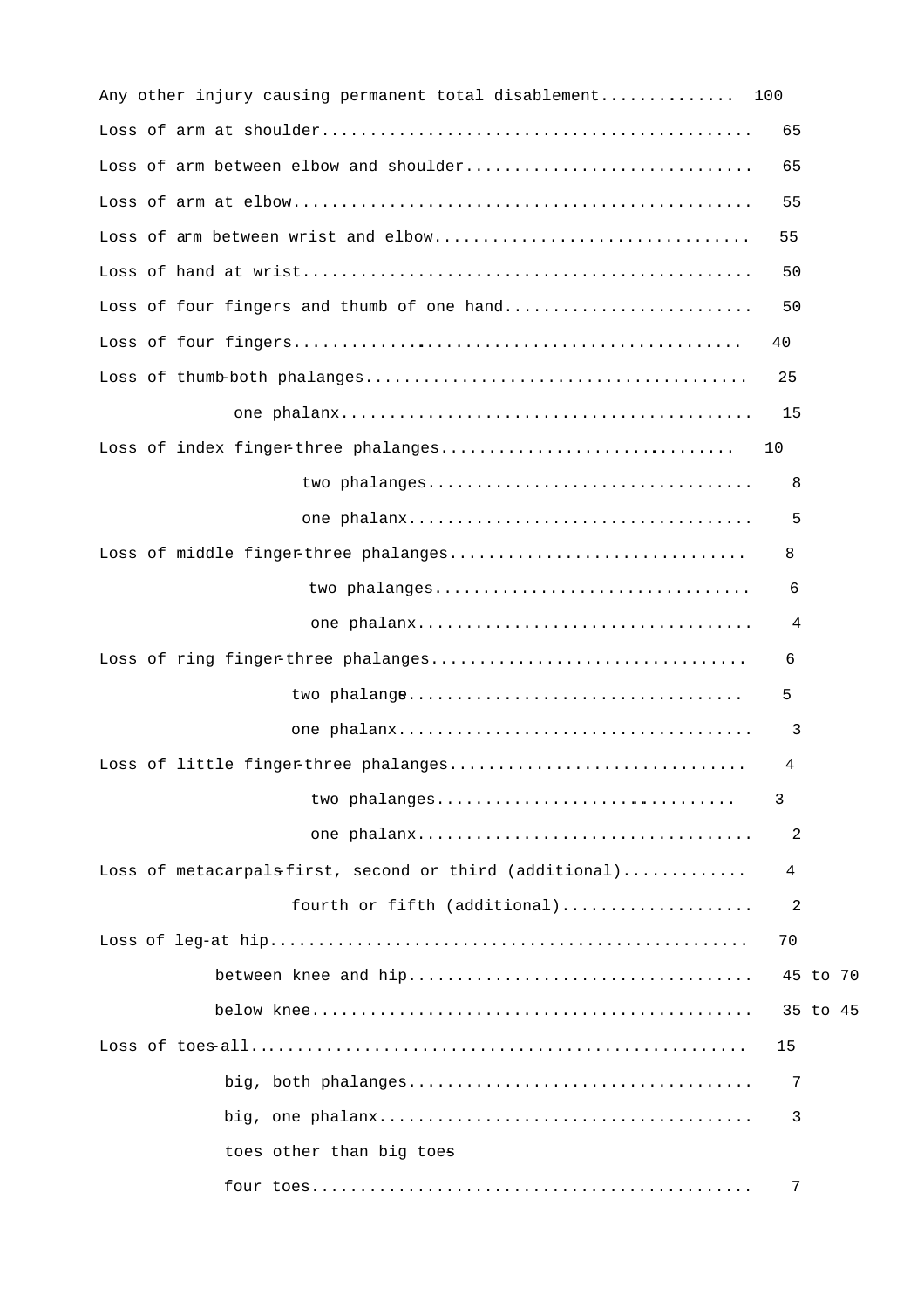| 5  |
|----|
| 3  |
| 1  |
| 30 |
| 30 |
| 30 |
| 50 |
|    |

Total permanent loss of the use of a limb shall be treated as the loss of  $\pm h$ limb.

Any injury to the left arm or hand and, in the case of a lefhanded employee, to the right arm or hand, may in the discretion of the commissioner be rated at ninety per cent of the above percentage.

If there are two or more injuries the sm of the percentages for such injuries may be increased, in the discretion of the commissioner.

\_\_\_\_\_\_\_\_\_\_\_\_\_\_\_\_\_\_\_\_\_\_\_\_\_\_\_\_\_\_\_\_\_\_\_\_\_\_\_\_\_\_\_\_\_\_\_\_\_\_\_\_\_\_\_\_\_\_\_\_\_\_\_\_\_\_\_\_\_\_\_\_\_\_\_\_\_\_\_\_

| Diseases                                                         | Work                                                                                      |  |  |
|------------------------------------------------------------------|-------------------------------------------------------------------------------------------|--|--|
| οr                                                               | $(a)$ Any work involving the handled of                                                   |  |  |
|                                                                  | exposure to any of the following<br>substances emanating from the<br>workplace concerned: |  |  |
| Pneumoconisis-fibrosis of the<br>parencyma of the lung           | organic or inorganic fibrogenic dust                                                      |  |  |
| Pleural thickening causing significant<br>impairment of function | asbestos or asbestos dust                                                                 |  |  |
| Bronchopulmonary disease                                         | metal carbides (hard metals)                                                              |  |  |
| Byssinosis                                                       | flax, cotton or sisal                                                                     |  |  |
| Occupational asthma                                              | the sensitising agent                                                                     |  |  |
|                                                                  | $(1)$ isocyanates                                                                         |  |  |
|                                                                  | (2) platinum, nickel, cobalt, vana<br>dium or chromium salts                              |  |  |
|                                                                  | (3) hardening agents, including                                                           |  |  |
| ероху                                                            | resins                                                                                    |  |  |
|                                                                  | (4) acrylic acids or derived<br>acrylates                                                 |  |  |

Schedule 3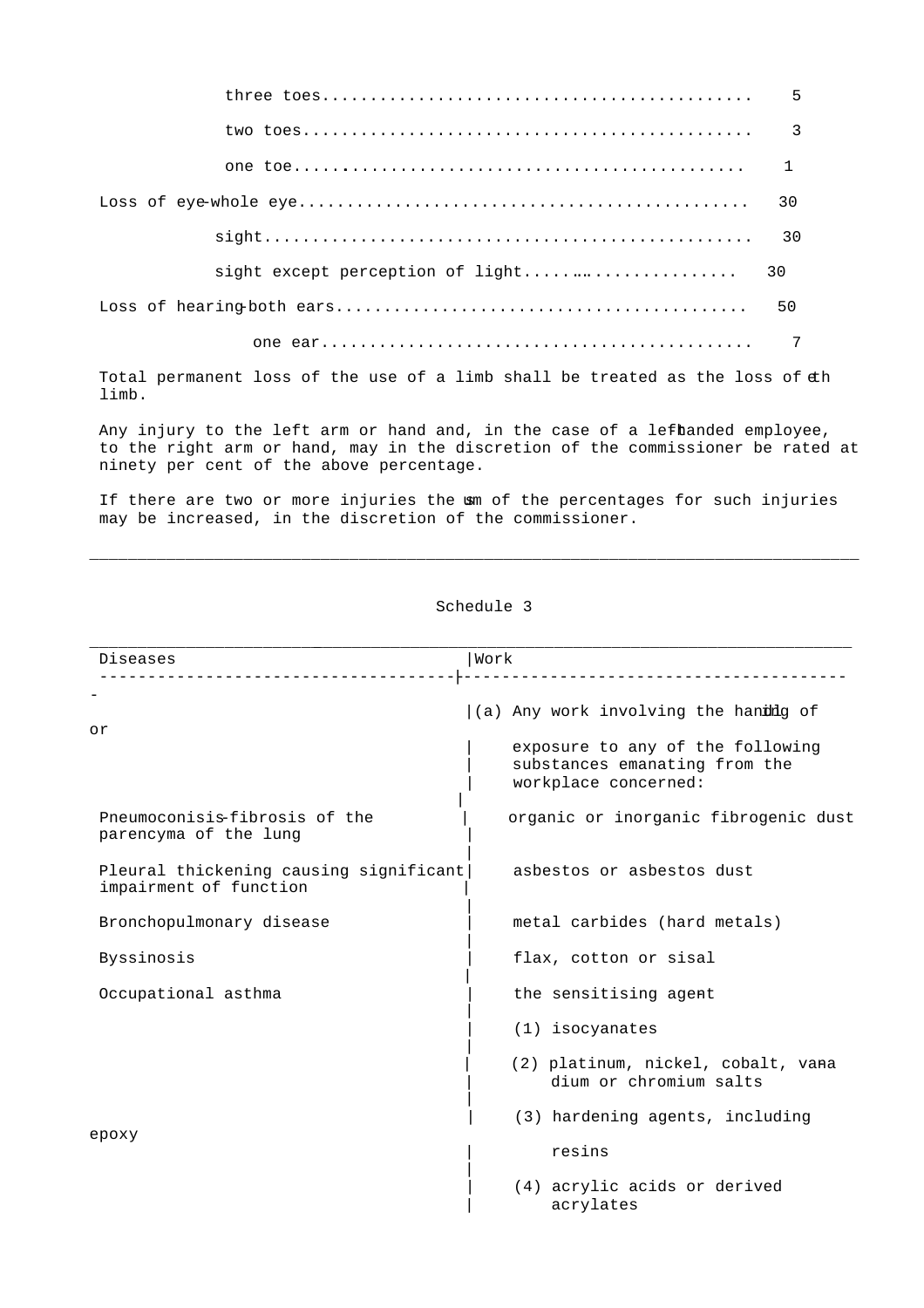|                                                                                      | (5) soldering or welding fumes                                                                                                                                                                                                                                                                                                                                                                                                                                        |
|--------------------------------------------------------------------------------------|-----------------------------------------------------------------------------------------------------------------------------------------------------------------------------------------------------------------------------------------------------------------------------------------------------------------------------------------------------------------------------------------------------------------------------------------------------------------------|
|                                                                                      | (6) substances from animals or<br>insects                                                                                                                                                                                                                                                                                                                                                                                                                             |
|                                                                                      | (7) fungi or spores                                                                                                                                                                                                                                                                                                                                                                                                                                                   |
|                                                                                      | (8) proteolytic enzymes                                                                                                                                                                                                                                                                                                                                                                                                                                               |
|                                                                                      | (9) organic dust                                                                                                                                                                                                                                                                                                                                                                                                                                                      |
|                                                                                      | (10) vapours or fumes of<br>formaldehyde, anhydrides,<br>amines or diamines                                                                                                                                                                                                                                                                                                                                                                                           |
| Extrinsic allergic alveolitis                                                        | moulds, fungal spores or any other<br>allergenic proteinaccousatmerial,<br>2,4 toluendisocyanates                                                                                                                                                                                                                                                                                                                                                                     |
| Any disease or pathological<br>manifestations                                        | beryllium, cadmium, phosphorus,<br>chromium, mangane, arsenic,<br>mercury, lead, fluorine,<br>carbondisulfide, cyanide, halogen<br>derivatives of aliphatic or aromatic<br>hydrocarbons, benzene or its<br>homologues, nitroand<br>aminderivatives of benzene or its<br>homologes, nitroglycerine or other<br>nitric acid esters, hydrocarbons,<br>trinitrotoluol, alcohols, glycols<br>or ketones, acrylamide, oany<br>compounds of the aforementioned<br>substances |
| Erosion of the tissues of the oral<br>cavity or nasal cavity                         | irritants, alkalis, acids or<br>fumes thereof                                                                                                                                                                                                                                                                                                                                                                                                                         |
| Dysbarism, including decompression<br>sickness, barotrauma or osteonecrosis          | abnormal atmospheric or water<br>pressure                                                                                                                                                                                                                                                                                                                                                                                                                             |
| Any disease                                                                          | ionising radiation from any source                                                                                                                                                                                                                                                                                                                                                                                                                                    |
| Allergic or irritant contact<br>dermatitis                                           | dust, liquids or other external<br>agents or fators                                                                                                                                                                                                                                                                                                                                                                                                                   |
| Mesothelioma of the pleura or<br>peritoneum or other malignancy of<br>the lung       | asbestos or asbestos dust                                                                                                                                                                                                                                                                                                                                                                                                                                             |
| Malignancy of the lung, skin, larynx,<br>mouth cavity or bladder                     | coaltar, pitch, asphalt or<br>bitumen or volatiles thereof                                                                                                                                                                                                                                                                                                                                                                                                            |
| Malignancy of the lung, mucous mem<br>brane of the nose or associated air<br>sinuses | nickel or its compounds                                                                                                                                                                                                                                                                                                                                                                                                                                               |
| Malignancy of the lung                                                               | hexavalant chromium compounds, or<br>bis chloromethyl ether                                                                                                                                                                                                                                                                                                                                                                                                           |
| Angiosarcoma of the liver                                                            | vinyl chloride monomer                                                                                                                                                                                                                                                                                                                                                                                                                                                |
| Malignancy of the bladder                                                            | 4amino-diphenyl, benzidine, beta<br>naphtylamine, 4nitro-diphenyl                                                                                                                                                                                                                                                                                                                                                                                                     |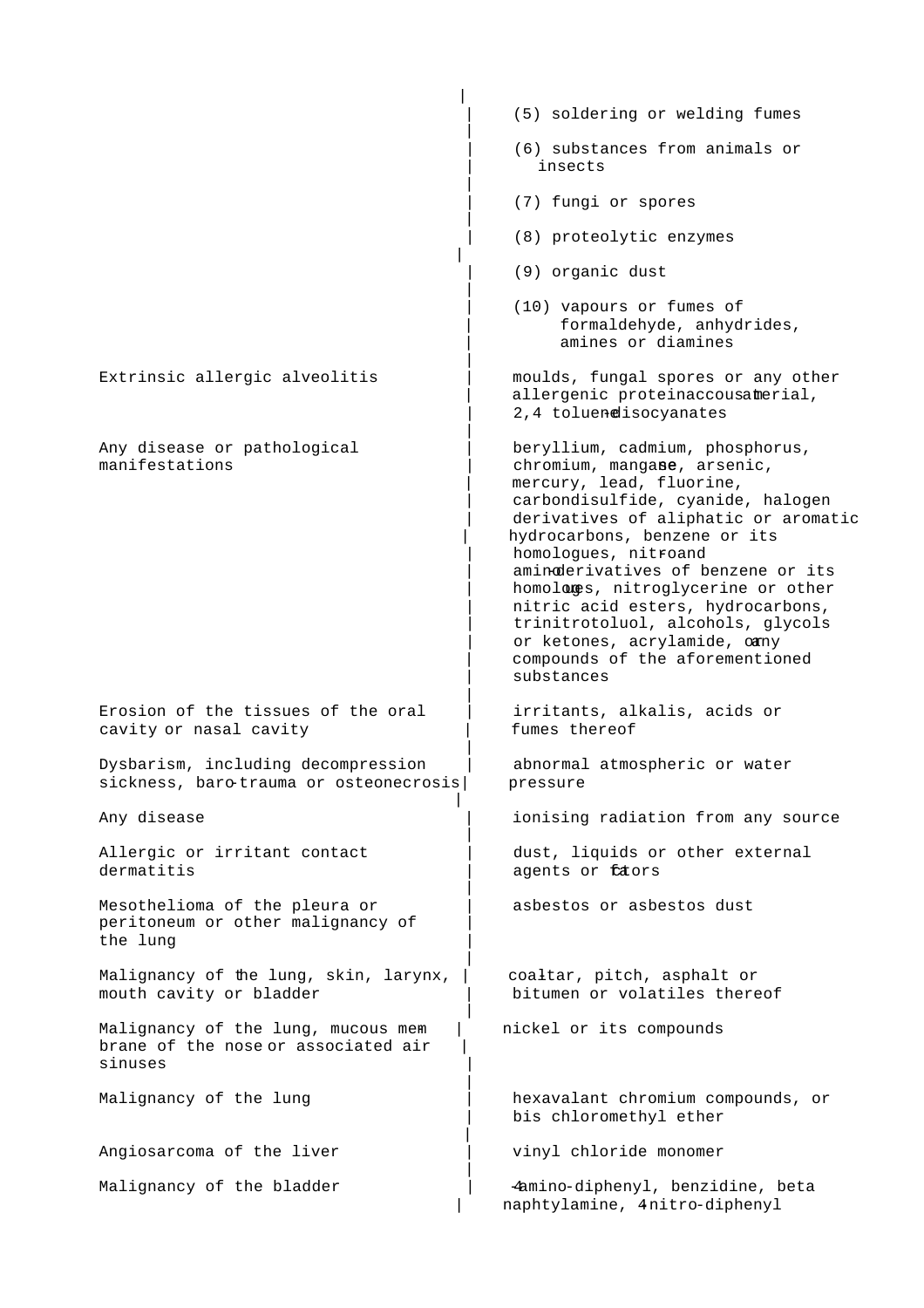| Leukaemia                                                            | benzene                                                                                                                                                                                                                       |
|----------------------------------------------------------------------|-------------------------------------------------------------------------------------------------------------------------------------------------------------------------------------------------------------------------------|
| Melanoma of the skin                                                 | polychlorinated biphenyls                                                                                                                                                                                                     |
| Tuberculosis of the lung                                             | (1) crystalline silica (alpha                                                                                                                                                                                                 |
| quartz)                                                              | (2) mycobacterium tuberculosis or<br>MOTTS (mycobactermiuother than<br>tuberculosis) transmitted to<br>an employee during the<br>performance of health care work<br>from a patient suffering from<br>active open tuberculosis |
| Brucellosis<br>mellitensis                                           | brucella abortus, suis or                                                                                                                                                                                                     |
|                                                                      | transmitted through contact<br>with infected animals or their<br>products                                                                                                                                                     |
| Anthrax                                                              | bacillus anthracis transmitted<br>through contact with infected                                                                                                                                                               |
| animals                                                              | or their products                                                                                                                                                                                                             |
| 0-fever                                                              | coxiella burneti emanating from<br>infected animals or their products                                                                                                                                                         |
| Bovine tuberculosis                                                  | mycobacterium bovis amsmitted<br>through contact with infected<br>animals or their products                                                                                                                                   |
| Rift Valley Fever<br>animals                                         | virus transmitteby infected                                                                                                                                                                                                   |
|                                                                      | or their products (b) Any work<br>involving the handling of or                                                                                                                                                                |
| exposure                                                             | to any of the following:                                                                                                                                                                                                      |
| Hearing impairment                                                   | excessive noise                                                                                                                                                                                                               |
| Hand-arm vibration syndrome (Raynaud's)<br>phenomenon)               | vibrating equipment                                                                                                                                                                                                           |
| Any disease due to overstraining of<br>muscular tendonous insertions | repetitive movements                                                                                                                                                                                                          |
|                                                                      |                                                                                                                                                                                                                               |

# Schedle 4

| (i) | (ii)         | (iii)                                                         | (iv) | (v)                   |
|-----|--------------|---------------------------------------------------------------|------|-----------------------|
|     | Item Section | Nature and degree of  Natureof benefits                       |      | Manner of calculating |
|     |              | disablement                                                   |      | benefits              |
|     |              |                                                               |      |                       |
|     | 47(1)(a)     | Temporary total dis   Periodical payments 75% of an emplyee's |      |                       |
|     |              | ablement                                                      |      | monthly earnings at   |
|     |              |                                                               |      | the time of the       |
|     |              |                                                               |      | accident              |